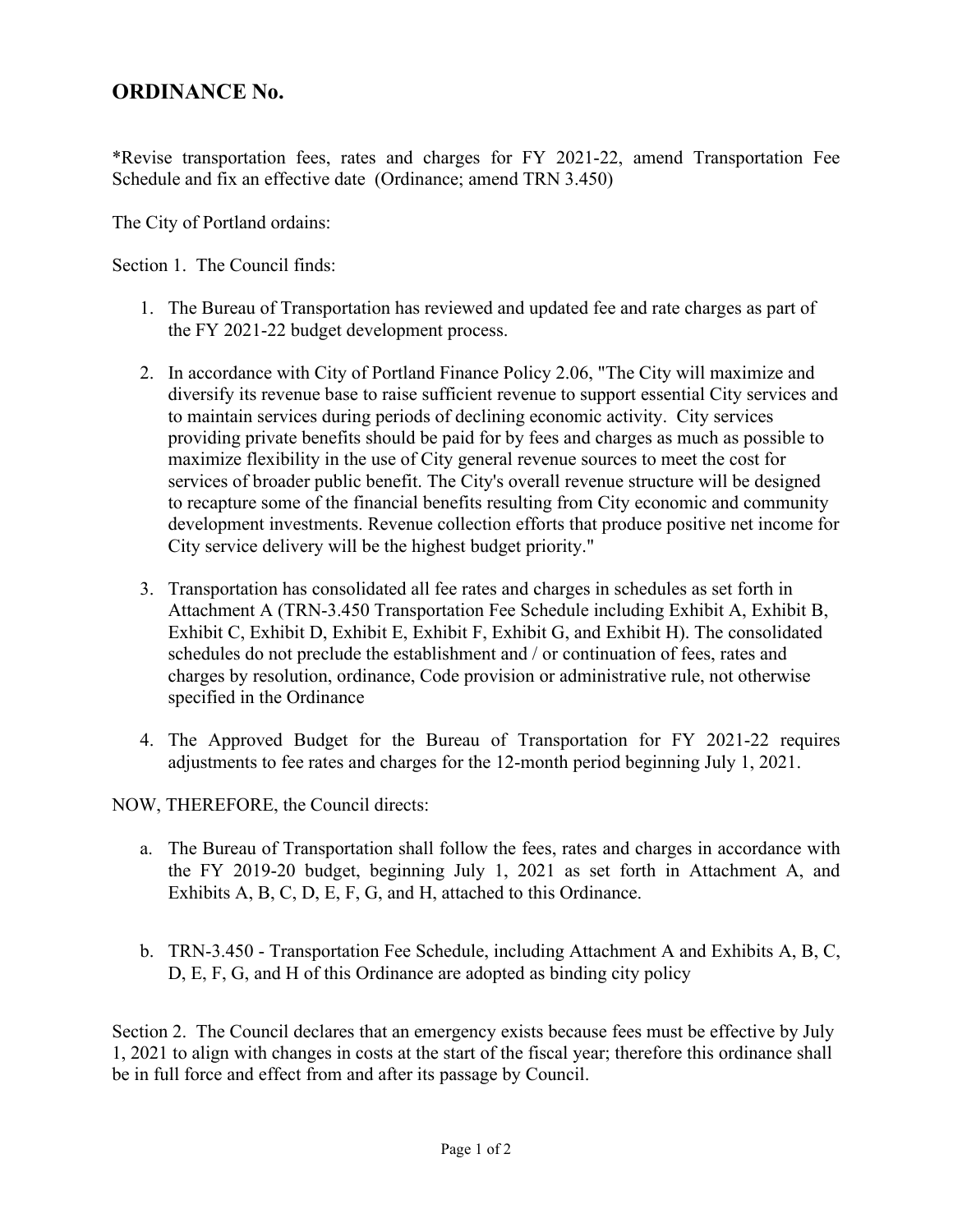Passed by the Council:

Commissioner Jo Ann Hardesty Prepared by: Ty Berry Date Prepared: 5/5/2021

**Mary Hull Caballero** Auditor of the City of Portland By

Deputy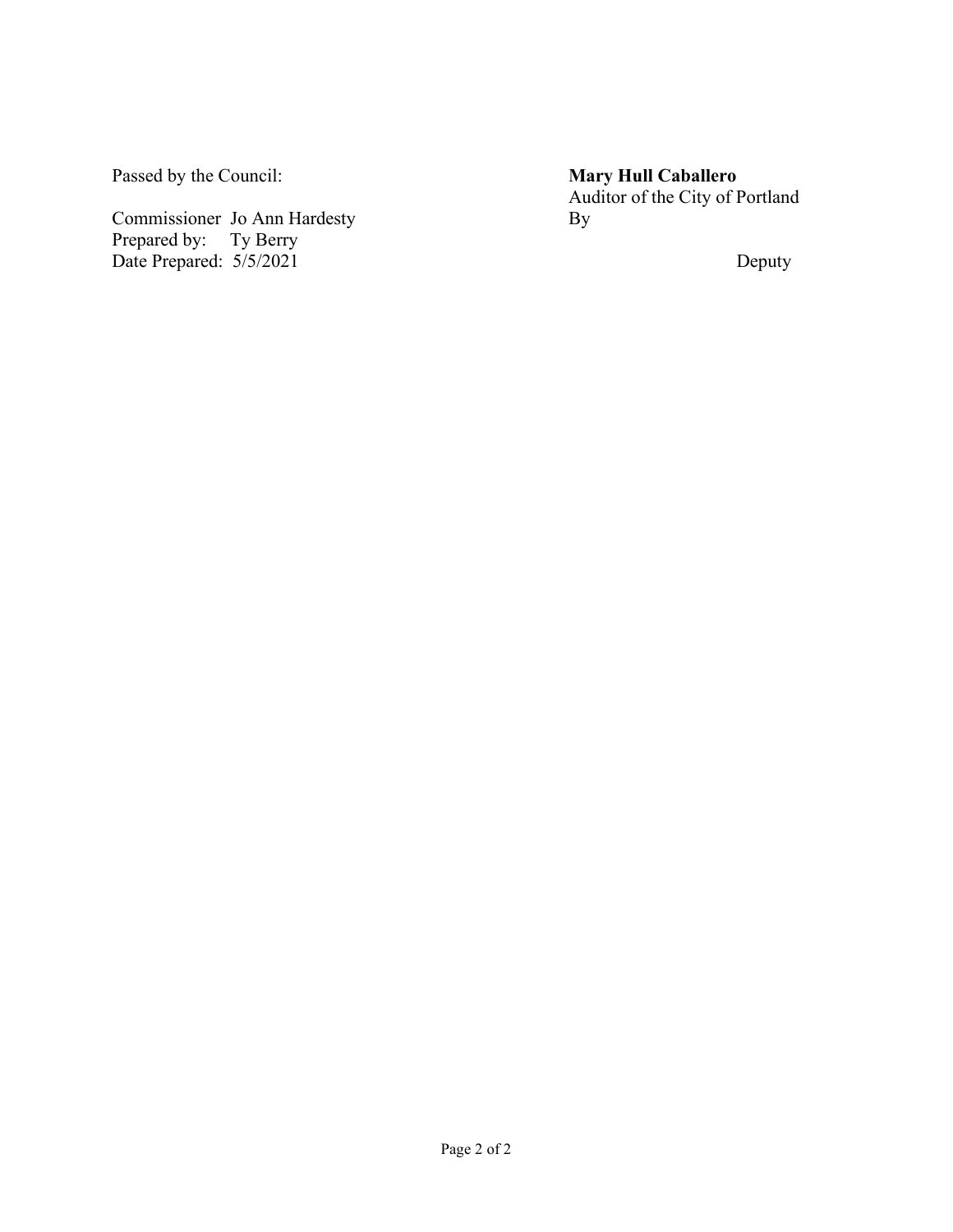# **420** Agenda No. **ORDINANCE NO.**

Title

| *Revise transportation fees, rates and charges for FY 2021-22, amend Transportation Fee |  |
|-----------------------------------------------------------------------------------------|--|
| Schedule, and fix an effective date (Ordinance; amend TRN 3.450)                        |  |

| <b>INTRODUCED BY</b><br>Commissioner/Auditor:<br>Jo Ann Hardesty                                                                                                                                      | CLERK USE: DATE FILED May 25, 2021 |
|-------------------------------------------------------------------------------------------------------------------------------------------------------------------------------------------------------|------------------------------------|
| <b>COMMISSIONER APPROVAL</b>                                                                                                                                                                          | Mary Hull Caballero                |
| Mayor-Finance & Administration - Wheeler                                                                                                                                                              | Auditor of the City of Portland    |
| Position 1/Utilities - Rubio                                                                                                                                                                          |                                    |
| Position 2/Works - Ryan                                                                                                                                                                               | Keelan McClymont<br>By:            |
| Al World<br>Position 3/Affairs - Hardesty                                                                                                                                                             |                                    |
| Position 4/Safety - Mapps                                                                                                                                                                             | <b>ACTION TAKEN:</b>               |
| <b>BUREAU APPROVAL</b>                                                                                                                                                                                |                                    |
| Bureau: PBOT<br>Bureau Head:<br>Bureau Head:<br>Christopher Warner<br>Digitally signed by Christopher<br>Date: 2021 05:10 08:27:06 -07:00                                                             |                                    |
| Ty Berry<br>Prepared by:<br>5/5/2021<br>Date Prepared:                                                                                                                                                |                                    |
| Impact Statement<br>Completed<br>Amends Budget                                                                                                                                                        |                                    |
| <b>Portland Policy Document</b><br>If "Yes" requires City Policy paragraph stated<br>in document.<br>Yes   v<br><b>No</b>                                                                             |                                    |
| <b>City Auditor Office Approval:</b><br>required for Code Ordinances                                                                                                                                  |                                    |
| Digit<br><b>City Attorney Approval:</b><br>Ken<br><b>City Attorney Apple - - ----</b><br>required for contract, code, easement CGair 2021-85.07<br>about the charter<br>franchise, comp plan, charter | ly signed                          |
| <b>Council Meeting Date</b><br>June 2, 2021                                                                                                                                                           |                                    |

| <b>AGENDA</b>                                                                           | <b>FOUR-FIFTHS AGENDA</b> | <b>COMMISSIONERS VOTED</b><br>AS FOLLOWS: |             |             |
|-----------------------------------------------------------------------------------------|---------------------------|-------------------------------------------|-------------|-------------|
| <b>TIME CERTAIN</b><br><b>Start time:</b>                                               |                           |                                           | <b>YEAS</b> | <b>NAYS</b> |
| Total amount of time needed:                                                            | 1. Rubio                  | 1. Rubio                                  |             |             |
| (for presentation, testimony and discussion)                                            | 2. Ryan                   | 2. Ryan                                   |             |             |
| <b>CONSENT</b>                                                                          | 3. Hardesty               | 3. Hardesty                               |             |             |
| <b>REGULAR</b>                                                                          | 4. Mapps                  | 4. Mapps                                  |             |             |
| 15 Mins<br>Total amount of time needed:<br>(for presentation, testimony and discussion) | Wheeler                   | Wheeler                                   |             |             |
|                                                                                         |                           |                                           |             |             |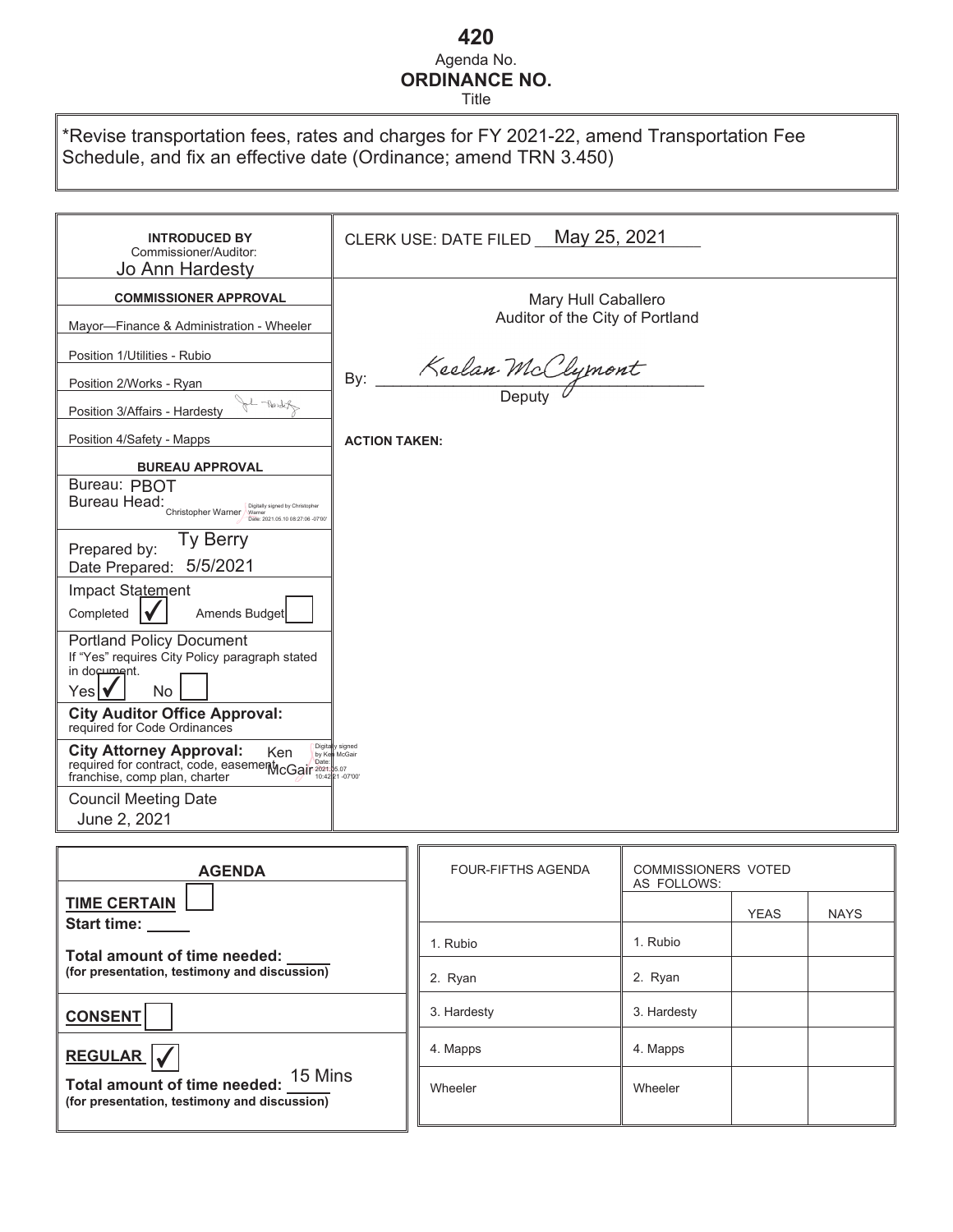| <b>SERVICE / PERMIT TYPE</b>                   | <b>DESCRIPTION</b>     | FY 20-21<br>Fee                                              | FY 21-22<br>Fee |
|------------------------------------------------|------------------------|--------------------------------------------------------------|-----------------|
| <b>PARKING SERVICES</b>                        |                        |                                                              |                 |
| <b>PARKING METER DISTRICTS</b>                 |                        |                                                              |                 |
| Downtown District                              | per hour               | \$2.00                                                       | \$2.00          |
| Marquam Hill District                          | per hour               | \$1.60                                                       | \$1.60          |
| Lloyd District                                 | per hour               | \$1.00                                                       | \$1.00          |
| Central Eastside District                      | per hour               | \$1.20                                                       | \$1.20          |
| Northwest Parking District                     | per hour               | \$1.60                                                       | \$1.60          |
| Event Parking - Providence Park                | per hour               | <b>Rates pursuant to Parking</b><br><b>Management Manual</b> |                 |
| Event Parking - Moda Center/ Convention Center | per hour               | <b>Rates pursuant to Parking</b><br><b>Management Manual</b> |                 |
| PARKING GARAGES - CITY-OWNED                   |                        |                                                              |                 |
| SW 1ST/JEFFERSON GARAGE                        |                        |                                                              |                 |
| Weekday Hourly                                 | per hour, 1st 2 hours  | \$1.80                                                       | \$1.80          |
| Weekday Hourly                                 | per hour, 3rd hour     | \$1.80                                                       | \$1.80          |
| Weekday Hourly                                 | per hour, 4th hour     | \$2.00                                                       | \$2.00          |
| Weekday Daily Maximum                          | per day                | \$20.00                                                      | \$20.00         |
| Sun to Thurs Evening Maximum                   | per evening, 5PM start | \$5.00                                                       | \$5.00          |
| Weekend Daily Maximum                          | per day                | \$5.00                                                       | \$5.00          |
| Fri & Sat Evening Maximum                      | per evening, 5PM start | \$5.00                                                       | \$5.00          |
| Monthly                                        | per month              | \$250.00                                                     | \$250.00        |
| Monthly Swingshift                             | per month              | \$125.00                                                     | \$125.00        |
| Monthly Swing Shift Reduced Rate               | per month              | \$35.00                                                      | \$35.00         |
| Monthly Building Tenant                        | per month              | \$240.00                                                     | \$240.00        |
| Monthly Bureau                                 | per month              | \$260.00                                                     | \$260.00        |
| Monthly Reserved                               | per month              | \$265.00                                                     | \$265.00        |
| Monthly Motorcycle                             | per month              | \$75.00                                                      | \$75.00         |
| Carpool Parking at Garage, 2-person            | per month              | \$188.00                                                     | \$188.00        |
| Carpool Parking at Garage, 3-person            | per month              | \$188.00                                                     | \$188.00        |
| SW 3RD/ALDER GARAGE                            |                        |                                                              |                 |
| Weekday Hourly                                 | per hour, 1st 2 hours  | \$1.80                                                       | \$1.80          |
| Weekday Hourly                                 | per hour, 3rd hour     | \$1.80                                                       | \$1.80          |
| Weekday Hourly                                 | per hour, 4th hour     | \$2.00                                                       | \$2.00          |
| Weekday Daily Maximum                          | per day                | \$18.00                                                      | \$18.00         |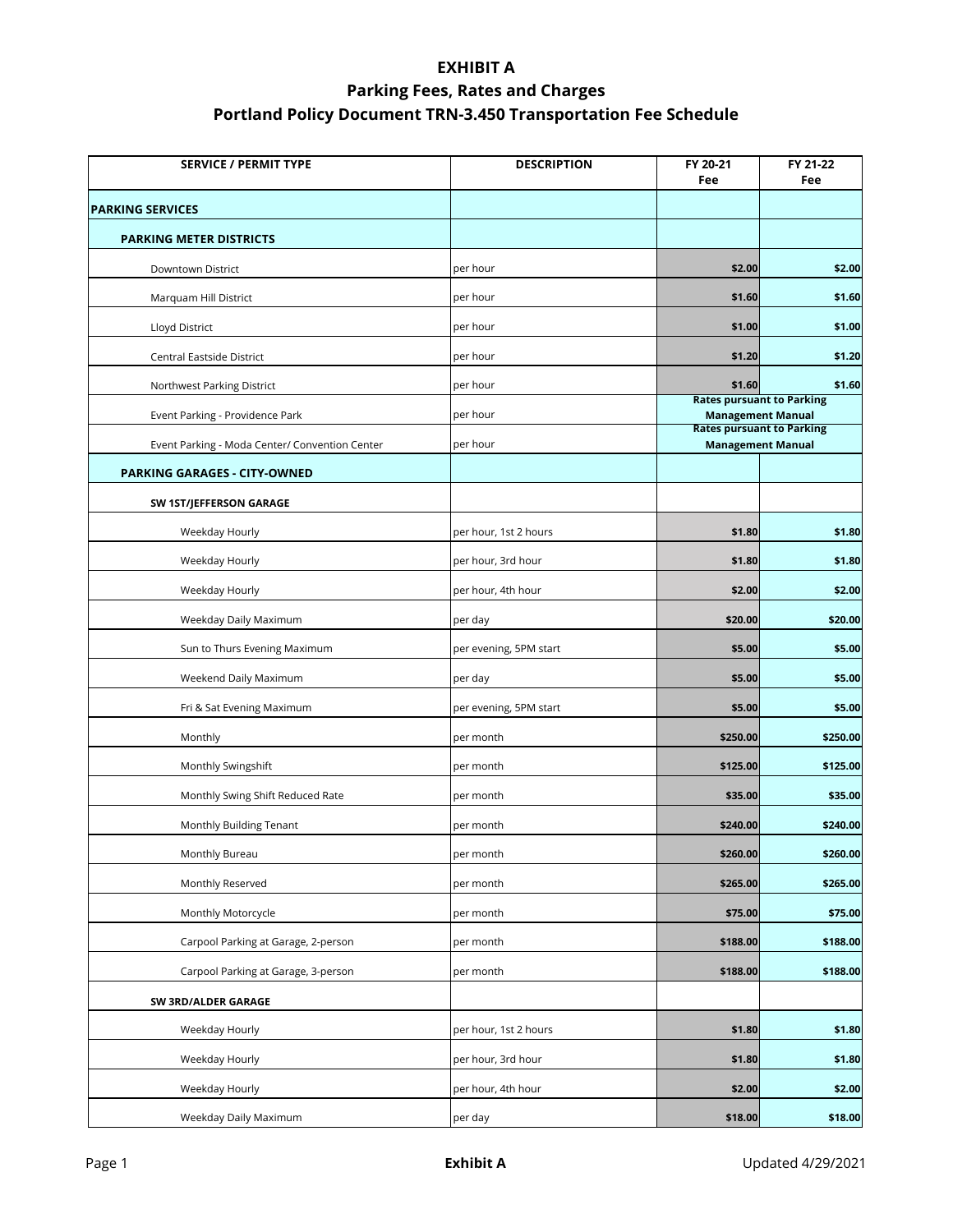| <b>SERVICE / PERMIT TYPE</b>        | <b>DESCRIPTION</b>     | FY 20-21<br>Fee | FY 21-22<br>Fee |
|-------------------------------------|------------------------|-----------------|-----------------|
| SW 3RD/ALDER GARAGE (Continued)     |                        |                 |                 |
| Sun to Thur Evening Maximum         | per evening, 5PM start | \$5.00          | \$5.00          |
| Weekend Daily Maximum               | per day                | \$5.00          | \$5.00          |
| Fri & Sat Evening Maximum           | per evening, 5PM start | \$5.00          | \$5.00          |
| Monthly                             | per month              | N/A             | N/A             |
| Monthly Swingshift                  | per month              | N/A             | N/A             |
| Monthly Swing Shift Reduced Rate    | per month              | \$35.00         | \$35.00         |
| Monthly Building Tenant             | per month              | \$225.00        | \$225.00        |
| Monthly Reserved                    | per month              | \$282.00        | \$282.00        |
| Monthly Motorcycle                  | per month              | \$75.00         | \$75.00         |
| Carpool Parking at Garage, 2-person | per month              | \$183.00        | \$183.00        |
| Carpool Parking at Garage, 3-person | per month              | \$183.00        | \$183.00        |
| SW 10TH/YAMHILL GARAGE              |                        |                 |                 |
| Weekday Hourly                      | per hour, 1st 2 hours  | \$1.80          | \$1.80          |
| Weekday Hourly                      | per hour, 3rd hour     | \$1.80          | \$1.80          |
| Weekday Hourly                      | per hour, 4th hour     | \$2.00          | \$2.00          |
| Weekday Daily Maximum               | per day                | \$16.00         | \$16.00         |
| Sun to Thurs Evening Maximum        | per evening, 5PM start | \$5.00          | \$5.00          |
| Weekend Daily Maximum               | per day                | \$5.00          | \$5.00          |
| Fri & Sat Evening Maximum           | per evening, 5PM start | \$5.00          | \$5.00          |
| Monthly                             | per month              | N/A             | N/A             |
| Monthly Swingshift                  | per month              | N/A             | N/A             |
| Monthly Swing Shift Reduced Rate    | per month              | \$35.00         | \$35.00         |
| Monthly Building Tenant             | per month              | \$242.00        | \$242.00        |
| Monthly Reserved                    | per month              | \$281.00        | \$281.00        |
| Monthly Motorcycle                  | per month              | \$75.00         | \$75.00         |
| Carpool Parking at Garage, 2-person | per month              | \$182.00        | \$182.00        |
| Carpool Parking at Garage, 3-person | per month              | \$182.00        | \$182.00        |
| Bicycle Room                        | per month              | N/A             | \$20.00         |
| SW 4TH/YAMHILL GARAGE               |                        |                 |                 |
| Weekday Hourly                      | per hour, 1st 2 hours  | \$1.80          | \$1.80          |
| Weekday Hourly                      | per hour, 3rd hour     | \$1.80          | \$1.80          |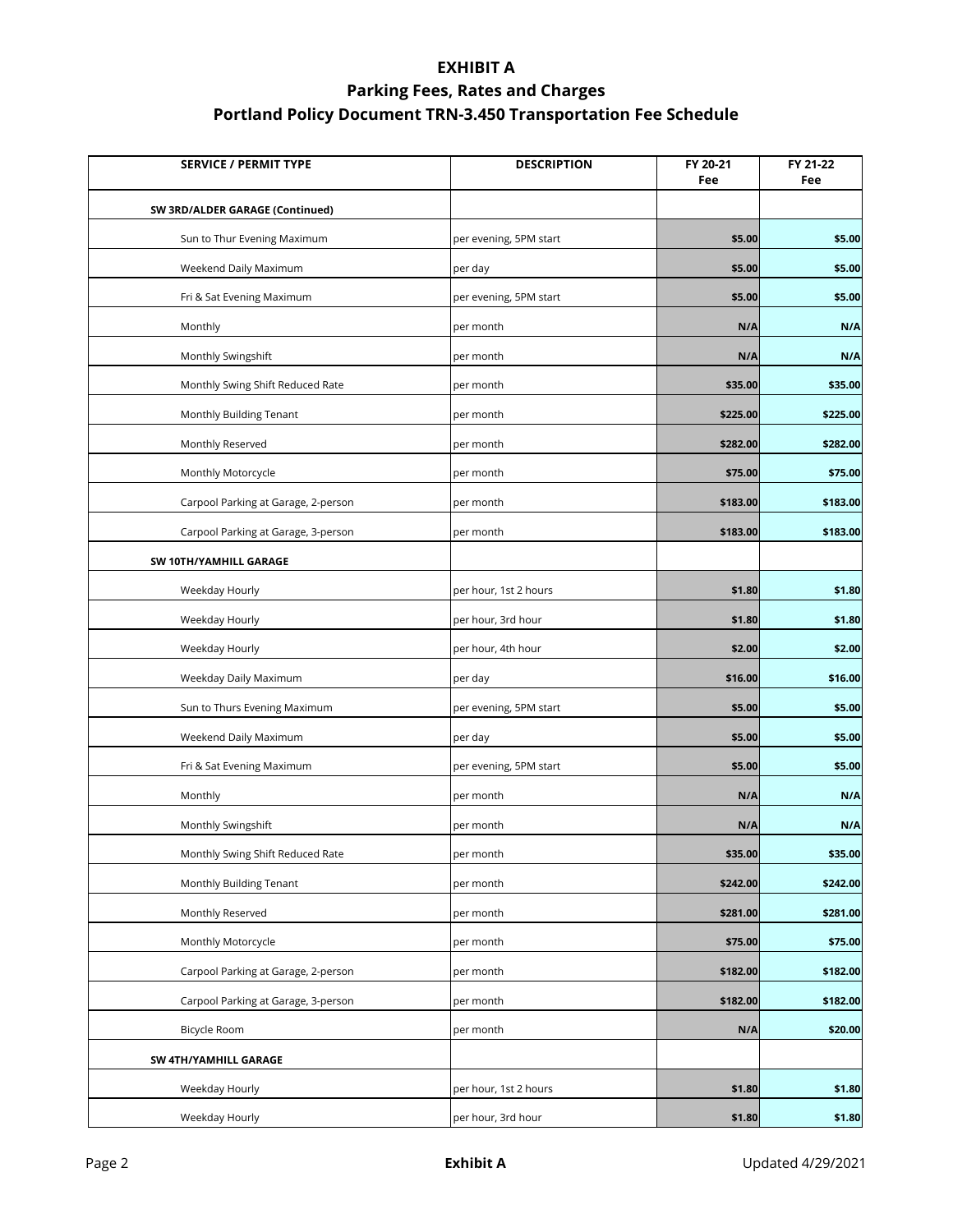| <b>SERVICE / PERMIT TYPE</b>            | <b>DESCRIPTION</b>     | FY 20-21<br>Fee | FY 21-22<br>Fee |
|-----------------------------------------|------------------------|-----------------|-----------------|
| SW 4TH/YAMHILL GARAGE (Continued)       |                        |                 |                 |
| Weekday Hourly                          | per hour, 4th hour     | \$2.00          | \$2.00          |
| Weekday Daily Maximum                   | per day                | \$18.00         | \$18.00         |
| Sun to Thurs Evening Maximum            | per evening, 5PM start | \$5.00          | \$5.00          |
| Weekend Daily Maximum                   | per day                | \$5.00          | \$5.00          |
| Fri & Sat Evening Maximum               | per hour, 5PM start    | \$5.00          | \$5.00          |
| Monthly                                 | per month              | N/A             | N/A             |
| Monthly Building Tenant                 | per month              | N/A             | N/A             |
| Monthly Reserved                        | per month              | \$279.00        | \$279.00        |
| Monthly Swing Shift                     | per month              | N/A             | N/A             |
| Monthly Swing Shift Reduced Rate        | per month              | \$35.00         | \$35.00         |
| Monthly Motorcycle                      | per month              | \$75.00         | \$75.00         |
| Carpool Parking at Garage, 2-person     | per month              | \$180.00        | \$180.00        |
| Carpool Parking at Garage, 3-person     | per month              | \$180.00        | \$180.00        |
| SW NAITO/DAVIS GARAGE (OLD TOWN)        |                        |                 |                 |
| Weekday Hourly                          | per hour, 1st 2 hours  | \$1.80          | \$1.80          |
| Weekday Hourly                          | per hour, 3rd hour     | \$1.80          | \$1.80          |
| Weekday Hourly                          | per hour, 4th hour     | \$2.00          | \$2.00          |
| Weekday Daily Maximum                   | per day                | \$18.00         | \$18.00         |
| Sun to Thurs Evening Maximum            | per evening, 5PM start | \$5.00          | \$5.00          |
| Weekend Daily Maximum                   | per day                | \$5.00          | \$5.00          |
| Fri & Sat Evening Maximum               | per evening, 5PM start | \$6.00          | \$6.00          |
| Monthly                                 | per month              | \$225.00        | \$225.00        |
| Monthly Swingshift                      | per month              | \$113.00        | \$113.00        |
| Monthly Swing Shift Reduced Rate        | per month              | \$35.00         | \$35.00         |
| Monthly Building Tenant                 | per month              | \$215.00        | \$215.00        |
| Monthly Reserved                        | per month              | \$240.00        | \$240.00        |
| Monthly Motorcycle                      | per month              | \$75.00         | \$75.00         |
| Carpool Parking at Garage, 2-person     | per month              | \$169.00        | \$169.00        |
| Carpool Parking at Garage, 3-person     | per month              | \$169.00        | \$169.00        |
| ALL CITY-OWNED GARAGES                  |                        |                 |                 |
| Garage Access Card Deposit (refundable) | each                   | \$20.00         | \$20.00         |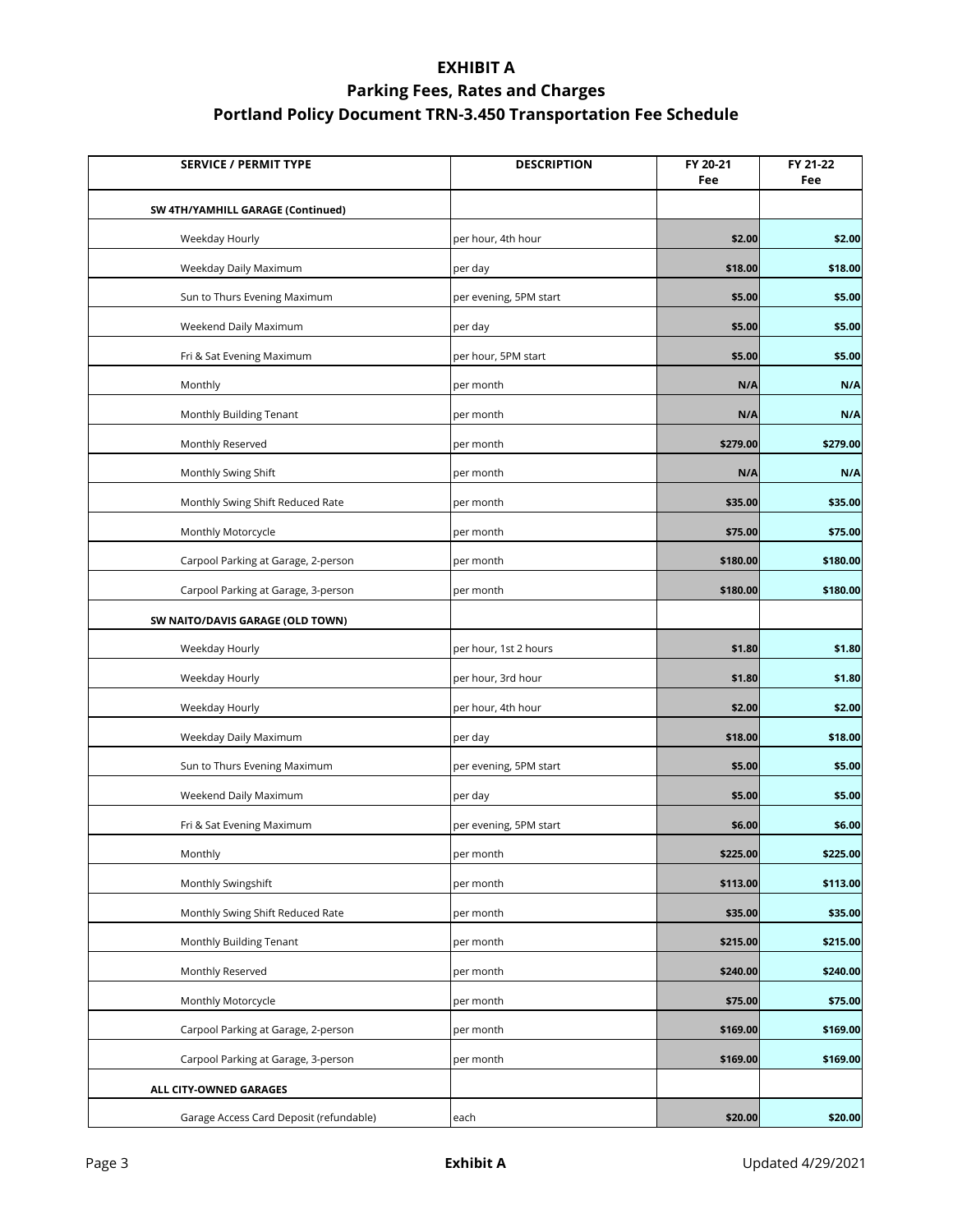| <b>SERVICE / PERMIT TYPE</b>                                   | <b>DESCRIPTION</b>                                         | FY 20-21<br>Fee | FY 21-22<br>Fee                               |
|----------------------------------------------------------------|------------------------------------------------------------|-----------------|-----------------------------------------------|
| ALL CITY-OWNED GARAGES (Continued)                             |                                                            |                 |                                               |
| Garage Access Card Replacement                                 | each                                                       | \$10.00         | \$10.00                                       |
| <b>PARKING PERMITS</b>                                         |                                                            |                 |                                               |
| Area Parking Programs (APPP)                                   |                                                            |                 |                                               |
| <b>APPP Annual Permit</b>                                      | per year                                                   | \$75.00         | \$75.00                                       |
| APPP Zones G and N Surcharge (in addition to Annual<br>Permit) | per year: (May 2021 \$295) (May 2022<br>\$TBD)             |                 | Surcharge amount recommended by<br><b>SAC</b> |
| APPP Zone M Surcharge (in addition to Annual Permit)           | per year: (September 2020 \$120)<br>(September 2021 \$TBD) |                 | Surcharge amount recommended by<br><b>SAC</b> |
| APPP Replacement Permit                                        |                                                            | \$15.00         | \$15.00                                       |
| APPP Guest Use "Scratch Off" Permit                            | per book of 10                                             | \$15.00         | \$15.00                                       |
| <b>APPP Civil Penalty</b>                                      | per finding of abuse                                       | \$375.00        | \$375.00                                      |
| <b>Carpool Permits</b>                                         |                                                            |                 |                                               |
| Carpool Downtown Area                                          | per vehicle, monthly                                       | \$146.00        | \$146.00                                      |
| Carpool Lloyd Area                                             | per vehicle, monthly                                       | \$90.00         | \$90.00                                       |
| Carpool in City-Owned Garages                                  | see Parking Garages above                                  |                 |                                               |
| <b>Disabled Parking Permits</b>                                |                                                            |                 |                                               |
| On-Street - Metered Area - Downtown                            | monthly                                                    | \$189.00        | \$189.00                                      |
| On-Street - Metered Area - Marquam Hill                        | monthly                                                    | \$189.00        | \$189.00                                      |
| On-Street - Metered Area - Northwest                           | monthly                                                    | \$189.00        | \$189.00                                      |
| On-Street - Metered Area - Central Eastside                    | monthly                                                    | \$70.00         | \$70.00                                       |
| On-Street - Metered Area - Lloyd                               | monthly                                                    | \$106.00        | \$106.00                                      |
| <b>Disabled Parking Scratch-Off Tickets</b>                    |                                                            |                 |                                               |
| On-Street - Metered Area - Downtown - 3-Hour Max               | per use                                                    | \$4.00          | \$4.00                                        |
| On-Street - Metered Area - Downtown - 4-Hour                   | per use                                                    | \$8.00          | \$8.00                                        |
| On-Street - Metered Area - Dowtown - 6-Hour                    | per use                                                    | \$12.00         | \$12.00                                       |
| On-Street - Metered Area - Downtown - All-Day                  | per use                                                    | \$22.00         | \$22.00                                       |
| On-Street - Metered Area - Marquam Hill - 3-Hour Max           | per use                                                    | \$3.20          | \$3.20                                        |
| On-Street - Metered Area - Marquam Hill - 4-Hour               | per use                                                    | \$6.40          | \$6.40                                        |
| On-Street - Metered Area - Marquam Hill - 6-Hour               | per use                                                    | \$9.60          | \$9.60                                        |
| On-Street - Metered Area - Marquam Hill - All-Day              | per use                                                    | \$16.00         | \$16.00                                       |
| On-Street - Metered Area - Northwest - 3-Hour Max              | per use                                                    | \$3.20          | \$3.20                                        |
| On-Street - Metered Area - Northwest - 4-Hour                  | per use                                                    | \$6.40          | \$6.40                                        |
| On-Street - Metered Area - Northwest - 6-Hour                  | per use                                                    | \$9.60          | \$9.60                                        |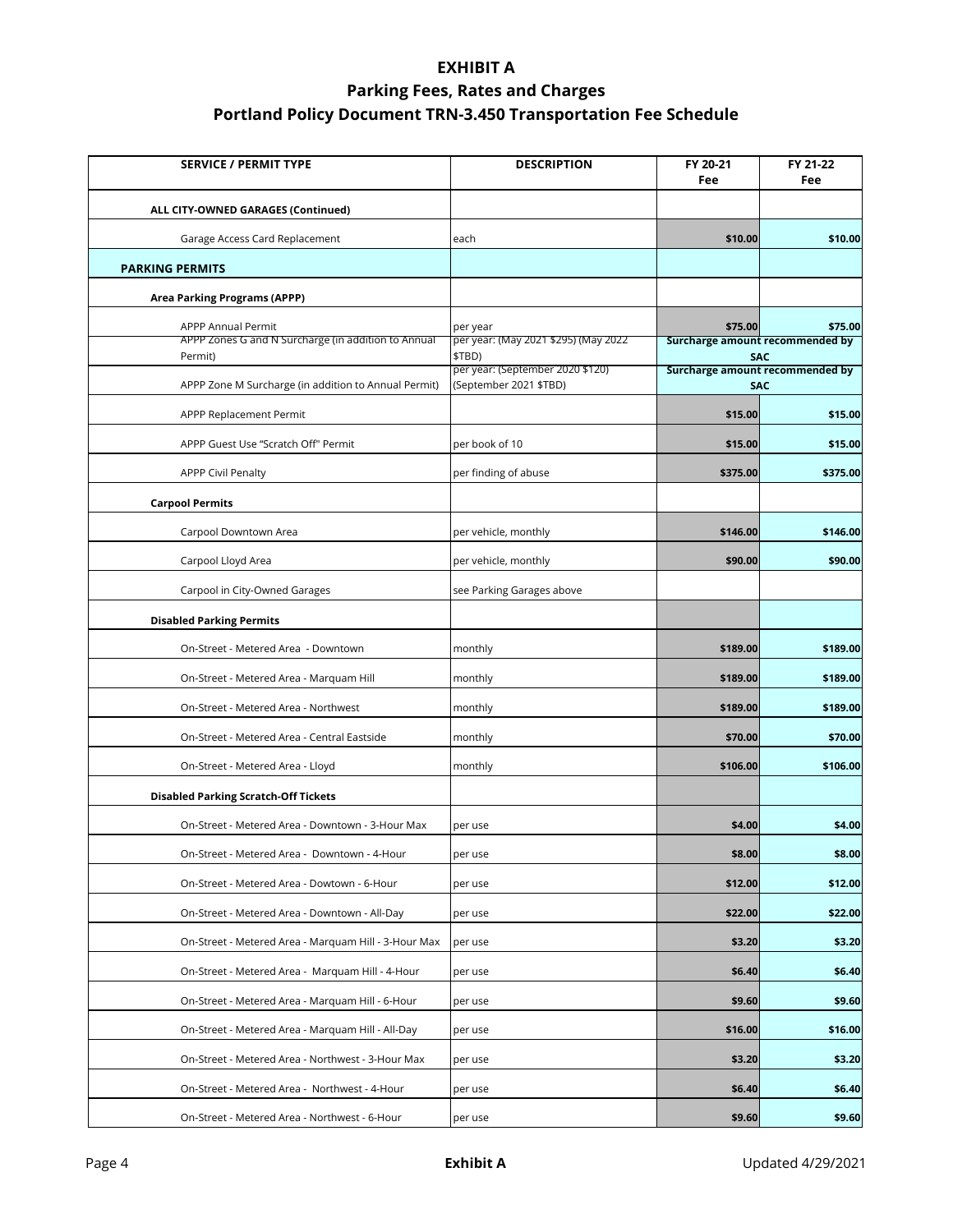| <b>SERVICE / PERMIT TYPE</b>                                                                                                                            | <b>DESCRIPTION</b>                                                   | FY 20-21<br>Fee | FY 21-22<br>Fee |
|---------------------------------------------------------------------------------------------------------------------------------------------------------|----------------------------------------------------------------------|-----------------|-----------------|
| Disabled Parking Scratch-Off Tickets (continued)                                                                                                        |                                                                      |                 |                 |
| On-Street - Metered Area - Northwest - All-Day                                                                                                          | per use                                                              | \$16.00         | \$16.00         |
| On-Street - Metered Area - Central Eastside - 3-Hour<br>Max                                                                                             | per use                                                              | \$2.40          | \$2.40          |
| On-Street - Metered Area - Central Eastside - 4-Hour                                                                                                    | per use                                                              | \$4.80          | \$4.80          |
| On-Street - Metered Area - Central Eastside - 6-Hour                                                                                                    | per use                                                              | \$7.20          | \$7.20          |
| On-Street - Metered Area - Central Eastside - All-Day                                                                                                   | per use                                                              | \$12.00         | \$12.00         |
| On-Street - Metered Area - Lloyd - 3-Hour Max                                                                                                           | per use                                                              | \$2.00          | \$2.00          |
| On-Street - Metered Area - Lloyd - 4-Hour                                                                                                               | per use                                                              | \$4.00          | \$4.00          |
| On-Street - Metered Area - Lloyd - 6-Hour                                                                                                               | per use                                                              | \$6.00          | \$6.00          |
| On-Street - Metered Area - Lloyd - All-Day                                                                                                              | per use                                                              | \$10.00         | \$10.00         |
| <b>Special Parking Permits (Annual)</b>                                                                                                                 |                                                                      |                 |                 |
| Commercial Users (Other Vehicles - Any Loading Zone)                                                                                                    | per year, allows 30-minute stays in any<br>loading zone              | \$600.00        | \$600.00        |
| Delivery Users (Other Vehicles - Two Specific Loading<br>Zones)                                                                                         | per year, allows 30-minute stays in two<br>specific loading zones    | \$180.00        | \$180.00        |
| Government Users - Meter Area Permit                                                                                                                    | per year, allows various length stays in<br>metered spaces           | \$940.00        | \$940.00        |
| Government Users - Non-Meter Area Permit                                                                                                                | per year, allows various length stays in<br>non-metered spaces       | \$180.00        | \$180.00        |
| Maintenance Users (maintenance, service, or repair)                                                                                                     | per year, allows all-day stays in metered<br>spaces                  | \$1,380.00      | \$1,380.00      |
| Media Users                                                                                                                                             | per year, allows 2 hour stays in metered<br>spaces                   | \$660.00        | \$660.00        |
| Non-Profit Users                                                                                                                                        | per year, allows various stays in metered<br>spaces                  | \$70.00         | \$70.00         |
| <b>Special Parking Permits (Single Use Permit)</b>                                                                                                      |                                                                      |                 |                 |
| Governmental Agencies - Meter Area "Scratch Off"<br>Permit                                                                                              | per book of 10 coupons                                               | \$115.00        | \$115.00        |
| <b>Valet Parking Permits</b>                                                                                                                            |                                                                      |                 |                 |
| Valet Space Installation                                                                                                                                | per space                                                            | \$485.00        | \$485.00        |
| Valet Annual Permit                                                                                                                                     |                                                                      | \$100.00        | \$100.00        |
| A - 6PM to 12AM Mon-Sat and 4PM to 12AM Sun (1 hour   per location, per year, in addition to Valet<br>paid parking Mon-Sat and 3 hour paid parking Sun) | Annual Permit                                                        | \$410.00        | \$410.00        |
| B - 5PM to 12AM Mon-Sat and 4PM to 12AM Sun (2 hour<br>paid parking Mon-Sat and 3 hour paid parking Sun)                                                | per location, per year, in addition to Valet<br><b>Annual Permit</b> | \$680.00        | \$680.00        |
| C - 6PM to 12AM All days (1 hour paid parking all days)                                                                                                 | per location, per year, in addition to Valet<br><b>Annual Permit</b> | \$320.00        | \$320.00        |
| D - 5PM to 12AM All days (2 hour paid parking all days)                                                                                                 | per location, per year, in addition to Valet<br>Annual Permit        | \$640.00        | \$640.00        |
| E - All Day Mon-Fri Lloyd Meter District ONLY (10 hours<br>paid parking Mon-Fri)                                                                        | per location, per year, in addition to Valet<br>Annual Permit        | \$815.00        | \$815.00        |
| F - Other Locations and Times                                                                                                                           | varies                                                               | <b>Varies</b>   | <b>Varies</b>   |
| <b>Other Parking Permits</b>                                                                                                                            |                                                                      |                 |                 |
| Angle Loading                                                                                                                                           | per year                                                             | \$50.00         | \$50.00         |
| Driveway Clearances                                                                                                                                     | each                                                                 | \$360.00        | \$360.00        |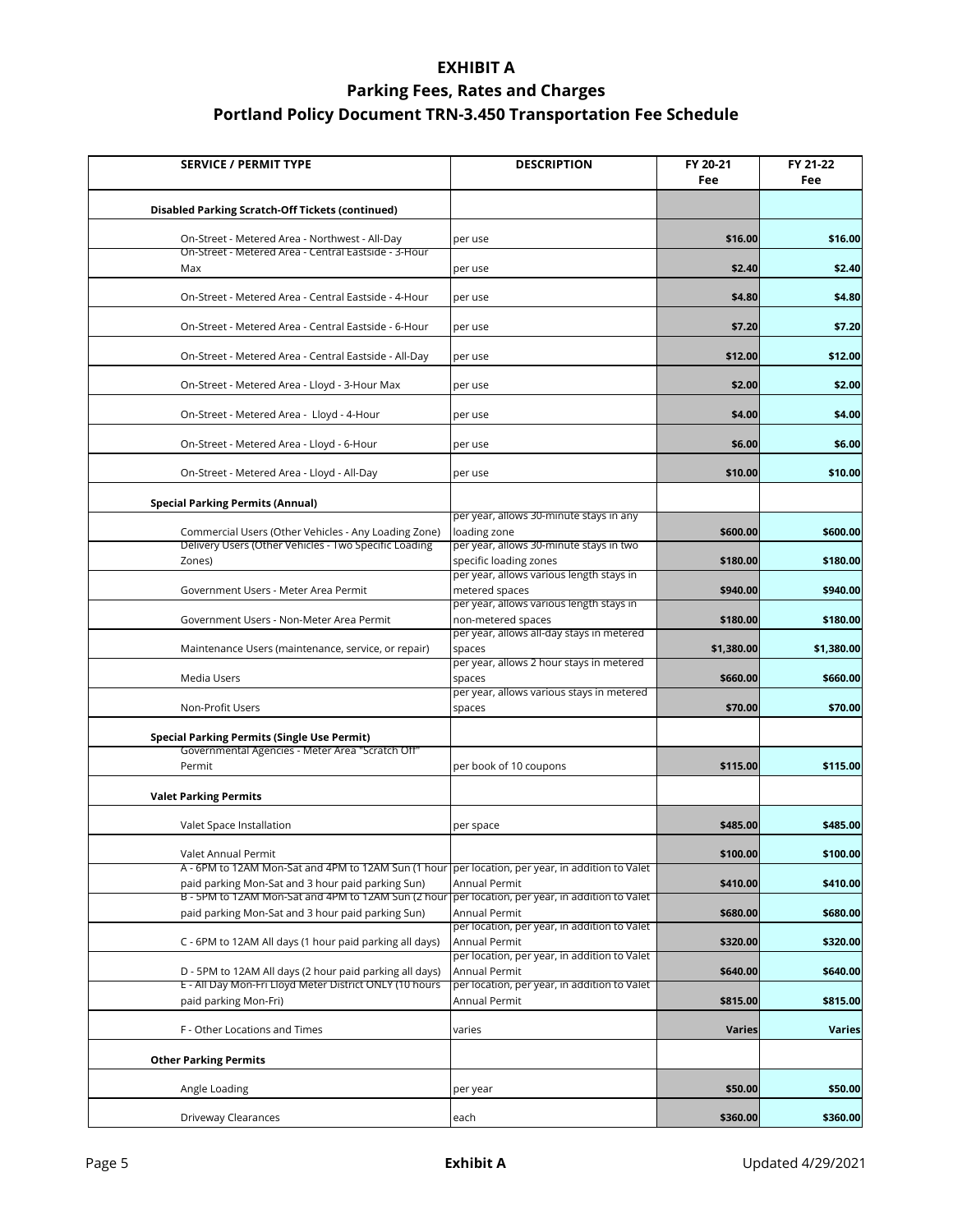| <b>SERVICE / PERMIT TYPE</b>                                       | <b>DESCRIPTION</b>                                             | FY 20-21<br>Fee                                                       | FY 21-22<br>Fee                     |
|--------------------------------------------------------------------|----------------------------------------------------------------|-----------------------------------------------------------------------|-------------------------------------|
| <b>Other Parking Permits (Continued)</b>                           |                                                                |                                                                       |                                     |
| Mobile Technology Support Fee                                      | per mobile parking meter transaction                           | \$0.10                                                                | \$0.10                              |
| Parking Permits - Unusual Circumstances                            | each                                                           | \$90.00                                                               | \$90.00                             |
| Parking Permits - Replacements                                     | each                                                           | \$15.00                                                               | \$15.00                             |
| Washington Park Area, Resident                                     | per season, March 1 - September 30                             | \$10.00                                                               | \$10.00                             |
| Washington Park Area, Guest                                        | per book of 10                                                 | \$5.00                                                                | \$5.00                              |
| <b>Carshare Parking Permits</b>                                    |                                                                |                                                                       |                                     |
| Roundtrip Model                                                    |                                                                |                                                                       |                                     |
| Annual Carshare Permit                                             | per vehicle per year                                           | \$50.00 plus base<br><b>APP fee</b>                                   | \$50.00 plus base<br><b>APP fee</b> |
| Reserved Space - Within Meter District                             | per vehicle per space per year                                 | reflected in<br>auction amount                                        | reflected in<br>auction amount      |
| Install Signs & Markings                                           | new space                                                      | \$300.00                                                              | \$300.00                            |
| Install Signs & Markings                                           | change between car-share providers                             | \$50.00                                                               | \$50.00                             |
| Point-to-Point Model                                               |                                                                |                                                                       |                                     |
| Annual Carshare Permit                                             | per vehicle per year                                           | \$50.00 plus base<br><b>APP fee</b>                                   | \$30.00                             |
| Per trip fee                                                       | per vehicle per year                                           | billed for hours<br>used                                              | \$1/trip                            |
| <b>PARKING ENFORCEMENT</b>                                         |                                                                |                                                                       |                                     |
| <b>Enforcement</b>                                                 |                                                                |                                                                       |                                     |
| <b>Citation Bail Amounts</b>                                       | Parking Citation Bail Schedule set by<br><b>District Court</b> | <b>Parking Citation Bail Schedule set by</b><br><b>District Court</b> |                                     |
| <b>Barricade Verification</b>                                      | per location, 7 day limit                                      | \$60.00                                                               | \$60.00                             |
| Barricade Inspection / Tow (for verified barricades)               | per request                                                    | \$60.00                                                               | \$60.00                             |
| Tow by the Hour - outside meter districts                          | per vehicle                                                    | \$60.00                                                               | \$60.00                             |
| Tow by the Hour - inside meter districts                           | per vehicle, plus towing fees                                  | \$60.00                                                               | \$60.00                             |
| PARKING PAYSTATION REMOVAL / RE-INSTALLATION                       |                                                                |                                                                       |                                     |
| <b>Contractor Requests</b>                                         |                                                                |                                                                       |                                     |
| Temporary Removal & Reinstallation                                 | per pay station                                                | \$845.00                                                              | \$845.00                            |
| Late Notice Fee (Less than two weeks notice)                       | additional per pay station                                     | \$300.00                                                              | \$300.00                            |
| <b>General Requests</b>                                            |                                                                |                                                                       |                                     |
| Temporary Removal & Reinstallation                                 | per pay station                                                | billed for actual costs                                               |                                     |
| <b>PARKING RESERVATION - ON-STREET SPACES</b>                      |                                                                |                                                                       |                                     |
| <b>Parking Reservation</b>                                         |                                                                |                                                                       |                                     |
| Parking Reservation in Metered Areas (Delineators,<br>Bags, Signs) |                                                                | see Exhibit D                                                         |                                     |
| Parking Reservation in Non-Metered Areas (Signs.<br>Barricades)    |                                                                | see Exhibit D                                                         |                                     |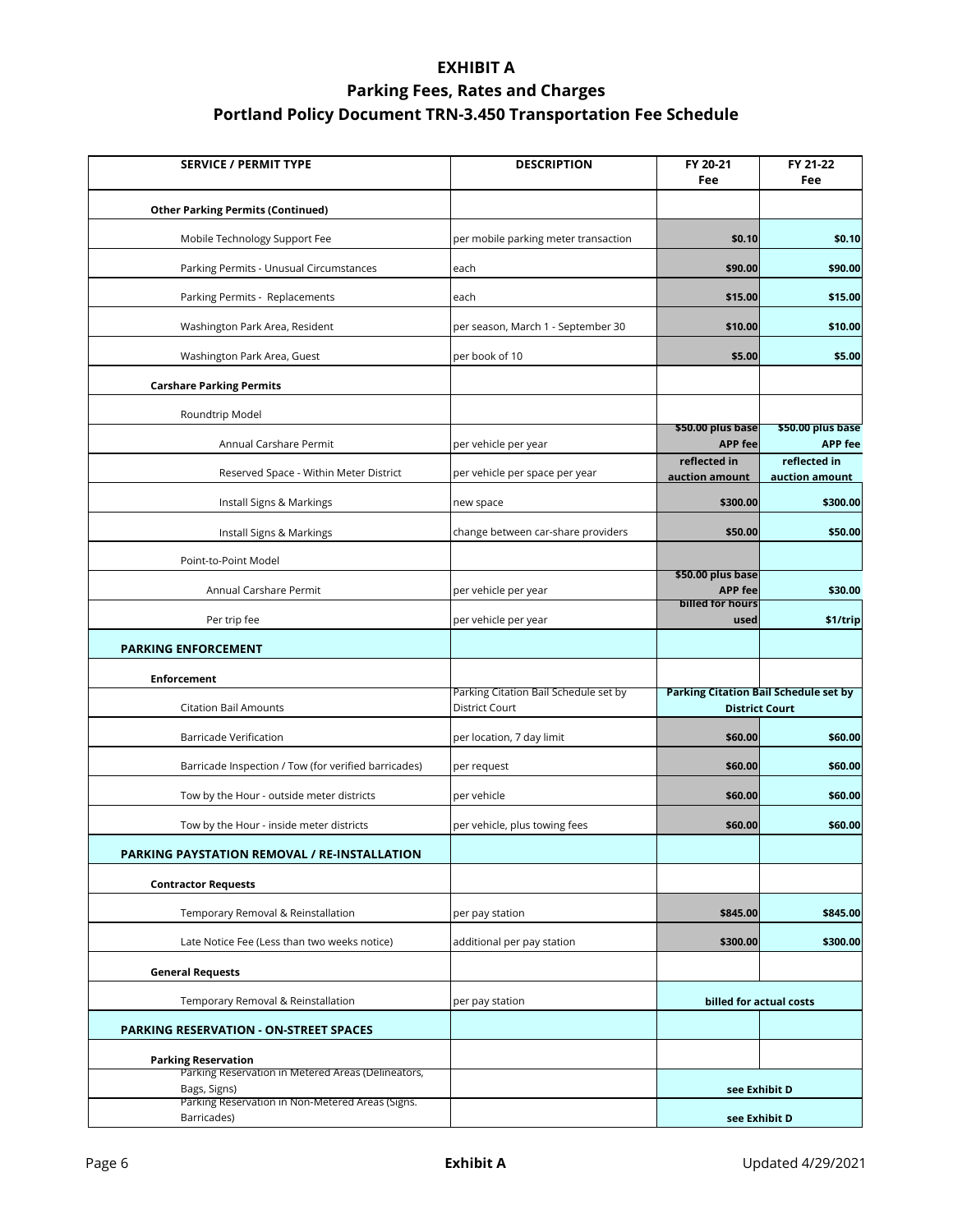| <b>SERVICE / PERMIT TYPE</b>                           | <b>DESCRIPTION</b> | FY 20-21<br>Fee | FY 21-22<br>Fee |
|--------------------------------------------------------|--------------------|-----------------|-----------------|
| <b>Parking Reservation (Continued)</b>                 |                    |                 |                 |
| Parking Reservation in Area Parking Permit Zones (APP) |                    | see Exhibit D   |                 |
| Parking Reservation for Film/Video Productions         |                    | see Exhibit E   |                 |

**END EXHIBIT A**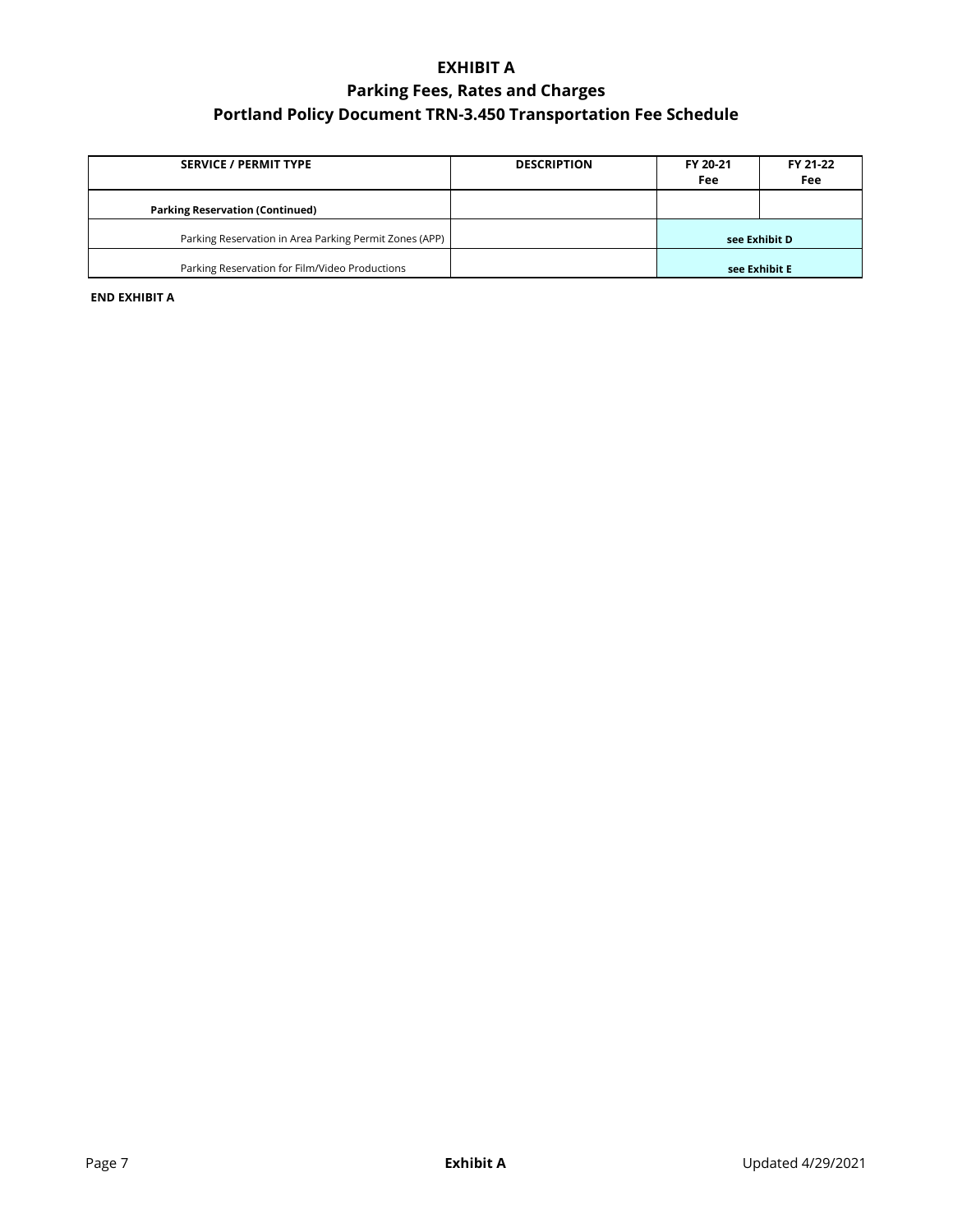#### EXHIBIT B FEES, RATES AND CHARGES FOR TRANSPORTATION LAND USE SERVICES Effective July 1, 2021

Portland Policy Document TRN-3.450 TRANSPORTATION FEE SCHEDULE

|                                                           |                                    | <b>Transportation</b> |                     |
|-----------------------------------------------------------|------------------------------------|-----------------------|---------------------|
| <b>Land Use Reviews</b>                                   | <b>Process</b><br><b>Type</b>      | <b>FY 20-21 Fee</b>   | <b>FY 21-22 Fee</b> |
| <b>Adjustment Review</b>                                  |                                    |                       |                     |
| Residential - Fences / Decks / Eaves                      | Ш                                  | \$187.00              | \$195.00            |
| Residential - Lots with existing single dwelling          | Ш                                  | \$351.00              | \$367.00            |
| All other residential adjustments                         | Ш                                  | \$351.00              | \$367.00            |
| <b>Central City Master Plan Review</b>                    | $\mathbf{III}$                     | \$19,582.00           | \$20,463.00         |
| <b>Central City Parking Review</b>                        |                                    |                       |                     |
| Type Ix                                                   | lχ                                 | \$1,616.00            | \$1,689.00          |
| Type II                                                   | $\mathbf{II}$                      | \$3,205.00            | \$3,349.00          |
| Comprehensive Plan & Zone Map Amendment Tier A            | $\mathbf{III}$                     | \$5,346.00            | \$5,587.00          |
| Comprehensive Plan & Zone Map Amendment Tier B            | Ш                                  | \$5,346.00            | \$5,587.00          |
| Comprehensive Plan & Zone Map Amendment Tier C            | III                                | \$9,658.00            | \$10,093.00         |
| <b>Conditional Use</b>                                    |                                    |                       |                     |
| Type Ix                                                   | lχ                                 | \$1,616.00            | \$1,689.00          |
| Type II                                                   | $\mathbf{II}$                      | \$1,616.00            | \$1,689.00          |
| Type III - New                                            | $\mathbf{III}$                     | \$5,962.00            | \$6,230.00          |
| Type III - Existing                                       | Ш                                  | \$5,962.00            | \$6,230.00          |
| Type III - Radio Frequency Facilities                     | III                                | \$895.00              | \$935.00            |
| <b>Design/Historic Resource Review</b>                    |                                    |                       |                     |
| Tier A - Signs Only                                       | Ix, II or III                      | \$0.00                | \$0.00              |
| Tier B - Radio Frequency/Wireless Facilities              | Ix, II or III                      | \$0.00                | \$0.00              |
| Tier C - Sites with an existing house or duplex           | Ix, II or III                      | \$0.00                | \$0.00              |
| Tier D - Sites with an existing house or duplex           | Ix, II or III                      | \$384.00              | \$401.00            |
| Tier E - Sites with other existing development            | Ix, II or III                      | \$0.00                | \$0.00              |
| Tier F - Sites with other existing development            | Ix, II or III                      | \$813.00              | \$850.00            |
| Tier G - All other projects                               | Ix or II                           | \$2,882.00            | \$3,012.00          |
| Tier G - All other projects                               | Ш                                  | \$4,855.00            | \$5,073.00          |
| <b>Design Advice Request</b>                              | Ш                                  | \$598.00              | \$625.00            |
| <b>Environmental Review</b>                               |                                    |                       |                     |
| Resource Enhancement/PLA/Public Rec Trails                | Ιx                                 | \$0.00                | \$0.00              |
| Residential Use (only)                                    | Ш                                  | \$685.00              | \$716.00            |
| Non-residential or mixed use                              | Ш                                  | \$685.00              | \$716.00            |
| <b>Environmental Review Protection Zone</b>               | $\ensuremath{\mathsf{III}}\xspace$ | \$538.00              | \$562.00            |
| <b>Environmental Violation Review</b>                     |                                    |                       |                     |
| <b>Type III Required</b>                                  | Ш                                  | \$384.00              | \$401.00            |
| Columbia South Shore Plan District (CSSPD)                | Ш.                                 | \$538.00              | \$562.00            |
| CSSPD, undividable lot with existing single dwelling unit | Ш                                  | \$384.00              | \$401.00            |
| Undividable lot with existing single dwelling unit        | Ш                                  | \$384.00              | \$401.00            |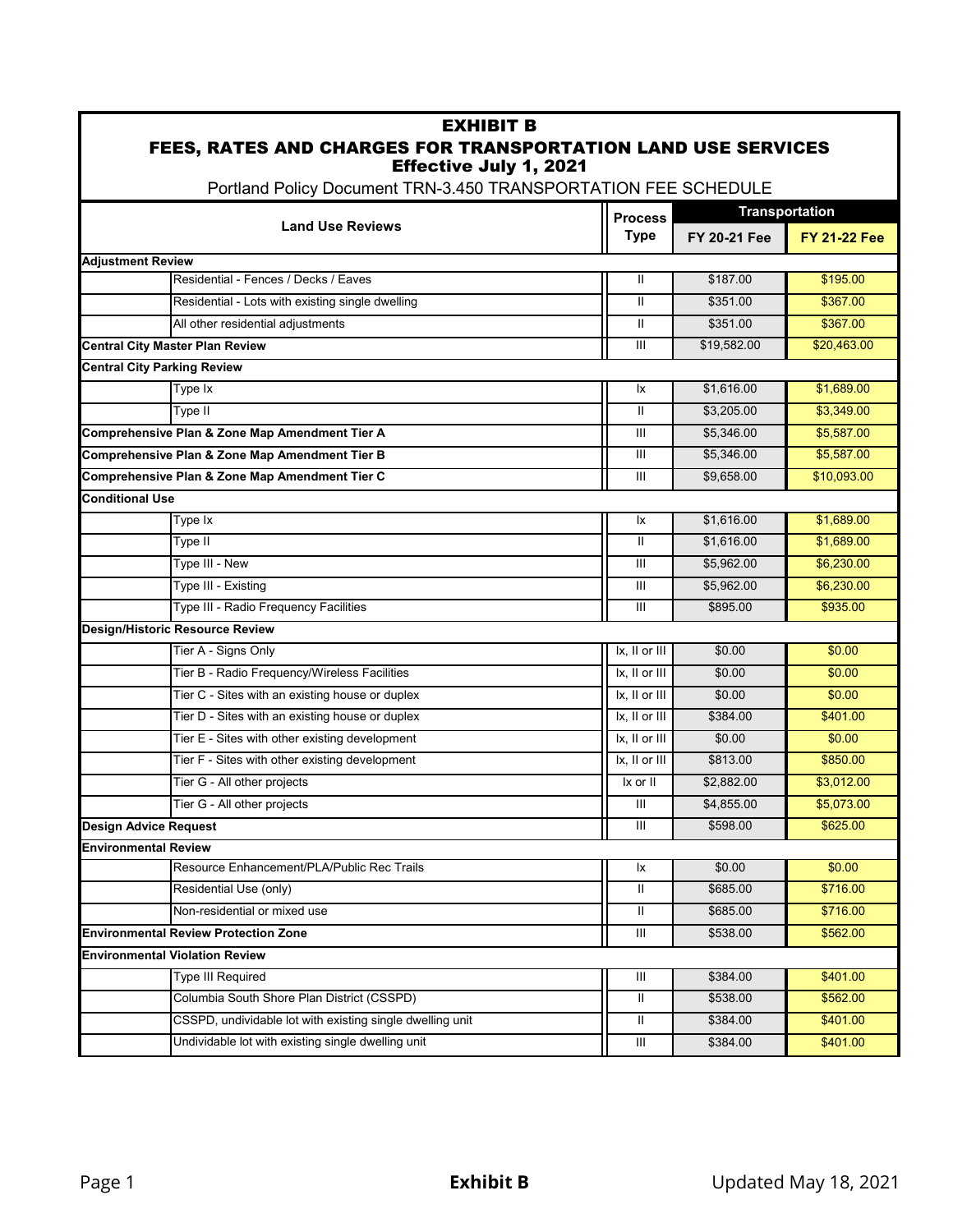| <b>EXHIBIT B</b><br>FEES, RATES AND CHARGES FOR TRANSPORTATION LAND USE SERVICES                |                               |                     |                       |
|-------------------------------------------------------------------------------------------------|-------------------------------|---------------------|-----------------------|
| <b>Effective July 1, 2021</b><br>Portland Policy Document TRN-3.450 TRANSPORTATION FEE SCHEDULE |                               |                     |                       |
|                                                                                                 |                               |                     | <b>Transportation</b> |
| <b>Land Use Reviews</b>                                                                         | <b>Process</b><br><b>Type</b> | <b>FY 20-21 Fee</b> | <b>FY 21-22 Fee</b>   |
| Final Plat Review/Final Development Plan Review                                                 |                               |                     |                       |
| If preliminary was Type Ix with no street                                                       |                               | \$1,455.00          | \$1,520.00            |
| If preliminary was Type Ix or IIx with a street                                                 | Admin                         | \$1,763.00          | \$1,842.00            |
| If preliminary was Type IIx with no street                                                      | <b>Review</b>                 | \$1,455.00          | \$1,520.00            |
| If preliminary was Type III                                                                     |                               | \$3,303.00          | \$3,452.00            |
| Additional review beyond second review                                                          | N/A                           | \$505.00            | \$528.00              |
| Greenway                                                                                        |                               |                     |                       |
| Residential or Simple Non-Residential or Mixed Use                                              | Ш                             | \$384.00            | \$401.00              |
| Non-residential or mixed use                                                                    | Ш                             | \$2,540.00          | \$2,654.00            |
| <b>Historic Landmark Designation</b>                                                            |                               |                     |                       |
| Individual properties                                                                           | III                           | \$197.00            | \$206.00              |
| Multiple properties or districts                                                                | III                           | \$505.00            | \$528.00              |
| <b>Historic Landmark Demolition Review</b>                                                      | IV                            | \$505.00            | \$528.00              |
| <b>Impact Mitigation Plan</b>                                                                   |                               |                     |                       |
| Amendment (Minor)                                                                               | Ш                             | \$4,073.00          | \$4,256.00            |
| Implementation                                                                                  | $\mathbf{I}$                  | \$1,665.00          | \$1,740.00            |
| New/Amendment (Major)                                                                           | Ш                             | \$12,738.00         | \$13,311.00           |
| Amendment (Use)                                                                                 | Ш                             | \$6,383.00          | \$6,670.00            |
| <b>Land Division Review</b>                                                                     |                               |                     |                       |
| Type Ix                                                                                         | 1x                            | \$1,973.00          | \$2,062.00            |
| Type IIx                                                                                        | <b>IIX</b>                    | \$3,205.00          | \$3,349.00            |
| Type III                                                                                        | Ш                             | \$5,808.00          | \$6,069.00            |
| 2-3 Lot Land Division w/Concurrent Environmental Review                                         | Ш                             | \$3,303.00          | \$3,452.00            |
| 4 or More Lot Land Division w/Concurrent Environmental Review                                   | Ш                             | \$5.808.00          | \$6,069.00            |
| Land Division Amendment Review                                                                  |                               |                     |                       |
| Type Ix                                                                                         | lχ                            | \$1,308.00          | \$1,367.00            |
| Type IIx                                                                                        | llx                           | \$1,308.00          | \$1,367.00            |
| Type III                                                                                        | Ш                             | \$1,308.00          | \$1,367.00            |
| <b>Lot Consolidation</b>                                                                        | lx                            | \$1,308.00          | \$1,367.00            |
| <b>Master Plan</b>                                                                              |                               |                     |                       |
| Minor Amendments to Master Plans                                                                | Ш                             | \$6,383.00          | \$6,670.00            |
| New Master Plans or Major Amendments to Master Plans                                            | Ш                             | \$16,014.00         | \$16,735.00           |
| <b>Non-Conforming Situation Review</b>                                                          | Ш                             | \$2,540.00          | \$2,654.00            |
| <b>Non-Conforming Status Review</b>                                                             | Ш                             | \$230.00            | \$240.00              |
| <b>Planned Development Bonus Review</b>                                                         |                               |                     |                       |
| Minor Amendment                                                                                 | llx                           | \$839.00            | \$877.00              |
| New or Major Amendment                                                                          | Ш                             | \$4,114.00          | \$4,299.00            |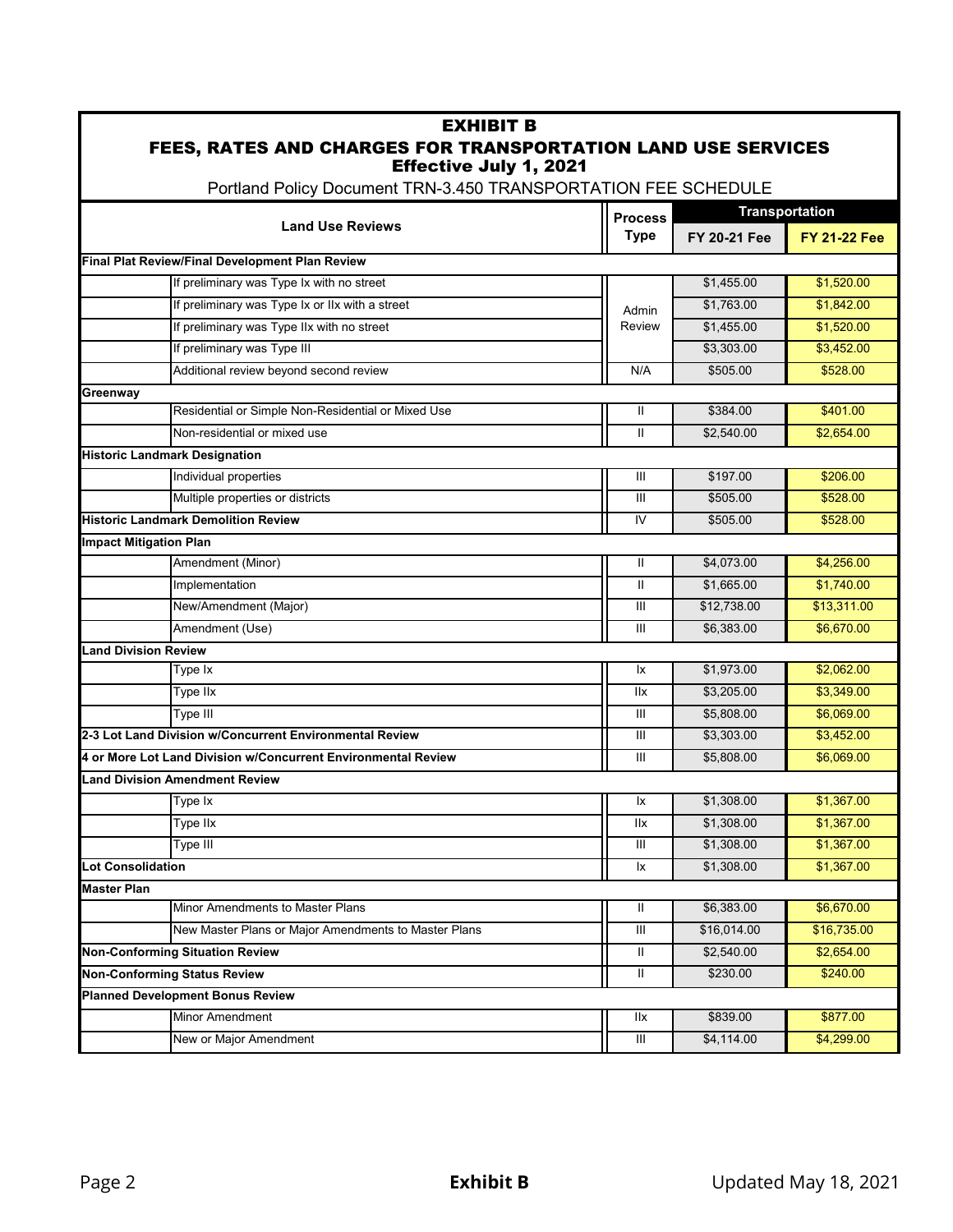| <b>EXHIBIT B</b><br>FEES, RATES AND CHARGES FOR TRANSPORTATION LAND USE SERVICES<br><b>Effective July 1, 2021</b> |                |              |                       |
|-------------------------------------------------------------------------------------------------------------------|----------------|--------------|-----------------------|
| Portland Policy Document TRN-3.450 TRANSPORTATION FEE SCHEDULE                                                    |                |              |                       |
|                                                                                                                   | <b>Process</b> |              | <b>Transportation</b> |
| <b>Land Use Reviews</b>                                                                                           | <b>Type</b>    | FY 20-21 Fee | <b>FY 21-22 Fee</b>   |
| Planned Development Review - All Other                                                                            |                |              |                       |
| Type IIx                                                                                                          | llx            | \$1.924.00   | \$2.011.00            |
| Type III                                                                                                          | Ш              | \$5,038.00   | \$5,265.00            |
| Planned Development Amendment / Planned Unit Development Amendment                                                |                |              |                       |
| Type IIx                                                                                                          | llx            | \$993.00     | \$1,038.00            |
| Type III                                                                                                          | III            | \$1,763.00   | \$1,842.00            |
| <b>River Review</b>                                                                                               |                |              |                       |
| <b>Existing House/Duplex</b>                                                                                      | <b>IIx</b>     | \$174.00     | \$182.00              |
| All other projects                                                                                                | III            | \$1,665.00   | \$1,740.00            |
| <b>River Review Violation</b>                                                                                     | II or III      | \$230.00     | \$240.00              |
| <b>Statewide Planning Goal Exception</b>                                                                          | III            | \$3,919.00   | \$4,095.00            |
| <b>Transportation Demand Management Review</b>                                                                    | $\mathbf{II}$  | \$1,455.00   | \$1,520.00            |
| <b>Transportation Impact Analysis - Campus</b>                                                                    | $\mathbf{II}$  | \$6,969.00   | \$7,283.00            |
| <b>Zoning Map Amendment</b>                                                                                       | Ш              | \$6,480.00   | \$6,772.00            |
| <b>Other Unassigned Reviews</b>                                                                                   |                |              |                       |
| Type $1/1x$                                                                                                       | I or Ix        | \$351.00     | \$367.00              |
| Type II / IIx                                                                                                     | II or IIx      | \$676.00     | \$706.00              |
| Type III                                                                                                          | Ш              | \$2,589.00   | \$2,706.00            |
| Appointment for Early LUR Assistance (per hour)                                                                   | N/A            | \$154.00     | \$161.00              |
| <b>Property Line Adjustment</b>                                                                                   | N/A            | \$482.00     | \$504.00              |
| <b>Pre-Application Conference</b>                                                                                 | N/A            | \$1,357.00   | \$1,418.00            |
| Early Assistance - Meeting & Written Information                                                                  | N/A            | \$741.00     | \$774.00              |
| Early Assistance - Written Information Only                                                                       | N/A            | \$587.00     | \$613.00              |
| Early Assistance - Meeting & Written Information (Street Vacation Required)                                       | N/A            | \$1,311.00   | \$1,370.00            |
| Early Assistance - Written Information Only (Street Vacation Required)                                            | N/A            | \$872.00     | \$911.00              |

**End of Exhibit B**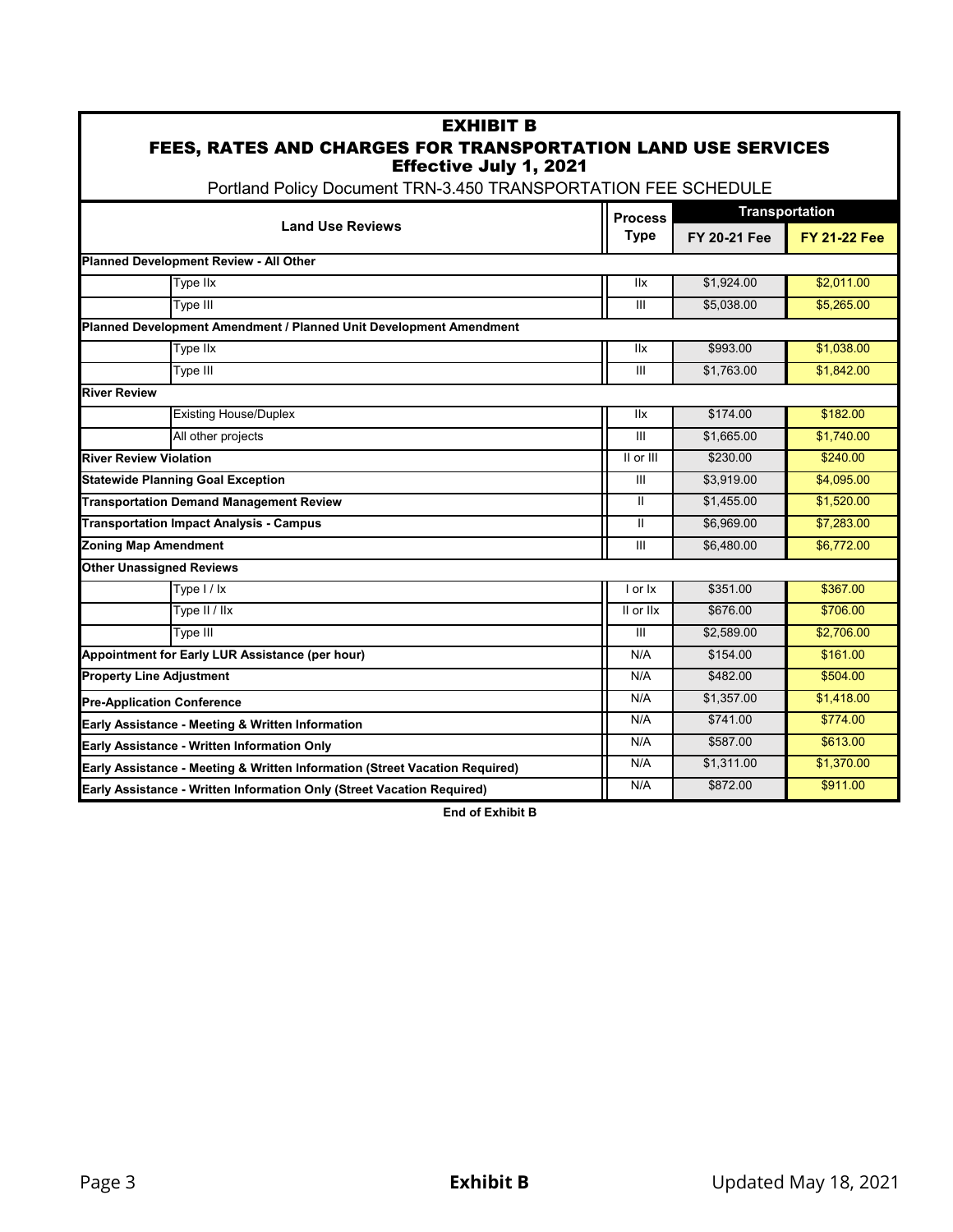|                                                                                       | <b>EXHIBIT C</b>                                                                                                                                                                                                                                                                                                      |                                                                        |                                                                                                      |                                                                     |
|---------------------------------------------------------------------------------------|-----------------------------------------------------------------------------------------------------------------------------------------------------------------------------------------------------------------------------------------------------------------------------------------------------------------------|------------------------------------------------------------------------|------------------------------------------------------------------------------------------------------|---------------------------------------------------------------------|
|                                                                                       | FEES, RATES AND CHARGES FOR TRANSPORTATION DEVELOPMENT & STREET SYSTEMS MANAGEMENT                                                                                                                                                                                                                                    |                                                                        |                                                                                                      |                                                                     |
|                                                                                       | Effective July 1, 2021                                                                                                                                                                                                                                                                                                |                                                                        |                                                                                                      |                                                                     |
|                                                                                       | Portland Policy Document TRN-3.450 TRANSPORTATION FEE SCHEDULE                                                                                                                                                                                                                                                        |                                                                        |                                                                                                      |                                                                     |
| <b>Permit For</b>                                                                     | <b>Expanded Description</b>                                                                                                                                                                                                                                                                                           | Fee                                                                    | FY 20-21 Unit FY 21-22 Unit<br>Fee                                                                   | FY 21-22<br><b>Minimum</b><br><b>Each Permit</b>                    |
| <b>CONSTRUCTION AND IMPROVEMENT PERMITS</b>                                           |                                                                                                                                                                                                                                                                                                                       |                                                                        |                                                                                                      |                                                                     |
|                                                                                       | Double Fees: If work in the street area is commenced without first securing the proper permit, the Bureau of Transportation Director may double any fee prescribed below, unless the                                                                                                                                  |                                                                        |                                                                                                      |                                                                     |
| permittee from any other penalties imposed on such violations.                        | Director determines that it is not reasonably possible to obtain the permit before commencing such work. Payment of the permit fee, however, shall in no way relieve or excuse any                                                                                                                                    |                                                                        |                                                                                                      |                                                                     |
| <b>CULVERT</b>                                                                        | Each                                                                                                                                                                                                                                                                                                                  | \$60.00                                                                | \$60.00                                                                                              | \$60.00                                                             |
| <b>CURB (CONSTRUCTION or RECONSTRUCTION)</b>                                          | Per linear foot                                                                                                                                                                                                                                                                                                       | \$1.47                                                                 | \$1.54                                                                                               | \$60.00                                                             |
| <b>ENCROACHMENTS, PERMITS FOR PRIVATE</b><br>ENCROACHMENTS IN PUBLIC RIGHT-OF-WAY     | Any excavation, construction, reconstruction, repair, removal, abandonment, placement in the street area, (not<br>covered in another permit) to allow private encroachments in the public right-of-way. (For portable signs, see Title<br>32 Signs and Related Regulations.)                                          |                                                                        |                                                                                                      |                                                                     |
| <b>Encroachment Permits</b>                                                           | See 'Public Right-of-Way Use Permits', below                                                                                                                                                                                                                                                                          | \$550.00                                                               | \$575.00                                                                                             | \$575.00                                                            |
| Major Encroachment Permits per TRN-8.01 -<br>Encroachments in the Public Right-of-Way | Each, per hour; deposit                                                                                                                                                                                                                                                                                               | \$3,246.00                                                             | \$3.392.00                                                                                           | \$3,392.00                                                          |
| Hourly Fee in Excess of Base Fee                                                      | Permit applications requiring staff time in excess of 20 hrs<br>charged the additional rate listed per hour in addition to the<br>base rate.                                                                                                                                                                          | \$154.00                                                               | \$161.00                                                                                             | \$161.00                                                            |
| Encroachment Permits Appeals Fee                                                      | each                                                                                                                                                                                                                                                                                                                  | \$200.00                                                               | \$200.00                                                                                             | \$200.00                                                            |
| <b>MATERIAL BLASTING</b>                                                              | contact City of Portland Fire Marshall and Bureau of<br>Transportation for applicable permits                                                                                                                                                                                                                         |                                                                        | Full Cost Recovery by City                                                                           |                                                                     |
| <b>PUBLIC WORKS</b>                                                                   |                                                                                                                                                                                                                                                                                                                       |                                                                        |                                                                                                      |                                                                     |
| Public Works Inquiry                                                                  | total amount - all public works bureaus (BES, Water, PBOT);<br>PBOT share is \$50                                                                                                                                                                                                                                     | \$150.00                                                               | \$150.00                                                                                             | \$150.00                                                            |
| Design Exception                                                                      | each                                                                                                                                                                                                                                                                                                                  | \$486.00                                                               | \$486.00                                                                                             | \$486.00                                                            |
| Design Exception - Residential Driveway                                               | each                                                                                                                                                                                                                                                                                                                  | \$250.00                                                               | \$250.00                                                                                             | \$250.00                                                            |
| Public Works Appeal Administrative Review Committee                                   | total amount - all public works bureaus (BES, Water, PBOT);<br>PBOT share is \$100                                                                                                                                                                                                                                    | \$250.00                                                               | \$250.00                                                                                             | \$250.00                                                            |
| Public Works Appeal Panel & Appeal Board                                              | total amount - all public works bureaus (BES, Water, PBOT);<br>PBOT share is \$83.34                                                                                                                                                                                                                                  | \$250.00                                                               | \$250.00                                                                                             | \$250.00                                                            |
| Public Works Sidewalk Corner ADA Construction                                         | Voluntary in lieu of fee to have PBOT construct sidewalk corner<br>with ADA ramps; ramps must meet criteria as defined by PBOT<br>to be eligible                                                                                                                                                                      | \$9,550.00                                                             | <b>Full cost</b><br>incurred by City incurred by City                                                | Full cost                                                           |
| PUBLIC WORKS / STREET IMPROVEMENT PERMITS                                             | Includes design development, plans review, and permitting. Refer to public works website---<br>http://www.portlandonline.com/transportation (or Public Works). Does not include other bureaus (BES, PWB, etc.)<br>nor do they include construction inspection; inspection separate fee based on actual time required. |                                                                        |                                                                                                      |                                                                     |
| Public Works Permit - Residential                                                     | Local service or neighborhood collectors street improvements<br>with predominately SFR.                                                                                                                                                                                                                               | \$3,251 plus<br>\$11.56 per LF<br>\$1,091 (PWP)                        | \$3,303 plus<br>\$11.74 per LF<br>of curb (PER) + $of$ curb (PER) + of curb (PER) +<br>\$1,108 (PWP) | \$3,303 plus<br>\$11.74 per LF<br>\$1,108 (PWP)                     |
| Public Works Permit - Residential (Traffic)                                           | Traffic operations for PWP-Residential                                                                                                                                                                                                                                                                                | $$141$ plus<br>curb                                                    | $$143$ plus<br>\$1.41 per LF of \$1.43 per LF of \$1.43 per LF of<br>curb                            | $$143$ plus<br>curb                                                 |
| Public Works Permit - Commercial                                                      | Collectors and higher classifications street improvements<br>predominately commercial or industrial.                                                                                                                                                                                                                  | \$3,671 plus<br>$$6.26$ per LF of<br>curb ( $PER$ ) +<br>\$1,091 (PWP) | \$3,730 plus<br>\$6.36 per LF of<br>$curb$ (PER) +<br>\$1,108 (PWP)                                  | \$3,730 plus<br>\$6.36 per LF of<br>$curb$ (PER) +<br>\$1,108 (PWP) |
| Public Works Permit - Commercial (Traffic)                                            | Traffic operations for PWP-Commercial                                                                                                                                                                                                                                                                                 | \$210 plus<br>curb                                                     | \$213 plus<br>\$2.32 per LF of \$2.36 per LF of \$2.36 per LF of<br>curb                             | $$213$ plus<br>curb                                                 |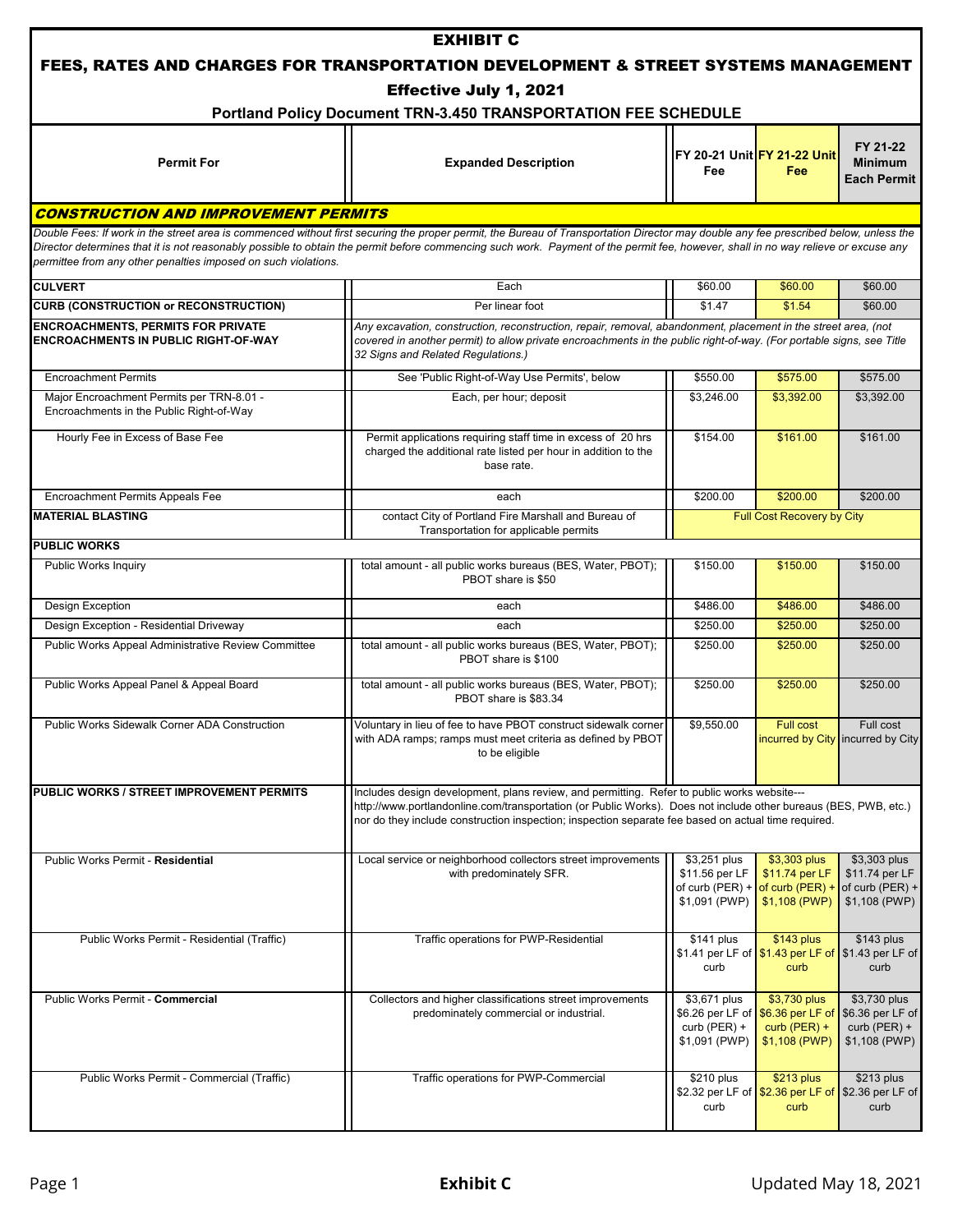| <b>EXHIBIT C</b><br>FEES, RATES AND CHARGES FOR TRANSPORTATION DEVELOPMENT & STREET SYSTEMS MANAGEMENT |                                                                                                                                                                                                                                                                                                       |                                    |                                                                 |                                                  |
|--------------------------------------------------------------------------------------------------------|-------------------------------------------------------------------------------------------------------------------------------------------------------------------------------------------------------------------------------------------------------------------------------------------------------|------------------------------------|-----------------------------------------------------------------|--------------------------------------------------|
|                                                                                                        | <b>Effective July 1, 2021</b><br>Portland Policy Document TRN-3.450 TRANSPORTATION FEE SCHEDULE                                                                                                                                                                                                       |                                    |                                                                 |                                                  |
| <b>Permit For</b>                                                                                      | <b>Expanded Description</b>                                                                                                                                                                                                                                                                           | FY 20-21 Unit FY 21-22 Unit<br>Fee | Fee                                                             | FY 21-22<br><b>Minimum</b><br><b>Each Permit</b> |
| Public Works Permit - Commercial (Parking Control)                                                     | Bicycle, on-street parking, and loading zone demand for PWP-<br>Commercial                                                                                                                                                                                                                            | \$281.00                           | \$286.00                                                        | \$286.00                                         |
| Public Works Permit - Traffic Signal                                                                   | PWP-Residential or PWP-Commercial                                                                                                                                                                                                                                                                     |                                    |                                                                 |                                                  |
| Public Works Permit - Traffic Signal (New)                                                             | New signal systems                                                                                                                                                                                                                                                                                    | \$3,713.00                         | \$3,772.00                                                      | \$3,772.00                                       |
| Public Works Permit - Traffic Signal (Modification)                                                    | Signal systems modifications to existing                                                                                                                                                                                                                                                              | \$1,946.00                         | \$1,977.00                                                      | \$1,977.00                                       |
| Public Works Permit - Street Lighting                                                                  | PWP-Residential or PWP-Commercial street lighting                                                                                                                                                                                                                                                     |                                    |                                                                 |                                                  |
| Public Works Permit - Street Lighting<br>(Option B)                                                    | Stand alone street light or non-city owned utility poles                                                                                                                                                                                                                                              | \$595 per light                    | \$605 per light                                                 | \$605.00                                         |
| Public Works Permit - Street Lighting<br>(South Waterfront)                                            | Street lighting systems in district                                                                                                                                                                                                                                                                   | \$4,950 per<br>block               | \$5,029 per<br>block                                            | \$5,029.00                                       |
| Public Works Permit - Street Lighting<br>(CBD, River District, and Lloyd District)                     | Special design districts                                                                                                                                                                                                                                                                              | \$3,005 per<br>block               | \$3,053 per<br>block                                            | \$3,053.00                                       |
| Public Works Permit - Street Lighting<br>(Subdivision)                                                 | New sub-division street lighting systems                                                                                                                                                                                                                                                              | \$2,407.00                         | \$2,446.00                                                      | \$2,446.00                                       |
| Public Works Permit - Warranty Inspection, Project<br>Acceptance, Project Close Out                    | Inspection and review in 2-year warranty period to review<br>project and close out permit and release developer and<br>permittee                                                                                                                                                                      | \$825.00                           | \$850.00                                                        | \$850.00                                         |
| Public Works Permit - Type Complex                                                                     | Improvements significantly more complex or larger in scale;<br>scope may include special materials or design                                                                                                                                                                                          | Full cost incurred by City         |                                                                 |                                                  |
| Public Works Permit - Limited                                                                          | For design development, plans review, permitting, materials,<br>inspection, etc.                                                                                                                                                                                                                      | \$2,454 PER +<br>\$578 PWP         | \$2,493 PER +<br>\$587 PWP                                      | \$2,493 PER +<br>\$587 PWP                       |
| Public Works Permit - Infill Residential                                                               | SFR infill street improvements < 150 ft in length, not involving<br>special (or alternative) design, structural, traffic, or signal<br>improvements (or changes) with an apparent and defined<br>stormwater disposal point.                                                                           | \$4,002 PER +<br>\$1,091 PWP       | \$4,066 PER +<br>\$1,108 PWP                                    | \$4,066 PER +<br>\$1,108 PWP                     |
| Public Works Permit - Interim Improvement                                                              | Improvements not to City standards. This may involve<br>alternative design. Residential or commercial developments.                                                                                                                                                                                   | Full cost                          | Full cost<br>incurred by City incurred by City incurred by City | Full cost                                        |
| Public Works Permit - Gravel Grading Review/Permit                                                     | Gravel review limited to basic plan review and one field<br>inspection                                                                                                                                                                                                                                | \$828.00                           | \$841.00                                                        | \$841.00                                         |
| Public Works Permit - Reactivation                                                                     | Cost to reactivate a PW permit dormant for >one year to<br>evaluate current and future costs, phase of the review, and<br>design standards or site changes.                                                                                                                                           | \$828<br>PER + PWP                 | \$841<br>PER + PWP                                              | \$841<br>PER + PWP                               |
| Local Transportation Infrastructure Charge - LTIC                                                      | Linear footage charge for one and two dwelling structures on<br>underimproved and unimproved roadways that do not have an<br>existing curb along the frontage                                                                                                                                         | \$600/LF                           | \$600/LF                                                        | \$600/LF                                         |
| <b>RAIN DRAIN</b>                                                                                      | Each                                                                                                                                                                                                                                                                                                  | \$30.00                            | \$30.00                                                         | \$30.00                                          |
| <b>SEWER CONNECTION</b>                                                                                | Connection to an existing lateral, or extension of lateral from sewer main to property line; sewer or lateral extension<br>more than 100 feet in length shall be deemed a public improvement under permit. Contact Bureau of<br>Environmental Services (BES) for sewer and drainage rates and charges |                                    |                                                                 |                                                  |
| <b>SEWER TAP</b>                                                                                       | Contact BES for sewer and drainage rates and charges                                                                                                                                                                                                                                                  |                                    | No Charge                                                       |                                                  |
| SIDEWALK AND DRIVEWAY                                                                                  | For each, fees will be assessed per Schedule D for Parking Closures (Reservations)                                                                                                                                                                                                                    |                                    |                                                                 |                                                  |
| Sidewalk / Driveway Repair Permit - Construction or<br>Reconstruction                                  | Per square foot of area repaired                                                                                                                                                                                                                                                                      | \$0.99                             | \$1.03                                                          | \$60.00                                          |
| Sidewalk Repair Permit - Voluntary, Before a Posted Notice                                             | Per square foot                                                                                                                                                                                                                                                                                       | \$0.99                             | \$1.03                                                          | \$60.00 min /<br>\$200.00 max                    |
| Sidewalk Repair Permit - After a Posted Notice                                                         | Per square foot                                                                                                                                                                                                                                                                                       | \$0.99                             | \$1.03                                                          | \$60.00 min /<br>\$500.00 max                    |
| Sidewalk Repair Permit - Affordable Housing                                                            | Per square foot                                                                                                                                                                                                                                                                                       | t.b.a.                             | t.b.a.                                                          | t.b.a.                                           |

ï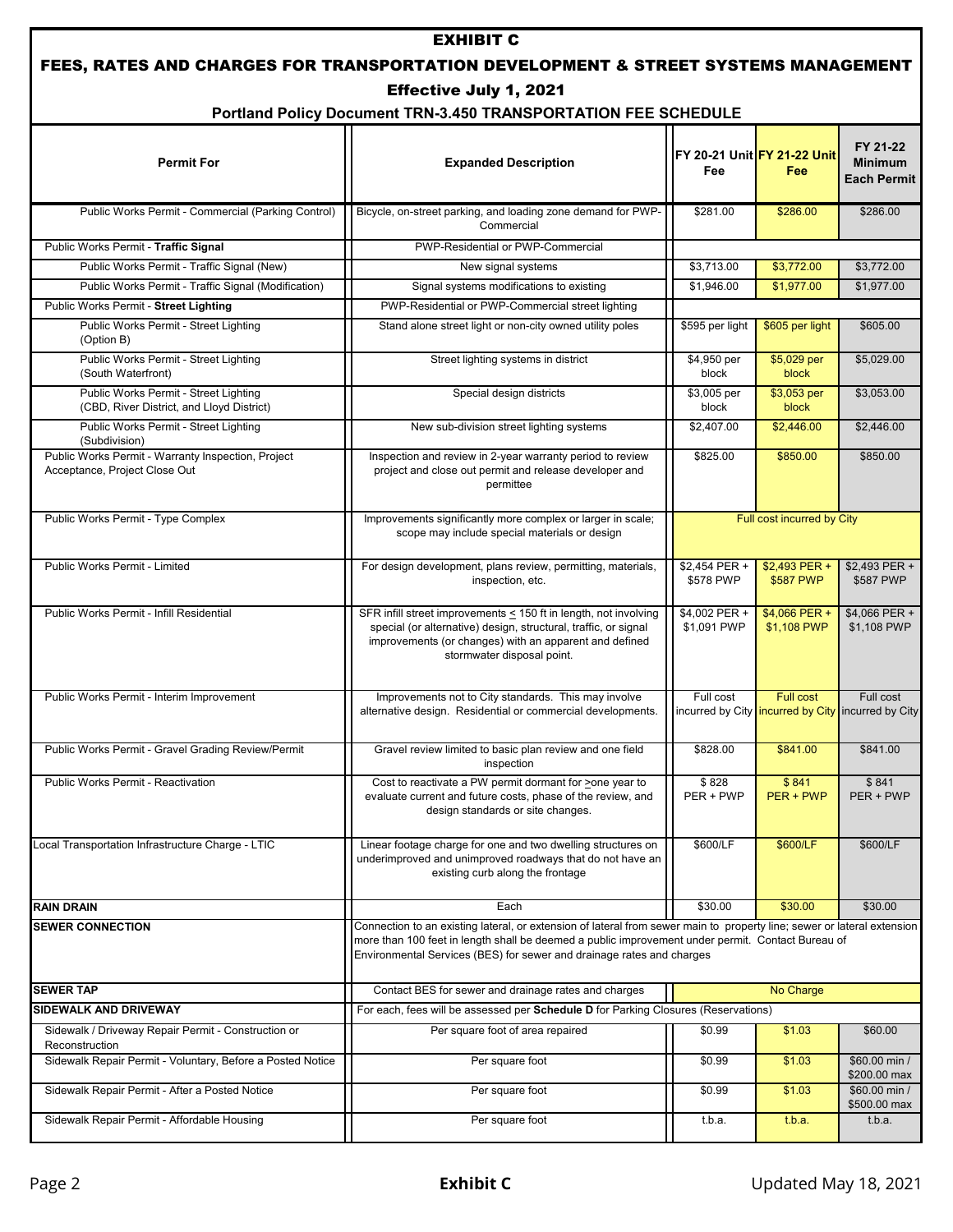| <b>EXHIBIT C</b><br>FEES, RATES AND CHARGES FOR TRANSPORTATION DEVELOPMENT & STREET SYSTEMS MANAGEMENT                                                                                   |                                                                                                                  |                           |                                           |                                                  |
|------------------------------------------------------------------------------------------------------------------------------------------------------------------------------------------|------------------------------------------------------------------------------------------------------------------|---------------------------|-------------------------------------------|--------------------------------------------------|
|                                                                                                                                                                                          | Effective July 1, 2021                                                                                           |                           |                                           |                                                  |
|                                                                                                                                                                                          | Portland Policy Document TRN-3.450 TRANSPORTATION FEE SCHEDULE                                                   |                           |                                           |                                                  |
| <b>Permit For</b>                                                                                                                                                                        | <b>Expanded Description</b>                                                                                      | Fee                       | FY 20-21 Unit FY 21-22 Unit<br><b>Fee</b> | FY 21-22<br><b>Minimum</b><br><b>Each Permit</b> |
| <b>TEST BORING &amp; PAVEMENT TEST CORING</b>                                                                                                                                            | Each                                                                                                             | \$534.00                  | \$534.00                                  | \$534.00                                         |
| <b>TEST HOLE DRILLING</b>                                                                                                                                                                | Each                                                                                                             | \$534.00                  | \$534.00                                  | \$534.00                                         |
| <b>TREE WELL</b>                                                                                                                                                                         | Each                                                                                                             | \$30.00                   | \$30.00                                   | \$30.00                                          |
| UNDERGROUND STORAGE TANK - REMOVAL                                                                                                                                                       | Per tank                                                                                                         | \$904.00                  | \$904.00                                  | \$904.00                                         |
| <b>MONITORING WELL INSTALLATION</b>                                                                                                                                                      | Each                                                                                                             | \$534.00                  | \$534.00                                  | \$534.00                                         |
| STREET OPENING (SO) PERMITS TO UTILITIES                                                                                                                                                 |                                                                                                                  |                           |                                           |                                                  |
| EXCAVATION, CONSTRUCTION, RECONSTRUCTION, REPAIR or ABANDONMENT                                                                                                                          |                                                                                                                  |                           |                                           |                                                  |
| Main line, duct, conduit, subway, property service, lateral,<br>etc.                                                                                                                     | Sewer connection more than 100 feet in length shall be<br>deemed a public improvement under permit; per lin. ft. | \$5.34                    | \$5.34                                    | \$534.00                                         |
| Property Service or Lateral (2" or less) not constructed in<br>conjunction with above and plan review not required. (Does<br>not include large meter vaults, hydrants or mainline work). | Each                                                                                                             | \$297.00                  | \$297.00                                  | \$297.00                                         |
| Utility vault or manhole chamber                                                                                                                                                         | Each                                                                                                             | \$2,134.00                | \$2,134.00                                | \$2,134.00                                       |
| Miscellaneous utility excavations                                                                                                                                                        | Per square foot                                                                                                  | \$5.34                    | \$5.34                                    | \$534.00                                         |
| Pole or private street light - Placement, replacement,<br>relocation or removal                                                                                                          | Each                                                                                                             | \$371.00                  | \$371.00                                  | \$371.00                                         |
| Utility Locate of City Assets (SSL)                                                                                                                                                      | Each (per 100 linear feet of length)                                                                             | \$120.00                  | \$120.00                                  | \$120.00                                         |
| Surface stormwater facility                                                                                                                                                              | Each                                                                                                             | \$913.00                  | \$913.00                                  | \$913.00                                         |
| Utility permit revision                                                                                                                                                                  | Each                                                                                                             | 40% Revision              | 40% Revision                              | 40% Revision                                     |
| <b>CABINET</b>                                                                                                                                                                           |                                                                                                                  | \$987.00                  | \$987.00                                  | \$987.00                                         |
| <b>Cabinet Pre-Application</b>                                                                                                                                                           |                                                                                                                  | \$0.00                    | \$0.00                                    | \$0.00                                           |
| Above-ground unit (AGU)                                                                                                                                                                  | Each                                                                                                             | \$2,134.00                | \$2,134.00                                | \$2,134.00                                       |
| Above-ground structure (AGS)                                                                                                                                                             | Each                                                                                                             | \$534.00                  | \$534.00                                  | \$534.00                                         |
| ADA Ramp Design/Inspection (RDI)                                                                                                                                                         | Each                                                                                                             | \$1,597.00                | \$1,597.00                                | \$1,597.00                                       |
| <b>Vertical Infrastructure (VI)</b>                                                                                                                                                      |                                                                                                                  |                           |                                           |                                                  |
|                                                                                                                                                                                          |                                                                                                                  |                           |                                           |                                                  |
| <b>Early Assistance Meeting</b>                                                                                                                                                          | Hourly                                                                                                           |                           |                                           |                                                  |
| Site Walk                                                                                                                                                                                | Each                                                                                                             | \$1,500.00                | \$1,500.00                                | \$1,500.00                                       |
| Pole Reservation - City Asset                                                                                                                                                            | Each                                                                                                             | \$2,000.00                | \$2,000.00                                | \$2,000.00                                       |
| Make-Ready Pre-Design Meeting                                                                                                                                                            | Each                                                                                                             | \$1,500.00                | \$1,500.00                                | \$1,500.00                                       |
| <b>Application Meeting</b>                                                                                                                                                               | Each                                                                                                             | \$400.00                  | \$400.00                                  | \$400.00                                         |
| Coordination Fee<br>Wireless Cell Site - Small Wireless or Macro                                                                                                                         | Each                                                                                                             | \$500.00                  | \$500.00                                  | \$500.00<br>\$2,000.00                           |
| Make-Ready Review                                                                                                                                                                        | Each<br>Deposit; billed hourly at cost                                                                           | \$2,000.00<br>\$10,000.00 | \$2,000.00<br>\$10,000.00                 | \$10,000.00                                      |
| Make-Ready Inspection                                                                                                                                                                    |                                                                                                                  |                           |                                           |                                                  |
|                                                                                                                                                                                          | Hourly                                                                                                           |                           |                                           |                                                  |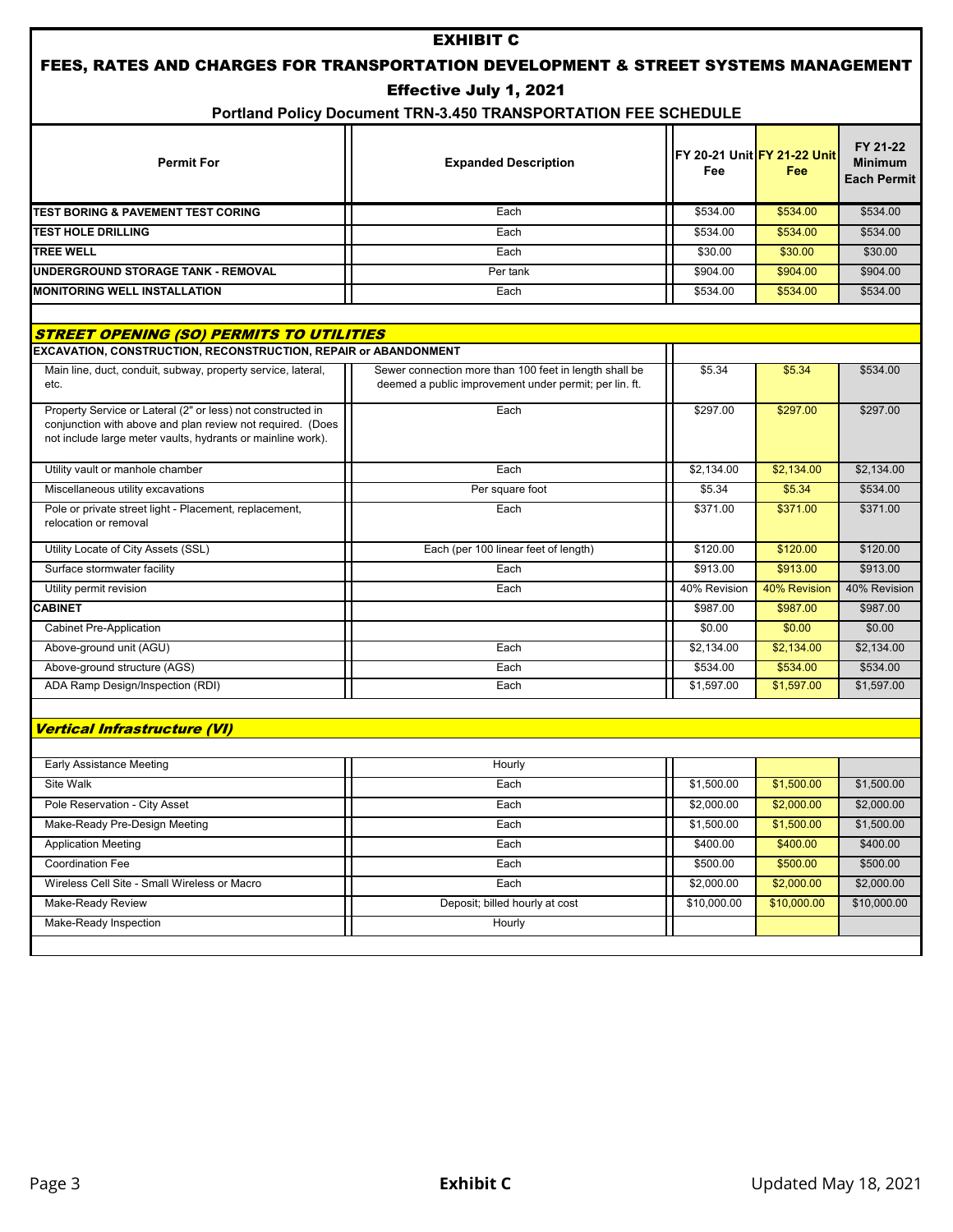|                                                                                              | <b>EXHIBIT C</b>                                                                                                                                                           |            |                                                                                  |                                                  |  |
|----------------------------------------------------------------------------------------------|----------------------------------------------------------------------------------------------------------------------------------------------------------------------------|------------|----------------------------------------------------------------------------------|--------------------------------------------------|--|
|                                                                                              | FEES, RATES AND CHARGES FOR TRANSPORTATION DEVELOPMENT & STREET SYSTEMS MANAGEMENT                                                                                         |            |                                                                                  |                                                  |  |
|                                                                                              | <b>Effective July 1, 2021</b>                                                                                                                                              |            |                                                                                  |                                                  |  |
|                                                                                              | Portland Policy Document TRN-3.450 TRANSPORTATION FEE SCHEDULE                                                                                                             |            |                                                                                  |                                                  |  |
| <b>Permit For</b>                                                                            | <b>Expanded Description</b>                                                                                                                                                | Fee        | FY 20-21 Unit FY 21-22 Unit<br><b>Fee</b>                                        | FY 21-22<br><b>Minimum</b><br><b>Each Permit</b> |  |
| PUBLIC RIGHT-OF-WAY USE PERMITS - LONG TERM                                                  |                                                                                                                                                                            |            |                                                                                  |                                                  |  |
|                                                                                              | Double Fees: The PBOT Director may, if work in the street area is commenced without first securing the proper permit, double any fee prescribed below, unless the Director |            |                                                                                  |                                                  |  |
| determines that it is not reasonably possible to obtain the permit before commencing.        |                                                                                                                                                                            |            |                                                                                  |                                                  |  |
| <b>BUS BENCHES AND SHELTERS (Tri-Met)</b>                                                    |                                                                                                                                                                            |            |                                                                                  |                                                  |  |
| Each bench / shelter (New or Replacement)                                                    | Each                                                                                                                                                                       | \$550.00   | \$575.00                                                                         | \$575.00                                         |  |
| Annual Permit Fee (Advertising), each bench / shelter                                        | Each                                                                                                                                                                       | \$20.00    | \$20.00                                                                          | \$20.00                                          |  |
| Fee for each bench / shelter removed and stored by City for<br>non-compliance with City Code | Each                                                                                                                                                                       |            | Full cost incurred by the City for removal and<br>storage of the bench / shelter |                                                  |  |
| <b>BIKE PARKING</b>                                                                          |                                                                                                                                                                            |            |                                                                                  |                                                  |  |
| Bike Rack, 1-2                                                                               | Each                                                                                                                                                                       |            | No Charge                                                                        |                                                  |  |
| Bike Rack, 3+                                                                                | Each                                                                                                                                                                       | \$150.00   | \$150.00                                                                         | \$150.00                                         |  |
| Bike Parking Corral (On-Street)                                                              | Each                                                                                                                                                                       | \$2,600.00 | \$2,600.00                                                                       | \$2,600.00                                       |  |
| Bike Rack Removal / Re-install                                                               | Each                                                                                                                                                                       | \$100.00   | \$100.00                                                                         | \$100.00                                         |  |
| Bike Corral Removal / Re-install                                                             | Each                                                                                                                                                                       |            | Full cost incurred by the City                                                   |                                                  |  |
| Fee for each bike rack removed and stored by City for non-<br>compliance with City Code.     | Each                                                                                                                                                                       |            | Full cost incurred by the City for removal and<br>storage of the bike rack       |                                                  |  |
| <b>ENCROACHMENTS, PERMIT FOR PRIVATE</b><br><b>ENCROACHMENT IN PUBLIC RIGHT-OF-WAY</b>       | Add additional County recording fees to below, if applicable                                                                                                               |            |                                                                                  |                                                  |  |
| <b>Basement Vault</b>                                                                        | Each; must meet City encroachment requirements                                                                                                                             | \$550.00   | \$575.00                                                                         | \$575.00                                         |  |
| Bench (non-advertising)                                                                      | Each; must meet City encroachment requirements                                                                                                                             |            | No Charge                                                                        |                                                  |  |
| Fence                                                                                        | Each                                                                                                                                                                       | \$550.00   | \$575.00                                                                         | \$575.00                                         |  |
| Irrigation - Government                                                                      | Each                                                                                                                                                                       | \$550.00   | \$575.00                                                                         | \$575.00                                         |  |
| Irrigation - Private                                                                         | Each; must meet City encroachment requirements                                                                                                                             |            | No Charge / No Permit Required                                                   |                                                  |  |
| Landscaping                                                                                  | Each; must meet City encroachment requirements                                                                                                                             |            | No Charge / No Permit Required                                                   |                                                  |  |
| <b>Loading Dock</b>                                                                          | Each, must meet City encroachment requirements; plus full<br>cost of City review                                                                                           | \$550.00   | \$575.00                                                                         | \$575.00                                         |  |
| <b>Planter Box</b>                                                                           | Each; must meet City encroachment requirements                                                                                                                             |            | No Charge / No Permit Required                                                   |                                                  |  |
| Public Art                                                                                   | Each                                                                                                                                                                       |            | No Charge                                                                        |                                                  |  |
| Public Litter Receptacle                                                                     | Each                                                                                                                                                                       |            | No Charge                                                                        |                                                  |  |
| Public Memorial, Historic Marker, Plaque                                                     | Each                                                                                                                                                                       | \$607.00   | \$634.00                                                                         | \$634.00                                         |  |
| <b>Retaining Wall</b>                                                                        | Each                                                                                                                                                                       | \$550.00   | \$575.00                                                                         | \$575.00                                         |  |
| <b>Stairs &amp; Hand Railings</b>                                                            | Each                                                                                                                                                                       | \$550.00   | \$575.00                                                                         | \$575.00                                         |  |
| <b>Street Tree Light Electrical Receptacle</b>                                               | Each                                                                                                                                                                       | \$550.00   | \$575.00                                                                         | \$575.00                                         |  |
| <b>Structural Driveways</b>                                                                  | Each, plus full cost of City review                                                                                                                                        | \$550.00   | \$575.00                                                                         | \$575.00                                         |  |
| <b>Structural Review</b>                                                                     | Per hour                                                                                                                                                                   | \$195.00   | \$195.00                                                                         | \$195.00                                         |  |
| Temporary Tie-Back Shoring                                                                   | Each, plus full cost of City review                                                                                                                                        | \$550.00   | \$575.00                                                                         | \$575.00                                         |  |
| Tree Tub                                                                                     | Each                                                                                                                                                                       |            | No Charge                                                                        |                                                  |  |
| LEASE OF RIGHT-OF-WAY, LONG TERM and SHORT<br>TERM: Air Space, Subsurface, Surface           | http://www.portlandonline.com/auditor/index.cfm?a=551984&c=<br>31877                                                                                                       | \$2,750.00 | \$2,750.00                                                                       | \$2,750                                          |  |
| Lease Drafting - Short Term                                                                  | Each                                                                                                                                                                       | \$605.00   | \$605.00                                                                         | \$605.00                                         |  |
| Lease Drafting - Long Term                                                                   | Each                                                                                                                                                                       | \$1,200.00 | \$1,200.00                                                                       | \$1,200.00                                       |  |
| Air Space Lease                                                                              |                                                                                                                                                                            |            |                                                                                  |                                                  |  |
| Type I Skystructure                                                                          | Per year                                                                                                                                                                   | \$4,470.00 | \$4,470.00                                                                       | \$4,470.00                                       |  |
| Type II Skystructure                                                                         | Per year                                                                                                                                                                   | \$6,760.00 | \$6,760.00                                                                       | \$6,760.00                                       |  |
| Type III Skystructure                                                                        | Per year                                                                                                                                                                   | \$8,945.00 | \$8,945.00                                                                       | \$8,945.00                                       |  |
| Subsurface Lease                                                                             |                                                                                                                                                                            |            |                                                                                  |                                                  |  |
| <b>Utility Access Tunnel</b>                                                                 | Per year                                                                                                                                                                   | \$2,810.00 | \$2,810.00                                                                       | \$2,810.00                                       |  |
| Walkway or Vehicle Tunnel                                                                    | Per year                                                                                                                                                                   | \$4,470.00 | \$4,470.00                                                                       | \$4,470.00                                       |  |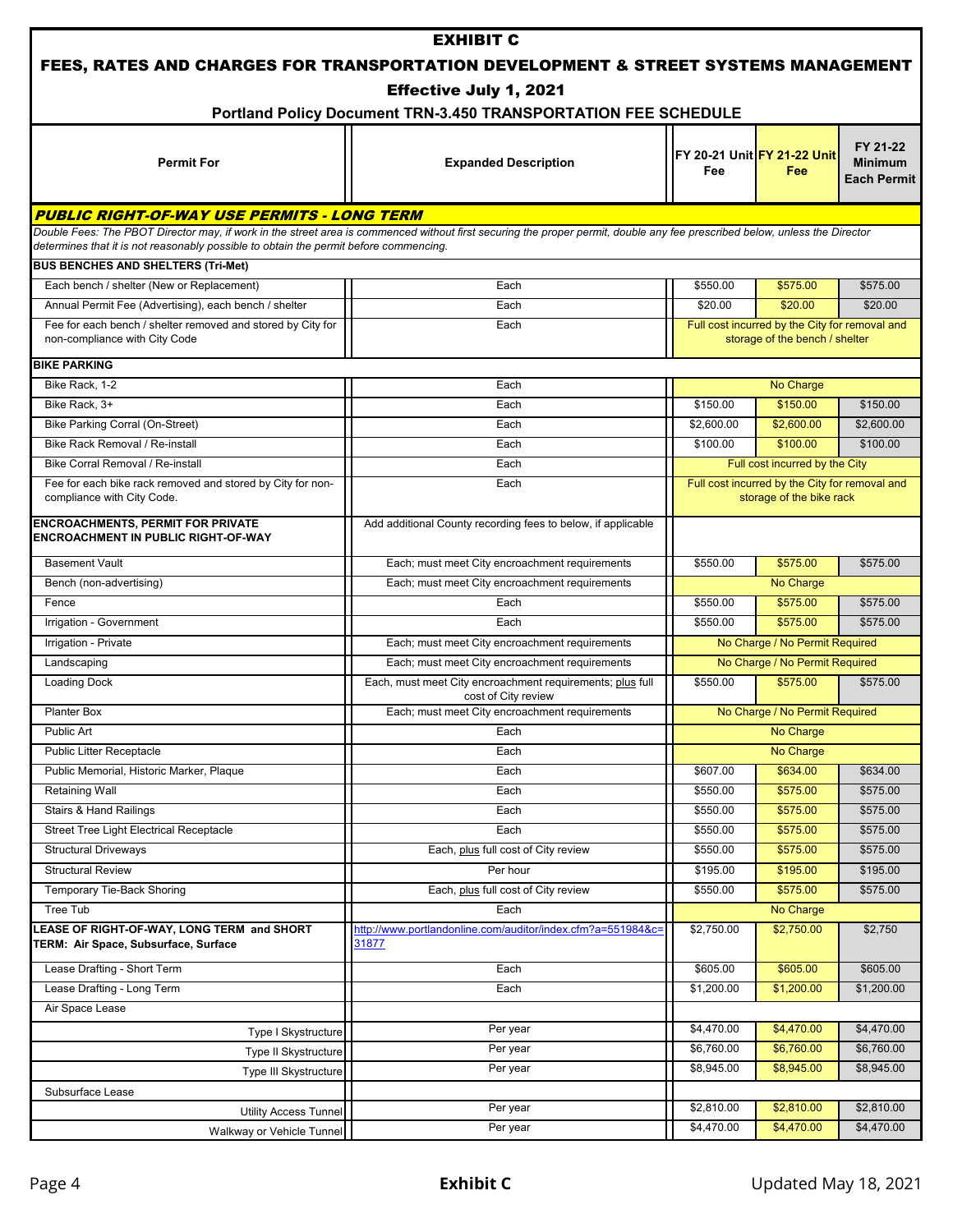|                                                               | <b>EXHIBIT C</b>                                                                                         |                          |                                            |                                                  |
|---------------------------------------------------------------|----------------------------------------------------------------------------------------------------------|--------------------------|--------------------------------------------|--------------------------------------------------|
|                                                               | FEES, RATES AND CHARGES FOR TRANSPORTATION DEVELOPMENT & STREET SYSTEMS MANAGEMENT                       |                          |                                            |                                                  |
|                                                               | Effective July 1, 2021                                                                                   |                          |                                            |                                                  |
|                                                               | Portland Policy Document TRN-3.450 TRANSPORTATION FEE SCHEDULE                                           |                          |                                            |                                                  |
| <b>Permit For</b>                                             | <b>Expanded Description</b>                                                                              | Fee                      | IFY 20-21 UnitIFY 21-22 Unit<br>Fee        | FY 21-22<br><b>Minimum</b><br><b>Each Permit</b> |
| <b>Underground Mall Tunnel</b>                                | Per year                                                                                                 | \$6,760.00               | \$6,760.00                                 | \$6,760.00                                       |
| Small Cell Site Lease                                         |                                                                                                          |                          |                                            |                                                  |
| Central City                                                  | Per year (FY 21-22 rate effective January 1, 2022)                                                       | \$796.00                 | \$820.00                                   | \$820.00                                         |
| <b>Outside of Central City</b>                                | Per year (FY 21-22 rate effective January 1, 2022)                                                       | \$796.00                 | \$820.00                                   | \$820.00                                         |
| Master Lease Agreement Drafting                               | Each                                                                                                     | \$2,500.00               | \$2,500.00                                 | \$2,500.00                                       |
| Lease Supplement Drafting                                     | Each                                                                                                     | \$800.00                 | \$800.00                                   | \$800.00                                         |
| LINE QUEUE STANCHION (to ensure 6ft pedestrian<br>passageway) | Annual permit, issued to business owner/manager for space in<br>front of business on sidewalk            | \$95.00                  | \$95.00                                    | \$95.00                                          |
| <b>STREET SEATS</b>                                           |                                                                                                          |                          |                                            |                                                  |
| Platform - Annual Fee per Location - first-time               | Per platform (first-time application)                                                                    | \$500.00                 | \$500.00                                   | \$500.00                                         |
| Platform - Annual Fee per Location - renewal                  | Per platform (renewal applications)                                                                      | \$250.00                 | \$250.00                                   | \$250.00                                         |
| Public Platform - Annual Fee per Length                       | Per linear foot                                                                                          | no charge                | no charge                                  | no charge                                        |
| Private Platform - Annual Fee per Length                      | Per linear foot                                                                                          | \$105.00                 | \$105.00                                   | \$105.00                                         |
| Note: Private Platforms are assessed Sidewalk Café Permit     |                                                                                                          | see Sidewalk Café Permit |                                            |                                                  |
| Private Platform in Metered areas                             | Location-specific based on blockface revenue                                                             | varies                   | varies                                     | varies                                           |
| Public Platform in Metered areas                              |                                                                                                          | no charge                | no charge                                  | no charge                                        |
| Platform Installation Signs or Striping                       | Actual costs billed hourly at full cost recovery for City sign<br>manufacturing and install and striping | actual costs             | actual costs                               | actual costs                                     |
| Platform Removal for permit nonconformance                    |                                                                                                          | \$2,000.00               | \$2,000.00                                 | \$2,000.00                                       |
| SIDEWALK CAFÉ PERMIT                                          |                                                                                                          |                          |                                            |                                                  |
| <b>Application Fee Base</b>                                   | per café                                                                                                 | \$350.00                 | \$350.00                                   | \$350.00                                         |
| Application Fee Area Usage                                    | per linear foot                                                                                          | \$7.50                   | \$7.50                                     | \$7.50                                           |
| <b>Annual Permit Fee Base</b>                                 | per café                                                                                                 | \$150.00                 | \$150.00                                   | \$150.00                                         |
| Annual Permit Fee Area Usage                                  | per linear foot                                                                                          | \$6.00                   | \$6.00                                     | \$6.00                                           |
| Temporary Community Event Extension Base (new)                | per café                                                                                                 | \$50.00                  | \$50.00                                    | \$50.00                                          |
| Temporary Community Event Extension Usage (new)               | per square foot                                                                                          | \$1.00                   | \$1.00                                     | \$1.00                                           |
| Permit Reinstatement                                          | per incident                                                                                             | \$800.00                 | \$800.00                                   | \$800.00                                         |
| Sidewalk Cafes Without or Revoked Permit                      | Follow Code Enforcement Penalty, Exhibit G                                                               |                          | Follow Code Enforcement Penalty, Exhibit G |                                                  |
| <b>VENDING CART PERMIT</b>                                    |                                                                                                          |                          |                                            |                                                  |
| <b>Application Fee</b>                                        | per application                                                                                          | \$60.00                  | \$60.00                                    | \$60.00                                          |
| <b>Annual Permit Fee</b>                                      | per permit                                                                                               | \$75.00                  | \$75.00                                    | \$75.00                                          |
| Vending Cart Special Event Permit                             | per permit                                                                                               | \$20.00                  | \$20.00                                    | \$20.00                                          |
| <b>VENDING VEHICLE PERMIT</b>                                 |                                                                                                          |                          |                                            |                                                  |
| <b>Application Fee</b>                                        | per application                                                                                          | t.b.a.                   | t.b.a.                                     | t.b.a.                                           |
| <b>Annual Permit Fee</b>                                      | per permit                                                                                               | t.b.a.                   | t.b.a.                                     | t.b.a.                                           |
| Vending Cart Special Event Permit                             | per permit                                                                                               | t.b.a.                   | t.b.a.                                     | t.b.a.                                           |
|                                                               |                                                                                                          |                          |                                            |                                                  |
| <b>SHORT-TERM RIGHT-OF-WAY USE</b>                            |                                                                                                          |                          |                                            |                                                  |
| See Exhibit D                                                 | See Exhibit D                                                                                            | Varies                   |                                            | <b>Varies</b>                                    |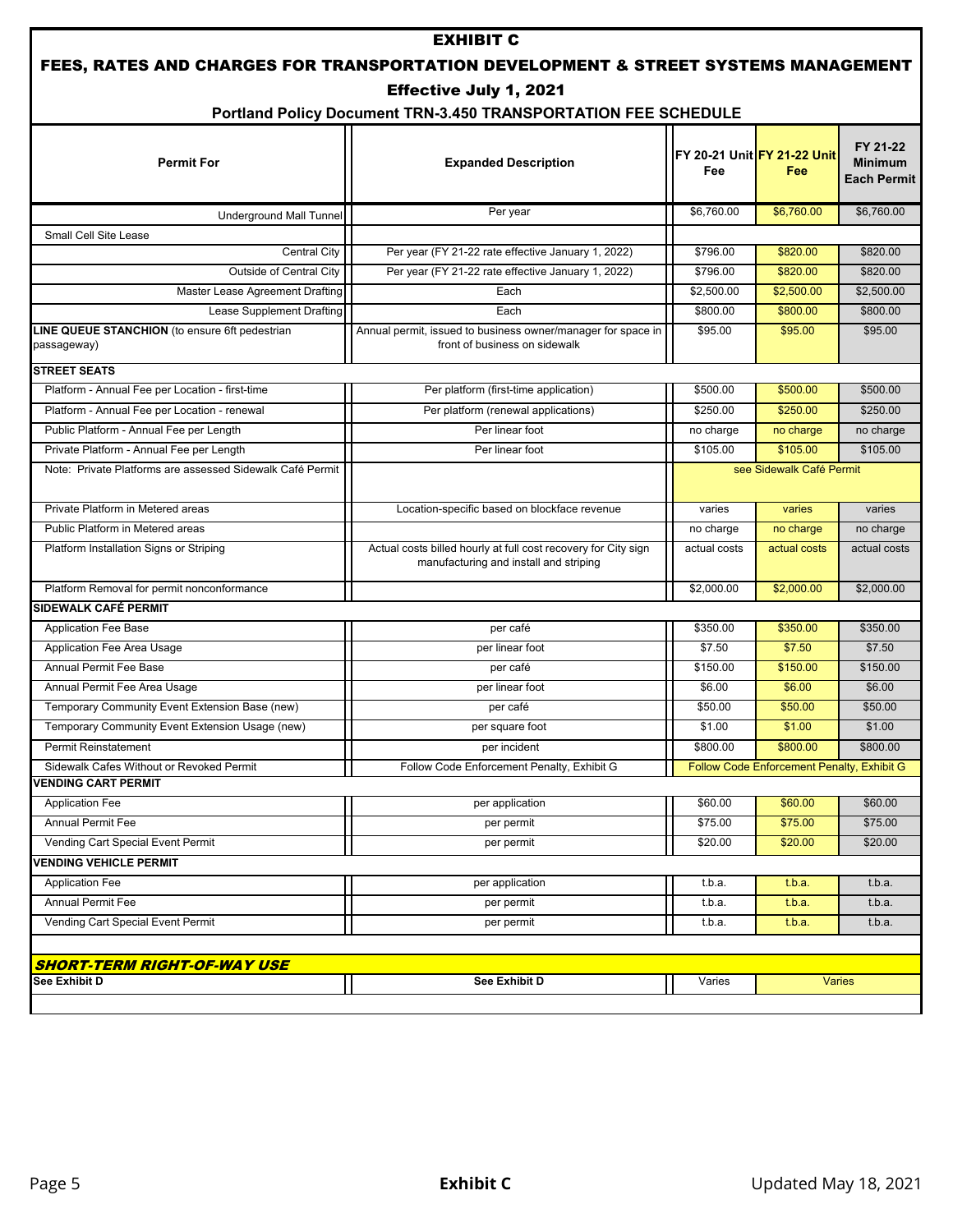|                                                                  | <b>EXHIBIT C</b>                                                                   |                         |                             |                    |
|------------------------------------------------------------------|------------------------------------------------------------------------------------|-------------------------|-----------------------------|--------------------|
|                                                                  | FEES, RATES AND CHARGES FOR TRANSPORTATION DEVELOPMENT & STREET SYSTEMS MANAGEMENT |                         |                             |                    |
|                                                                  | <b>Effective July 1, 2021</b>                                                      |                         |                             |                    |
|                                                                  | Portland Policy Document TRN-3.450 TRANSPORTATION FEE SCHEDULE                     |                         |                             |                    |
|                                                                  |                                                                                    |                         |                             |                    |
|                                                                  |                                                                                    |                         | FY 20-21 Unit FY 21-22 Unit | FY 21-22           |
| <b>Permit For</b>                                                | <b>Expanded Description</b>                                                        | Fee                     | Fee                         | <b>Minimum</b>     |
|                                                                  |                                                                                    |                         |                             | <b>Each Permit</b> |
| <b>EVENT USE OF RIGHT-OF-WAY</b>                                 |                                                                                    |                         |                             |                    |
| <b>See Exhibit H</b>                                             | See Exhibit H                                                                      | Varies                  |                             | <b>Varies</b>      |
|                                                                  |                                                                                    |                         |                             |                    |
| <b>LAND USE REVIEWS</b>                                          |                                                                                    |                         |                             |                    |
| See Exhibit B                                                    | <b>See Exhibit B</b>                                                               | Varies                  |                             | <b>Varies</b>      |
|                                                                  |                                                                                    |                         |                             |                    |
| <b>MISCELLANEOUS PERMITS, FEES AND ASSESSMENTS</b>               |                                                                                    |                         |                             |                    |
| <b>ASSIGNMENT OF LEASE</b>                                       | Each                                                                               | \$565.00                | \$565.00                    | \$565.00           |
| Lease Amendments                                                 | Each                                                                               | \$605.00                | \$605.00                    | \$605.00           |
| <b>BANNER, STREETLIGHT POLE</b>                                  | Base permit fee and fee per pole                                                   | \$110 per               | \$110 per                   | \$111.00           |
|                                                                  |                                                                                    | permit; \$1 per<br>pole | permit; \$1 per<br>pole     |                    |
| <b>BANNER, SUSPENDED ACROSS STREET</b>                           | Each                                                                               |                         | No Charge                   |                    |
| <b>BUILDING PLAN REVIEW FEES - RESIDENTIAL</b>                   |                                                                                    |                         |                             |                    |
| One or two family residential structure                          | Per plan                                                                           | \$393.00                | \$411.00                    | \$411.00           |
| Structures auxiliary to a one or two family residential dwelling | Per plan                                                                           | \$393.00                | \$411.00                    | \$411.00           |
| unit submitted on a separate application                         |                                                                                    |                         |                             |                    |
| <b>BUILDING PLAN REVIEW FEES - COMMERCIAL</b>                    |                                                                                    |                         |                             |                    |
| Commercial buildings (value \$0 - \$249,999)                     | Per plan                                                                           | \$766.00                | \$800.00                    | \$800.00           |
| Commercial buildings (value \$250,000 - \$999,999)               | Per plan                                                                           | \$1,600.00              | \$1,672.00                  | \$1,672.00         |
| Commercial buildings (value \$1,000,000+)                        | Per plan                                                                           | \$6,393.00              | \$6,681.00                  | \$6,681.00         |
| Tenant Improvement                                               | Per plan                                                                           | \$89.00                 | \$93.00                     | \$93.00            |
| <b>Major Projects Group</b>                                      | Per project                                                                        | \$23,437.00             | \$24,492.00                 | \$24,492.00        |
| <b>DEVELOPMENT DEDICATIONS</b>                                   | Each                                                                               |                         | No Charge                   |                    |
| DEVELOPMENT or DESIGN ADVICE                                     | Per meeting (approx 1 hour); approx 1 hour additional staff                        | \$308.00                | \$308.00                    | \$308.00           |
|                                                                  | time for preparation and review of materials                                       |                         |                             |                    |
| DECORATIONS, SEASONAL or PARADE                                  | Each                                                                               |                         | No Charge                   |                    |
| <b>RIGHT OF WAY DEDICATIONS</b>                                  | Each                                                                               |                         | No Charge                   |                    |
| <b>ESTOPPEL CERTIFICATE</b>                                      | Each                                                                               | \$605.00                | \$605.00                    | \$605.00           |
| Release of Easement<br><b>HOUSE AND BUILDING MOVES</b>           | Each                                                                               | \$1,040.00              | \$1,040.00                  | \$1,040.00         |
| Non-refundable permit application, investigation fee and         |                                                                                    |                         |                             | \$881.00           |
| issuance fee                                                     | Each                                                                               | \$843.00                | \$881.00                    |                    |
| Inspection fee for oversight of moving operations                | Each                                                                               |                         | <b>Full Cost Recovery</b>   |                    |
| <b>INSURANCE &amp; BOND</b>                                      |                                                                                    |                         |                             |                    |
| Insurance & Bond Processing                                      |                                                                                    | \$30.92                 | \$30.92                     | \$30.92            |
| <b>Insurance Minimum Requirements</b>                            | Minimum Per Occurrence Amount:                                                     |                         |                             | \$1,000,000.00     |
| Insurance Minimum Requirements                                   | Minimum General Aggregate Amount:                                                  |                         |                             | \$2,000,000.00     |
| <b>MULTI MODAL INCENTIVE FEE</b>                                 |                                                                                    |                         |                             |                    |
| Market-Rate dwelling unit                                        | Each dwelling unit                                                                 | \$1,100.00              | \$1,100.00                  | \$1,100.00         |
| Affordable Housing dwelling unit                                 | Each dwelling unit                                                                 | \$308.00                | \$308.00                    | \$308.00           |
| Custom TDM Plan Multimodal Incentive*                            | As applied TDM Land Use Review; set specifically as condition                      | \$0.00                  | \$0.00                      | \$0.00             |
| <b>PUBLICATION BOX FEE</b>                                       | of land use                                                                        |                         |                             |                    |
| Free Standing Publication Box                                    | Each                                                                               | No Charge               | No Charge                   | No Charge          |
| Co-located Publication Box                                       | Each                                                                               | \$550.00                | \$575.00                    | \$575.00           |
| <b>First Violation</b>                                           | Per incident                                                                       | \$75.00                 | \$75.00                     | \$75.00            |
| Second and Subsequent Violation                                  | Per incident                                                                       | \$150.00                | \$150.00                    | \$150.00           |
| Storage Fee                                                      | Per box                                                                            | \$200.00                | \$200.00                    | \$200.00           |
|                                                                  |                                                                                    |                         |                             |                    |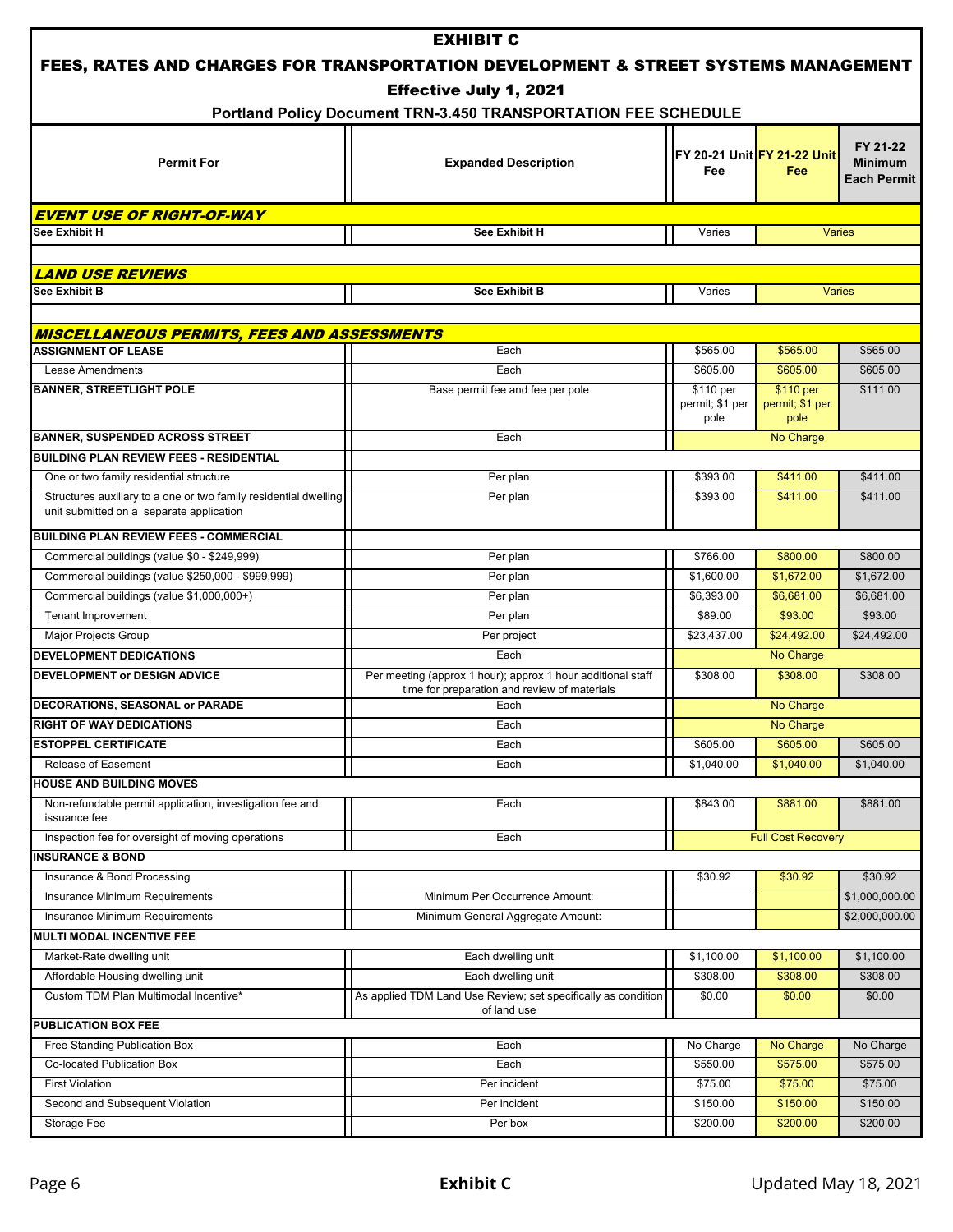|                                                                                                                                                         | <b>EXHIBIT C</b>                                               |            |                                                   |                                                  |
|---------------------------------------------------------------------------------------------------------------------------------------------------------|----------------------------------------------------------------|------------|---------------------------------------------------|--------------------------------------------------|
| FEES, RATES AND CHARGES FOR TRANSPORTATION DEVELOPMENT & STREET SYSTEMS MANAGEMENT                                                                      |                                                                |            |                                                   |                                                  |
| <b>Effective July 1, 2021</b>                                                                                                                           |                                                                |            |                                                   |                                                  |
|                                                                                                                                                         | Portland Policy Document TRN-3.450 TRANSPORTATION FEE SCHEDULE |            |                                                   |                                                  |
| <b>Permit For</b>                                                                                                                                       | <b>Expanded Description</b>                                    | Fee        | <b>IFY 20-21 Unit FY 21-22 Unit</b><br><b>Fee</b> | FY 21-22<br><b>Minimum</b><br><b>Each Permit</b> |
| <b>NW TRAFFIC FUND</b>                                                                                                                                  | Per square foot                                                | \$5.60     | \$5.60                                            | \$5.60                                           |
| <b>STREET RENAMING</b>                                                                                                                                  |                                                                |            |                                                   |                                                  |
| Application fee deposit for streets proposed for rename 10<br>and under City blocks; Auditor shall return any unused<br>portion of deposit to applicant | 10 and under blocks                                            | \$5,000.00 | \$5,000.00                                        | \$5,000.00                                       |
| Application fee deposit for streets proposed for rename over<br>10 City blocks; Auditor shall return any unused portion of<br>deposit to applicant      | over 10 blocks                                                 | \$5,000.00 | \$5,000.00                                        | \$5,000.00                                       |
| STREET NAME CORRECTIONS (internal to Bureau only)                                                                                                       | Corrections of street naming errors                            |            | No Charge                                         |                                                  |
| <b>STREET VACATIONS</b>                                                                                                                                 |                                                                |            |                                                   |                                                  |
| Application                                                                                                                                             | Each                                                           | \$605.00   | \$605.00                                          | \$605.00                                         |
| Processing of Vacation                                                                                                                                  | Each                                                           |            | <b>Full Cost Recovery</b>                         |                                                  |
| <b>STREET VACATION EARLY ASSISTANCE FEES</b>                                                                                                            |                                                                |            |                                                   |                                                  |
| With a Meeting                                                                                                                                          |                                                                | \$570.00   | \$570.00                                          | \$570.00                                         |
| Without a Meeting                                                                                                                                       |                                                                | \$285.00   | \$285.00                                          | \$285.00                                         |
| <b>STREETCAR FARE</b>                                                                                                                                   |                                                                |            |                                                   |                                                  |
| Streecar-Only Adult (2.5 hour fare)                                                                                                                     |                                                                | \$2.00     | \$2.00                                            | \$2.00                                           |
| Streetcar-Only Honored Citizen/Youth (2.5 Hour)                                                                                                         |                                                                | \$1.00     | \$1.00                                            | \$1.00                                           |
| TRAM ROUND TRIP SINGLE USE TICKET                                                                                                                       | Single use roundtrip ticket                                    | \$5.10     | \$5.35                                            | \$5.35                                           |
| TRANSPORTATION SYSTEM DEVELOPMENT CHARGE (TSDC)                                                                                                         |                                                                |            |                                                   |                                                  |
| Sample Development: Single Family Residential<br>For complete list by development category see TSDC<br>website.                                         | http://www.portlandoregon.gov/transportation/sdc               | \$5,544.00 | \$5,694.00                                        | N/A                                              |
|                                                                                                                                                         | End of Exhibit C                                               |            |                                                   |                                                  |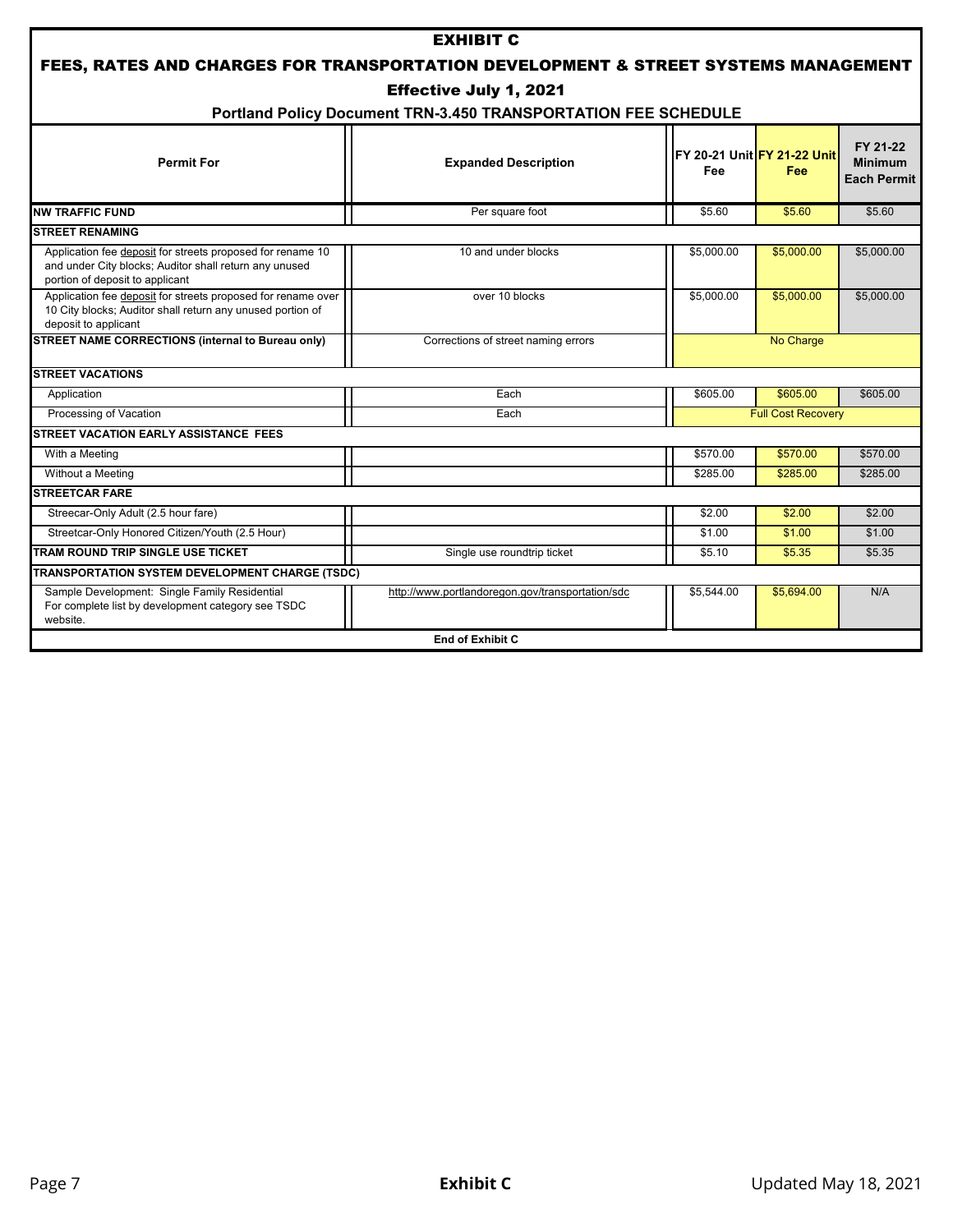|                                                                                                                                                                                                                                                  | <b>EXHIBIT D Temporary Street Use Permit Fee Schedule</b> |                    |          |          |
|--------------------------------------------------------------------------------------------------------------------------------------------------------------------------------------------------------------------------------------------------|-----------------------------------------------------------|--------------------|----------|----------|
|                                                                                                                                                                                                                                                  | <b>Effective July 1, 2021</b>                             |                    |          |          |
| Portland Policy Document TRN-3.450 TRANSPORTATION FEE SCHEDULE                                                                                                                                                                                   |                                                           |                    |          |          |
| Temporary Street Use Permit Fees for Right of Way: Parking, Sidewalk, Lane Closures, Street Closures                                                                                                                                             |                                                           |                    |          |          |
|                                                                                                                                                                                                                                                  | and Associated Rights of Way and Services                 |                    |          |          |
| Permit Type / Fee                                                                                                                                                                                                                                | <b>Duration</b>                                           | <b>Description</b> | FY 20-21 | FY 21-22 |
| SIDEWALK CLOSURE ~ TRAVEL LANE CLOSURE ~ FULL STREET CLOSURE PERMIT                                                                                                                                                                              |                                                           |                    |          |          |
| <b>Full Sidewalk Closure</b>                                                                                                                                                                                                                     |                                                           |                    |          |          |
| Sidewalk closed to through pedestrian passage as defined by permit which includes TCP approval                                                                                                                                                   |                                                           |                    |          |          |
| Sidewalk Closure Fee                                                                                                                                                                                                                             | 1 week or fraction thereof                                | per block face     | \$94.00  | \$103.00 |
| <b>Partial Sidewalk Closure</b>                                                                                                                                                                                                                  |                                                           |                    |          |          |
| Sidewalk not closed to through pedestrian passage (Must maintain minimum 4ft unobstructed ADA accessible passageway)                                                                                                                             |                                                           |                    |          |          |
| <b>Sidewalk Partial Use Fee</b>                                                                                                                                                                                                                  | 1 week or fraction thereof                                | per block face     | \$57.00  | \$63.00  |
| <b>Travel Lane Closure</b>                                                                                                                                                                                                                       |                                                           |                    |          |          |
| Street open to traffic with lane closures as defined by permit which includes TCP approval<br>Lane Closure Fee                                                                                                                                   | 1 week or fraction thereof                                | per block face     | \$135.00 | \$135.00 |
| <b>Partial Lane Closure</b>                                                                                                                                                                                                                      |                                                           |                    |          |          |
| Travel lane not closed to traffic but a portion of the identified travel lane is being occupied by the permit holder. Must maintain required lane width as identified on the City approved                                                       |                                                           |                    |          |          |
| TCP                                                                                                                                                                                                                                              |                                                           |                    |          |          |
| Lane Partial Use Fee                                                                                                                                                                                                                             | 1 week or fraction thereof                                | per block face     | \$87.00  | \$87.00  |
| <b>Full Street Closure</b>                                                                                                                                                                                                                       |                                                           |                    |          |          |
| Street closed to traffic as defined by permit which includes TCP approval<br><b>Full Street Closure Fee</b>                                                                                                                                      | 1 week or fraction thereof                                | per block face     | \$341.00 | \$341.00 |
| <b>Street Use Fee</b>                                                                                                                                                                                                                            |                                                           |                    |          |          |
|                                                                                                                                                                                                                                                  |                                                           |                    |          |          |
| Street Use Fee - building permit rate; metered-area. required in<br>addition to Closure Fee adjacent to jobsite in conjunction with<br>building permit. (renovation, new construction, etc.).                                                    | per square foot week                                      |                    | \$0.20   | \$0.21   |
| Street Use Fee - building permit rate; non-metered<br>area.required in addition to the Closure Fee adjacent to jobsite in per square foot week<br>conjunction with building permit in non metered areas.<br>(renovation, new construction, etc.) |                                                           |                    | \$0.11   | \$0.13   |
| Parking Closure may also be required to facilitate closure as required by City approved TCP                                                                                                                                                      |                                                           |                    |          |          |
| <b>PARKING RESERVATION (CLOSURE)</b>                                                                                                                                                                                                             |                                                           |                    |          |          |
| Non-Metered Area Parking Reservation (Closure)                                                                                                                                                                                                   |                                                           |                    |          |          |
| Parking closed to public. Parking includes any space within the parking lane and configured in anyway. Parking reserved for construction on private property, for residential or<br>commercial moves, catering, weddings, valet, etc             |                                                           |                    |          |          |
| Parking Reserved Fee. Parking Reservation Devices Placed by<br>Applicant.                                                                                                                                                                        | week or fraction thereof                                  | per 20ft space     | \$27.00  | \$28.00  |
| <b>Metered Area Parking Reservation (Closure)</b>                                                                                                                                                                                                |                                                           |                    |          |          |
| Parking closed to public. Parking reserved for construction on private property, for residentaial or commercail moves, catering, wedding, valet, utility, etc.                                                                                   |                                                           |                    |          |          |
| Parking Reserved Fee                                                                                                                                                                                                                             | daily                                                     | per 20ft space     | \$70.00  | \$70.00  |
| Fee to recover Parking Operations costs in situations like the<br>placement of parking reservation devices in conjunction with<br>street use fees.                                                                                               | 1 week or fraction thereof                                | per 20ft space     | \$40.00  | \$40.00  |
| Fee for reserved parking for subsidized parking uses (i.e. posted<br>sidewalk repair)                                                                                                                                                            | daily                                                     | per 20ft space     | \$16.50  | \$16.50  |
| <b>Street Use Fee</b>                                                                                                                                                                                                                            |                                                           |                    |          |          |
| Street Use Fee - building permit rate; metered-area. required in<br>addition to parking fee adjacent to jobsite in conjunction with<br>building permit. (renovation, new construction, etc.).                                                    | per square foot week                                      |                    | \$0.20   | \$0.21   |
| Street Use Fee - building permit rate; non-metered<br>area.required in addition to parking fee adjacent to jobsite in<br>conjunction with building permit in non metered areas.<br>(renovation, new construction, etc.)                          | per square foot week                                      |                    | \$0.11   | \$0.13   |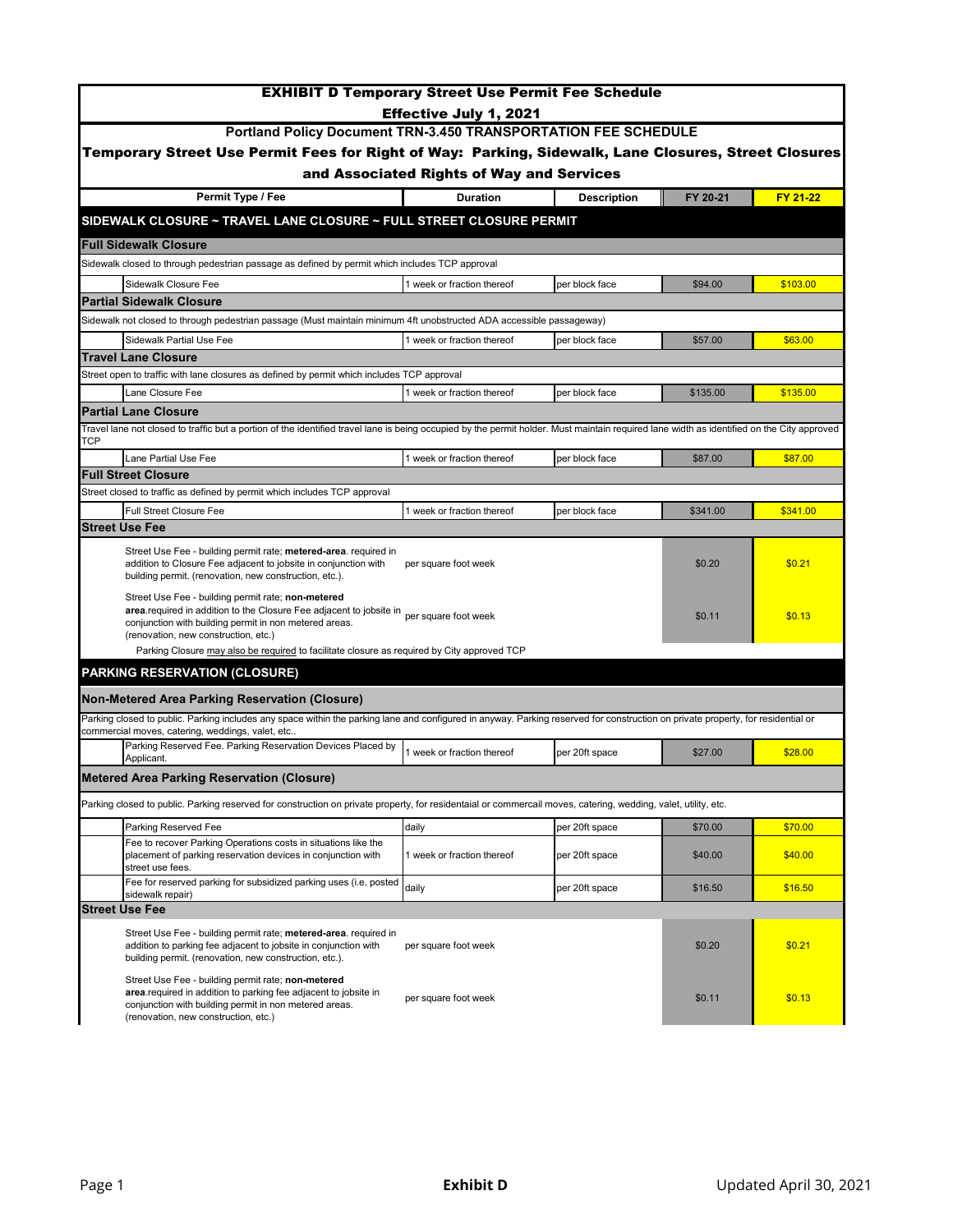| <b>EXHIBIT D Temporary Street Use Permit Fee Schedule</b><br>Effective July 1, 2021                                                                                       |                                                                        |                                                                                                                                       |                                        |                                               |
|---------------------------------------------------------------------------------------------------------------------------------------------------------------------------|------------------------------------------------------------------------|---------------------------------------------------------------------------------------------------------------------------------------|----------------------------------------|-----------------------------------------------|
| Portland Policy Document TRN-3.450 TRANSPORTATION FEE SCHEDULE                                                                                                            |                                                                        |                                                                                                                                       |                                        |                                               |
| Temporary Street Use Permit Fees for Right of Way: Parking, Sidewalk, Lane Closures, Street Closures                                                                      |                                                                        |                                                                                                                                       |                                        |                                               |
|                                                                                                                                                                           | and Associated Rights of Way and Services                              |                                                                                                                                       |                                        |                                               |
| Permit Type / Fee                                                                                                                                                         | <b>Duration</b>                                                        | <b>Description</b>                                                                                                                    | FY 20-21                               | FY 21-22                                      |
| <b>TRAFFIC CONTROL PLAN (TCP) AUTHORIZATION</b>                                                                                                                           |                                                                        |                                                                                                                                       |                                        |                                               |
| "Permit" to approve a TCP not meeting right of way closure criteria. May Require Notification to PBOT                                                                     |                                                                        |                                                                                                                                       |                                        |                                               |
| Authorization to Implement (ATI) TCP-Contractors being paid by PBOT,<br>BES, PWB performing work on the right-of-way. Any work on property<br>requires a standard permit. | As defined by permit                                                   | Per Adminstrative<br>Criteria                                                                                                         | \$260.00                               | \$260.00                                      |
| (ATI)Additional Block or Page that needs plan review                                                                                                                      |                                                                        | Per Adminstrative<br>Criteria                                                                                                         | \$85.50                                | \$85.50                                       |
| (ATI)Additional Block or Page that does not need plan review                                                                                                              |                                                                        | Per Administrative<br>Criteria                                                                                                        | \$64.00                                | \$64.00                                       |
| (ATI) curbside space(non-metered parking areas only)                                                                                                                      | Up to the blockface per notification                                   | Per Administrative<br>Criteria                                                                                                        | \$54.00                                | \$56.00                                       |
| Permit to approve a TCP not meeting right of way closure criteria. May Require Notification to PBOT                                                                       |                                                                        |                                                                                                                                       |                                        |                                               |
| Annual Franchise Utility Notification(FUN) Permit                                                                                                                         | As defined by permit up to 12 mos                                      | Per Administrative<br>Criteria                                                                                                        | \$3,000.00                             | \$3,000.00                                    |
| Notification for Busy Street                                                                                                                                              | each occurance up to 4 weeks<br>max                                    | Per Administrative<br>Criteria                                                                                                        | \$66.50                                | \$66.50                                       |
| Notification for Non-Busy Street                                                                                                                                          | each occurance up to 4 weeks<br>max                                    | Per Administrative<br>Criteria                                                                                                        | \$31.50                                | \$31.50                                       |
| Non-metered area curbside Space-Notification                                                                                                                              | Up to the blockface per<br>notification; max each occurance<br>4 weeks | Per Administrative<br>Criteria                                                                                                        | \$156.00                               | \$168.00                                      |
| <b>MISCELLANEOUS ADMINSTRATIVE FEES</b>                                                                                                                                   |                                                                        |                                                                                                                                       |                                        |                                               |
|                                                                                                                                                                           |                                                                        |                                                                                                                                       |                                        |                                               |
| Early Temporary Street Use Permitting Meeting                                                                                                                             | Each meeting up to 2 hours                                             | Discuss Polcies and<br>parameters regarding<br>jobsite use of the ROW                                                                 | \$405.00                               | \$405.00                                      |
| Program Management Hourly Rate                                                                                                                                            | Hourly rate                                                            | Traffic Engineers,<br>Program Technician or<br>Program Manager                                                                        | \$145.00                               | \$145.00                                      |
| <b>Expedited Fee</b>                                                                                                                                                      | Per Permit                                                             | Per Adminstrative<br>Criteria                                                                                                         | Standard Fees plus<br>an additonal 50% | <b>Standard Fees plus</b><br>an additonal 50% |
| Moratorium Restriction Appeal Fee                                                                                                                                         | Per Appeal Form                                                        | Assessed when<br>exemption request not<br>received three weeks or<br>before the advertised<br>start date of the<br>moratorium.        | \$311.00                               | \$311.00                                      |
| Change Fee                                                                                                                                                                | Per Permit                                                             | Assessed when<br>applicant/permit holder<br>submits a change to an<br>application in process                                          | \$30.00                                | \$30.00                                       |
| <b>Application Fee</b>                                                                                                                                                    | Per Application                                                        | Assessed to defray<br>costs assocaited with<br>abandoned permits.<br>Does not apply to<br>Residential or<br><b>Commercial Permits</b> | \$30.00                                | \$30.00                                       |
| Quick Permit for Storage Container                                                                                                                                        | Maximum 14 days                                                        | Per Container                                                                                                                         | \$32.00                                | \$32.00                                       |
|                                                                                                                                                                           | End of Exhibit D                                                       |                                                                                                                                       |                                        |                                               |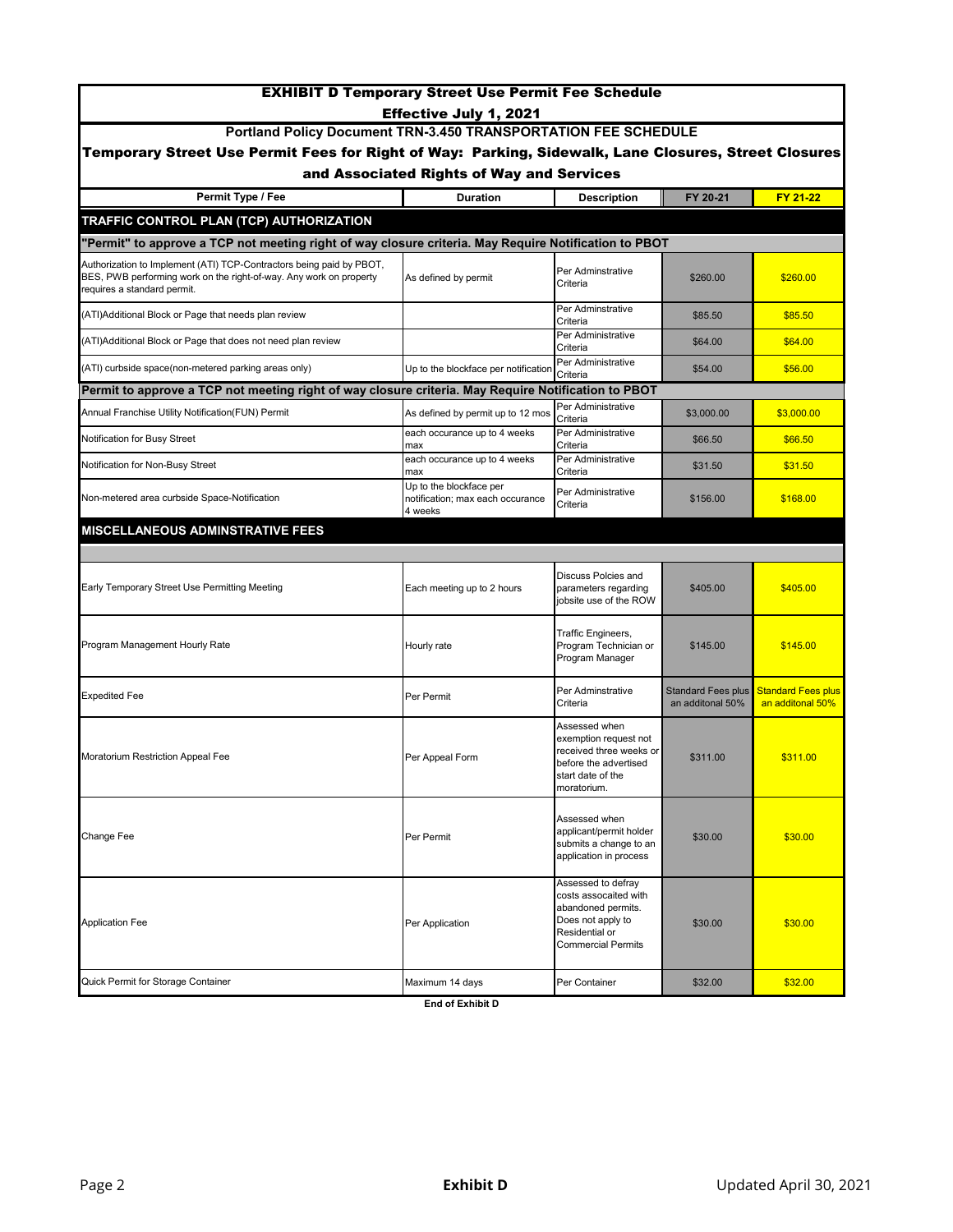| <b>SERVICE / PERMIT TYPE</b>                       | <b>DESCRIPTION</b>                                            | FY 20-21<br>Fee                                 | FY 21-22<br>Fee |
|----------------------------------------------------|---------------------------------------------------------------|-------------------------------------------------|-----------------|
| BICYCLE / PEDESTRIAN / FREIGHT - FEES AND CHARGES  |                                                               |                                                 |                 |
| <b>Bike Corrals</b>                                |                                                               |                                                 |                 |
| See Exhibit C                                      |                                                               | <b>See Exhibit C</b>                            |                 |
| <b>Bike Locker Rentals</b>                         |                                                               |                                                 |                 |
| Locker Key Deposit (refundable)                    | each                                                          | \$95.00                                         | \$95.00         |
| Locker Rental, 3 months                            | per 3-months                                                  | \$50.00                                         | \$50.00         |
| Locker Rental, 6 months                            | per 6-months, includes \$5 discount for<br>longer-term rental | \$95.00                                         | \$95.00         |
| <b>Bike Racks</b>                                  |                                                               |                                                 |                 |
| <b>Bike Racks</b>                                  |                                                               | <b>See Exhibit C</b>                            |                 |
| Bike Share Program                                 |                                                               |                                                 |                 |
| <b>Ride Fees</b>                                   |                                                               | <b>Rates at</b><br>https://www.biketownpdx.com/ |                 |
| <b>Station Moves</b>                               |                                                               |                                                 |                 |
| <b>Bike Share Station</b>                          |                                                               | \$1,000.00                                      | \$1,000.00      |
| <b>Bike Share Kiosk</b>                            |                                                               | \$1,400.00                                      | \$1,400.00      |
| E-Scooter Program                                  |                                                               |                                                 |                 |
| Pilot 1 July 2018 to November 2018                 |                                                               | <b>Rates pursuant to TRN-15.01</b>              |                 |
| Pilot 2 Effective April 2019                       |                                                               | <b>Rates pursuant to TRN-15.01</b>              |                 |
| Bike, Pedestrian and Freight Plans and Maps        |                                                               |                                                 |                 |
| Plans                                              | each copy                                                     | varies by item                                  |                 |
| Maps                                               | each copy                                                     | varies by item                                  |                 |
| Bulk Orders for maps                               |                                                               | may be discounted based on quantity             |                 |
| Pedestrian Wayfinding Sponsorship                  |                                                               |                                                 |                 |
| Wayfinding Sponsorship                             | per sign face, two year term per<br>ordinance 179315          | \$400.00                                        | \$400.00        |
| Share the Road                                     |                                                               |                                                 |                 |
| "Share the Road" Yard Sign<br>(refundable deposit) | each                                                          | \$25.00                                         | \$25.00         |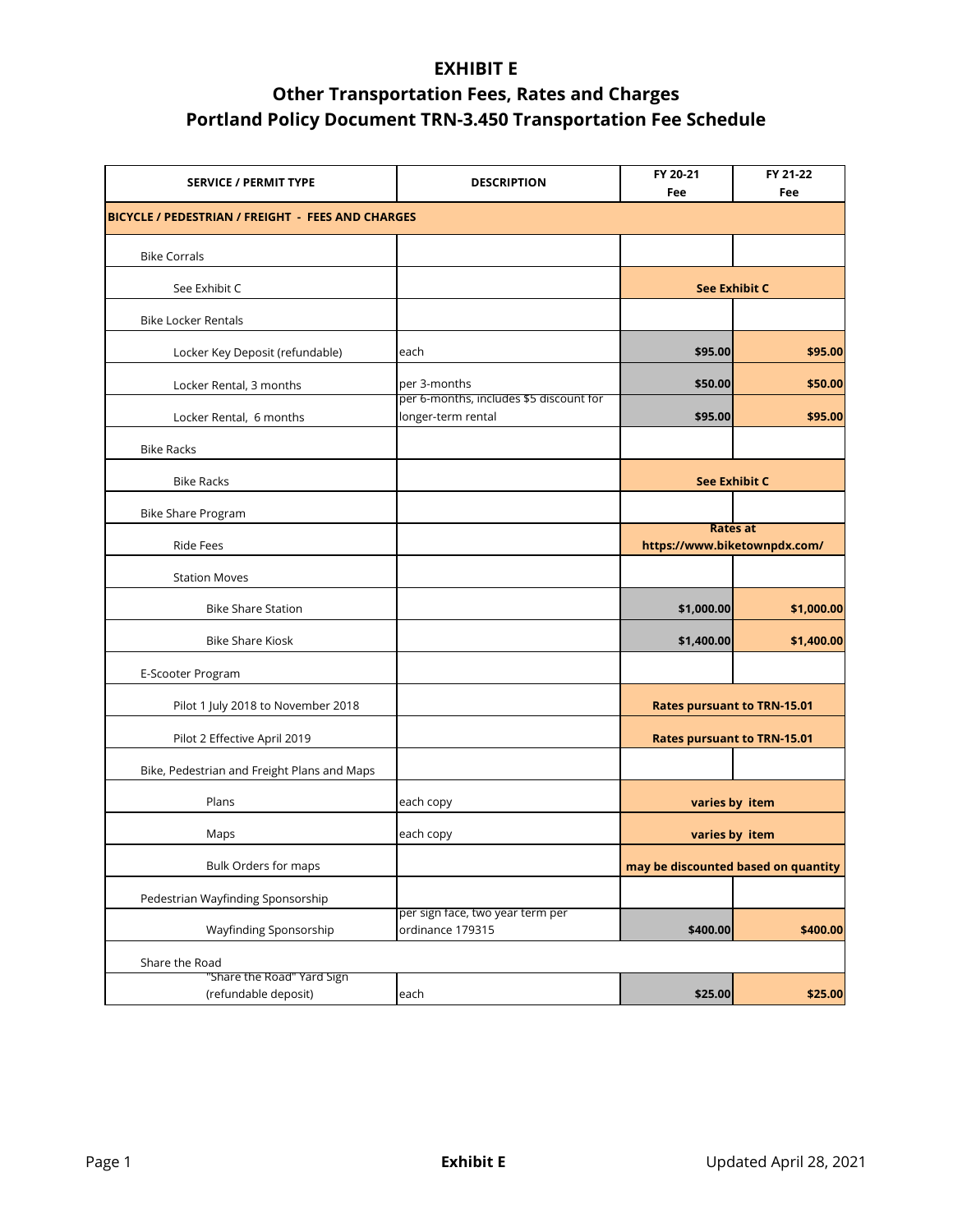| <b>SERVICE / PERMIT TYPE</b>                            | <b>DESCRIPTION</b> | FY 20-21<br>Fee | FY 21-22<br>Fee |
|---------------------------------------------------------|--------------------|-----------------|-----------------|
| <b>Bike Parking Fund</b>                                |                    |                 |                 |
| Bike Parking Fund (see City Code Title 33.266.20.A.2.c) |                    |                 |                 |
| Number of bicycle parking spaces<br>required            | 1 space            | \$134.00        | \$134.00        |
| Number of bicycle parking spaces                        |                    |                 |                 |
| required                                                | 2 spaces           | \$268.00        | \$268.00        |
| Number of bicycle parking spaces                        |                    |                 |                 |
| required                                                | 3 spaces           | \$1,270.00      | \$1,270.00      |
| Number of bicycle parking spaces                        |                    |                 |                 |
| required                                                | 4 spaces           | \$2,274.00      | \$2,274.00      |
| Number of bicycle parking spaces                        |                    |                 |                 |
| required                                                | 5 spaces           | \$3,279.00      | \$3,279.00      |
| Number of bicycle parking spaces                        |                    |                 |                 |
| required                                                | 6 spaces           | \$4,282.00      | \$4,282.00      |
| Number of bicycle parking spaces                        |                    |                 |                 |
| required                                                | 7 spaces           | \$5,286.00      | \$5,286.00      |
| Number of bicycle parking spaces                        |                    |                 |                 |
| required                                                | 8 spaces           | \$6,289.00      | \$6,289.00      |
| Number of bicycle parking spaces                        |                    |                 |                 |
| required                                                | 9 spaces           | \$7,293.00      | \$7,293.00      |
| Number of bicycle parking spaces                        |                    |                 |                 |
| required                                                | 10 spaces          | \$14,986.00     | \$14,986.00     |
| Number of bicycle parking spaces                        |                    |                 |                 |
| required                                                | 11 spaces          | \$15,990.00     | \$15,990.00     |
| Number of bicycle parking spaces                        |                    |                 |                 |
| required                                                | 12 spaces          | \$16,993.00     | \$16,993.00     |
| Number of bicycle parking spaces                        |                    |                 |                 |
| required                                                | 13 spaces          | \$17,998.00     | \$17,998.00     |
| Number of bicycle parking spaces                        |                    |                 |                 |
| required                                                | 14 spaces          | \$19,001.00     | \$19,001.00     |
| Number of bicycle parking spaces                        |                    |                 |                 |
| required                                                | 15 spaces          | \$20,005.00     | \$20,005.00     |
| Number of bicycle parking spaces                        |                    |                 |                 |
| required                                                | 16 spaces          | \$21,008.00     | \$21,008.00     |
| Number of bicycle parking spaces                        |                    |                 |                 |
| required                                                | 17 spaces          | \$22,012.00     | \$22,012.00     |
| Number of bicycle parking spaces                        |                    |                 |                 |
| required                                                | 18 spaces          | \$23,016.00     | \$23,016.00     |
| Number of bicycle parking spaces                        |                    |                 |                 |
| required                                                | 19 spaces          | \$24,018.00     | \$24,018.00     |
| Number of bicycle parking spaces                        |                    |                 |                 |
| required                                                | 20 spaces          | \$25,022.00     | \$25,022.00     |
| Number of bicycle parking spaces                        |                    |                 |                 |
| required                                                | 21 spaces          | \$26,026.00     | \$26,026.00     |
| Number of bicycle parking spaces                        |                    |                 |                 |
| required                                                | 22 or more spaces  | \$26,763.00     | \$26,763.00     |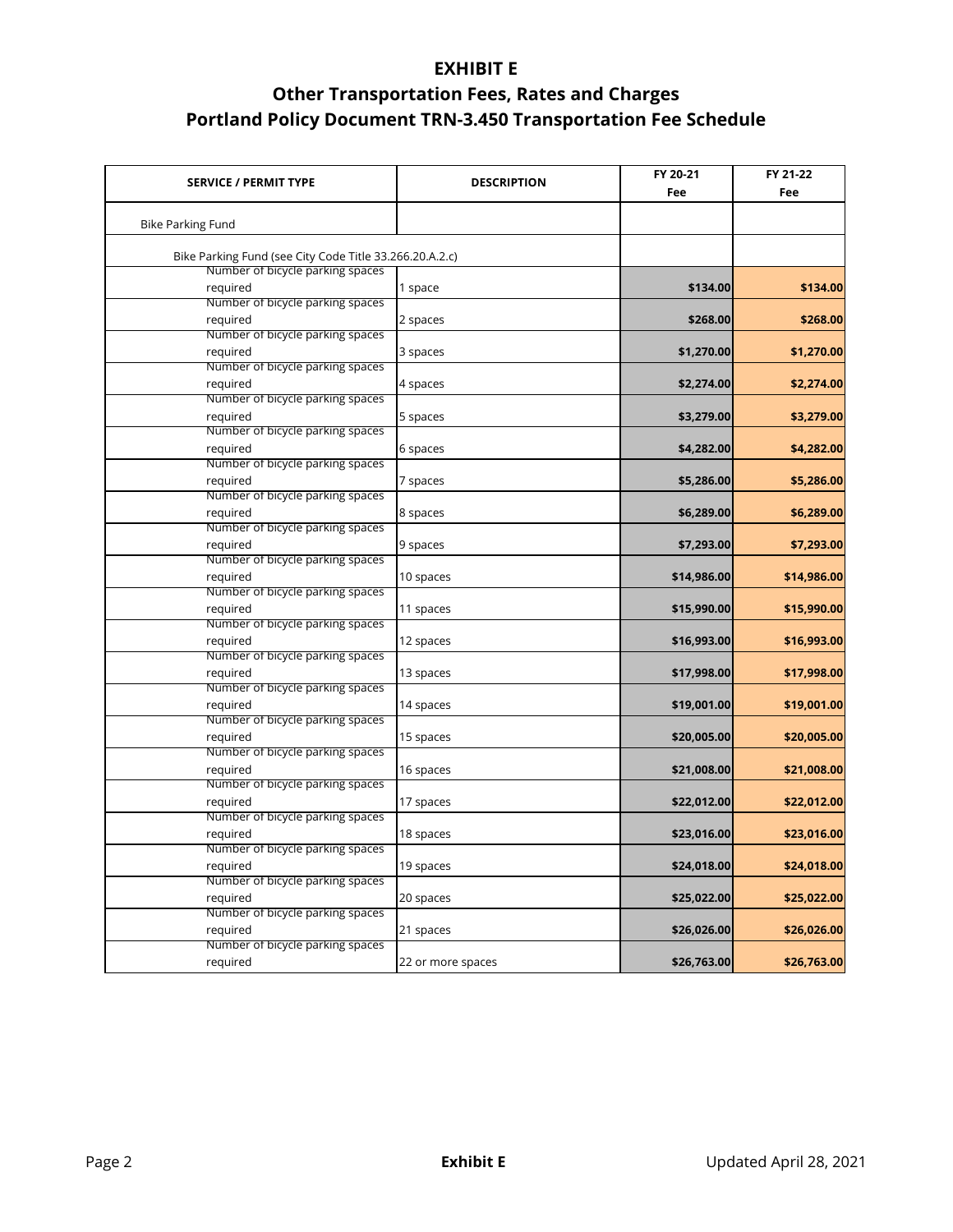| <b>SERVICE / PERMIT TYPE</b>            | <b>DESCRIPTION</b>                                                 | FY 20-21<br>Fee          | FY 21-22<br>Fee |
|-----------------------------------------|--------------------------------------------------------------------|--------------------------|-----------------|
| <b>SUNDAY PARKWAYS FEES</b>             |                                                                    |                          |                 |
| Sunday Parkways Event Fees              |                                                                    |                          |                 |
| Sunday Parkways Activity and            |                                                                    |                          |                 |
| Regular Food Vendors Fee                | each                                                               | \$150.00                 | \$150.00        |
| Sunday Parkways Activity and            |                                                                    |                          |                 |
| Large Food Vendors Fee                  | each                                                               | \$175.00                 | \$175.00        |
| Surplus Event T-Shirts                  | each                                                               | varies                   | varies          |
| Vintage Surplus Event T-Shirts          | each                                                               | varies                   | varies          |
| <b>FILM/ VIDEO FEES</b>                 |                                                                    |                          |                 |
| Film/Video Fees                         |                                                                    |                          |                 |
| Film/Video Fees                         |                                                                    |                          |                 |
|                                         | per day - crew of 5 or fewer people,                               |                          |                 |
|                                         | sidewalk with tripod (no other                                     |                          |                 |
| Film B-Roll / Transition Footage        | equipment), up to 10 locations                                     | \$115.50                 | \$115.50        |
| Film Sidewalk: ITC/ Partial Closure     | per week - 2-3 minute pedestrian ITC or<br>partial use of sidewalk | \$21.00                  | \$21.00         |
| Film Sidewalk: Full Closure             | per week - exclusive use of full sidewalk                          | \$229.00                 | \$229.00        |
| Film Street: ITC/ Lane Closure          | per week - 2-3 minute vehicle ITC or<br>traffic lane closure       | \$21.00                  | \$21.00         |
| Film Street: Full Closure               | per week - exclusive use of full street                            | \$229.00                 | \$229.00        |
|                                         | per day - per space - in metered parking                           |                          |                 |
| Film Metered Parking                    | district                                                           | \$25.20                  | \$25.20         |
|                                         | one-time permit fee - in zoned parking                             |                          |                 |
| Film Zoned Parking                      | district<br>per day - per space - in zoned parking                 | \$38.00                  | \$38.00         |
| Film Zoned Parking                      | district                                                           | \$8.40                   | \$8.40          |
|                                         | per week - per block face - in non-zoned,                          |                          |                 |
| Film Block Face Parking                 | non-metered parking districts                                      | \$46.20                  | \$46.20         |
| <b>LEAF DAY FEES</b>                    |                                                                    |                          |                 |
|                                         |                                                                    |                          |                 |
| Leaf Day Fees                           |                                                                    |                          |                 |
| Leaf Day Fees                           |                                                                    | <b>Suspended in 2018</b> |                 |
| <b>SUNDERLAND RECYCLING CENTER FEES</b> |                                                                    |                          |                 |
| Sunderland Yard Recycling               |                                                                    |                          |                 |
| <b>Tipping Fees</b>                     |                                                                    |                          |                 |
| Drop-off (Tipping) Fee                  | per ton, Maintenance Group or service<br>contract                  | \$6.00                   | \$6.00          |
| Sales                                   |                                                                    |                          |                 |
|                                         |                                                                    |                          |                 |
| <b>Compost Sales</b>                    | per cubic yard                                                     | \$24.00                  | \$24.00         |
| 3/4-inch Rock/Gravel Sales              | per ton                                                            | \$10.00                  | \$10.00         |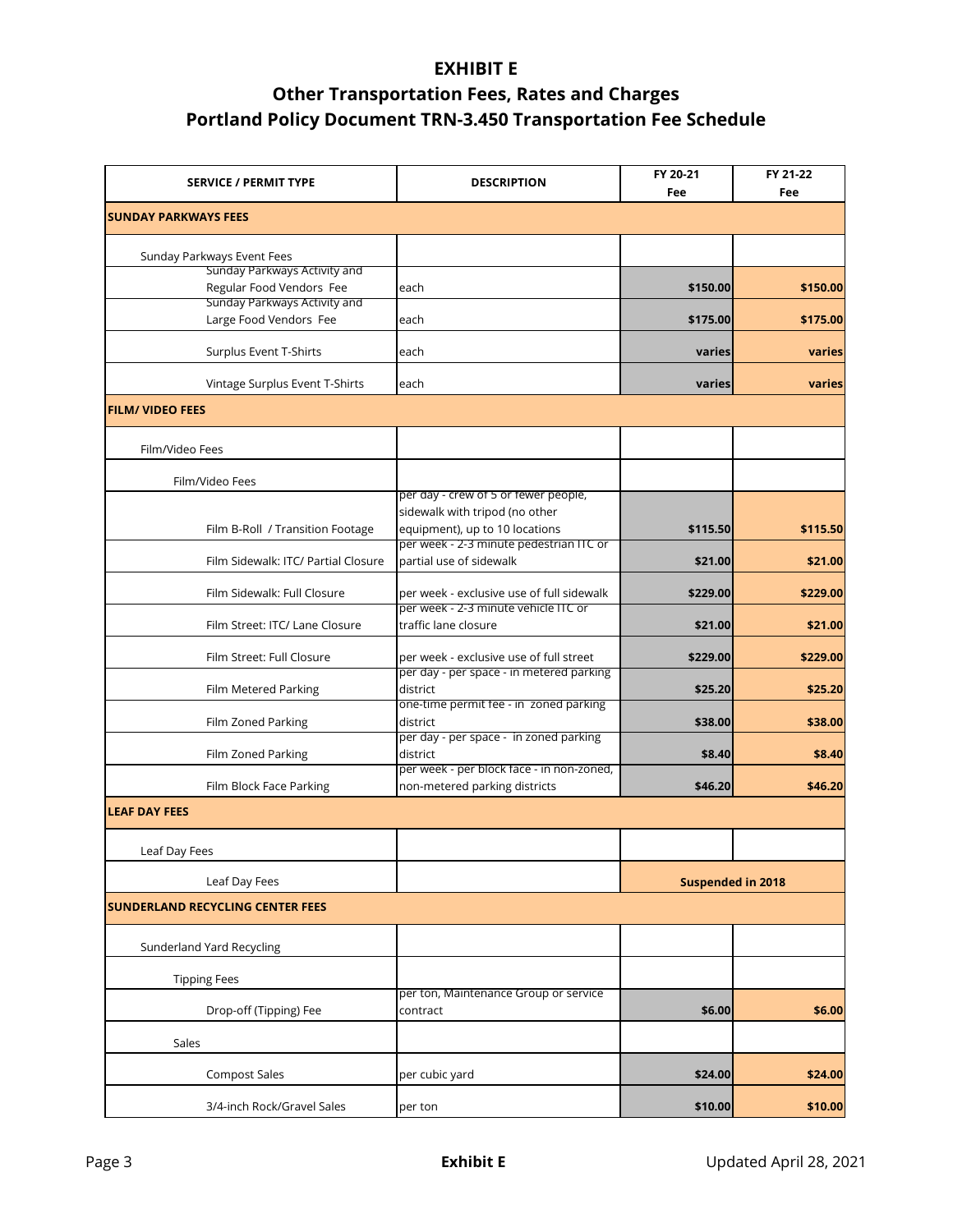| <b>SERVICE / PERMIT TYPE</b>                | <b>DESCRIPTION</b> | FY 20-21<br>Fee                                                                       | FY 21-22<br>Fee  |
|---------------------------------------------|--------------------|---------------------------------------------------------------------------------------|------------------|
| <b>Screened Dirt</b>                        | per cubic yard     | <b>No Charge</b>                                                                      | <b>No Charge</b> |
| Screened Sand                               | per cubic yard     | \$15.00                                                                               | \$15.00          |
| <b>MISCELLANEOUS FEES &amp; SALES</b>       |                    |                                                                                       |                  |
| Miscellaneous Fees                          |                    |                                                                                       |                  |
| Other Transportation Fees                   |                    |                                                                                       |                  |
| Overdimensional Permits (COVP)              | each               | Fees assessed by the State; no fees<br>assessed by the City                           |                  |
| Signal Timing Verification                  | each location      | \$15.00                                                                               |                  |
| Providing Materials and Research for Public |                    |                                                                                       |                  |
| Photocopying, Research, and Other           |                    | <b>See City Auditor's Standard Fee</b><br><b>Schedule for Public Records Requests</b> |                  |
| <b>Returned Check Fee</b>                   |                    |                                                                                       |                  |
| Returned Check Fee                          | each               | \$25.00                                                                               | \$25.00          |

**END EXHIBIT E**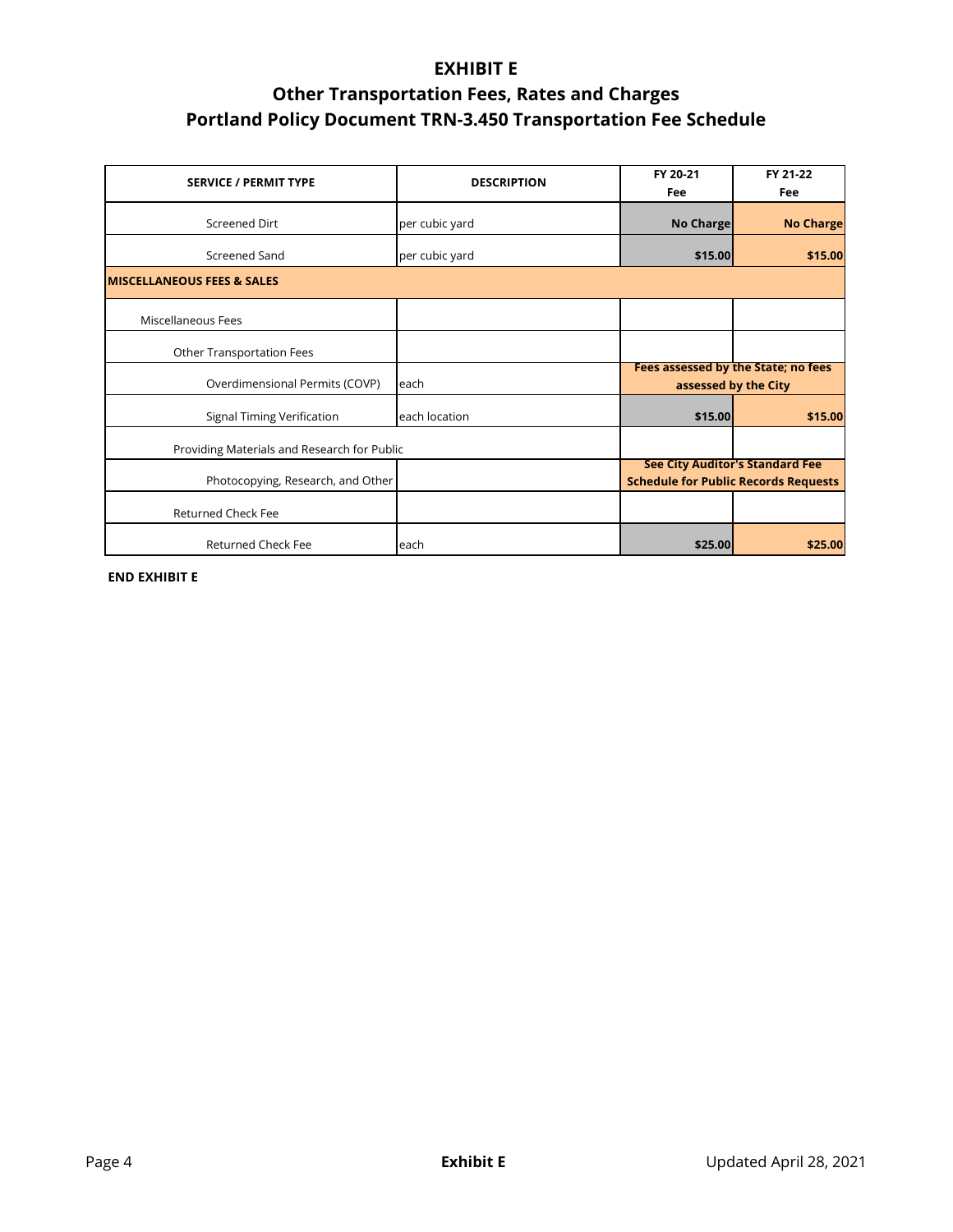| <b>SERVICE / PERMIT TYPE</b>                                                          | FY 20-21<br>Fee                          | FY 21-22<br>Fee             |  |  |
|---------------------------------------------------------------------------------------|------------------------------------------|-----------------------------|--|--|
| <b>REGULATORY SERVICES</b>                                                            |                                          |                             |  |  |
| <b>PRIVATE-FOR-HIRE TRANSPORTATION (PFHT)</b>                                         |                                          |                             |  |  |
| <b>Transportation Network Companies (TNC)</b>                                         |                                          |                             |  |  |
| TNC - Company Application                                                             | \$250.00                                 | \$250.00                    |  |  |
| TNC - Fee per Ride                                                                    | \$0.50                                   | \$0.50                      |  |  |
| <b>TNC Penalties</b>                                                                  | Range \$250.00 to \$5,000.00             |                             |  |  |
| <b>Taxi Companies</b>                                                                 |                                          |                             |  |  |
| Taxi - Fee per Ride                                                                   | company/vehicle/driver fees on 10/1/2018 | change from per-ride fee to |  |  |
| Taxi - Company - Application                                                          | \$250.00                                 | \$250.00                    |  |  |
| Taxi - Company - Annual Permit                                                        | \$500.00                                 | \$500.00                    |  |  |
| Taxi - Driver - Annual Permit                                                         | \$100.00                                 | \$100.00                    |  |  |
| Taxi - Vehicle - Initial Permit                                                       | \$225.00                                 | \$225.00                    |  |  |
| Taxi - Vehicle - Annual Permit                                                        | \$180.00                                 | \$180.00                    |  |  |
| Taxi - Replacement Vehicle Permit                                                     | \$50.00                                  | \$50.00                     |  |  |
| <b>Taxi Penalties</b>                                                                 | Range \$250.00 to \$5,000.00             |                             |  |  |
| Limited Passenger Transportation (Executive Towncar, Limousine, Shuttle, Quadricycle) |                                          |                             |  |  |
| LPT Company Application                                                               | \$250.00                                 | \$250.00                    |  |  |
| LPT Company - Annual Permit                                                           | \$500.00                                 | \$500.00                    |  |  |
| LPT Driver - Annual Permit                                                            | \$100.00                                 | \$100.00                    |  |  |
| LPT Vehicle - Initial Permit                                                          | \$225.00                                 | \$225.00                    |  |  |
| LPT Vehicle - Renewal Permit                                                          | \$180.00                                 | \$180.00                    |  |  |
| LPT - Replacement Vehicle Permit                                                      | \$50.00                                  | \$50.00                     |  |  |
| <b>LPT Penalties</b>                                                                  | Range \$250.00 to \$5,000.00             |                             |  |  |
| <b>Non-Emergency Medical Transportation (NEMT)</b>                                    |                                          |                             |  |  |
| NEMT - New Company Application                                                        | \$250.00                                 | \$250.00                    |  |  |
| NEMT - Company - Annual Permit                                                        | \$500.00                                 | \$500.00                    |  |  |
| NEMT - Driver - Annual Permit                                                         | \$100.00                                 | \$100.00                    |  |  |
| NEMT - Vehicle Initial Permit                                                         | \$225.00                                 | \$225.00                    |  |  |
| NEMT - Vehicle Renewal Permit                                                         | \$180.00                                 | \$180.00                    |  |  |
| NEMT - Replacement Vehicle Permit                                                     | \$50.00                                  | \$50.00                     |  |  |
| <b>NEMT Penalties</b>                                                                 | Range \$250.00 to \$5,000.00             |                             |  |  |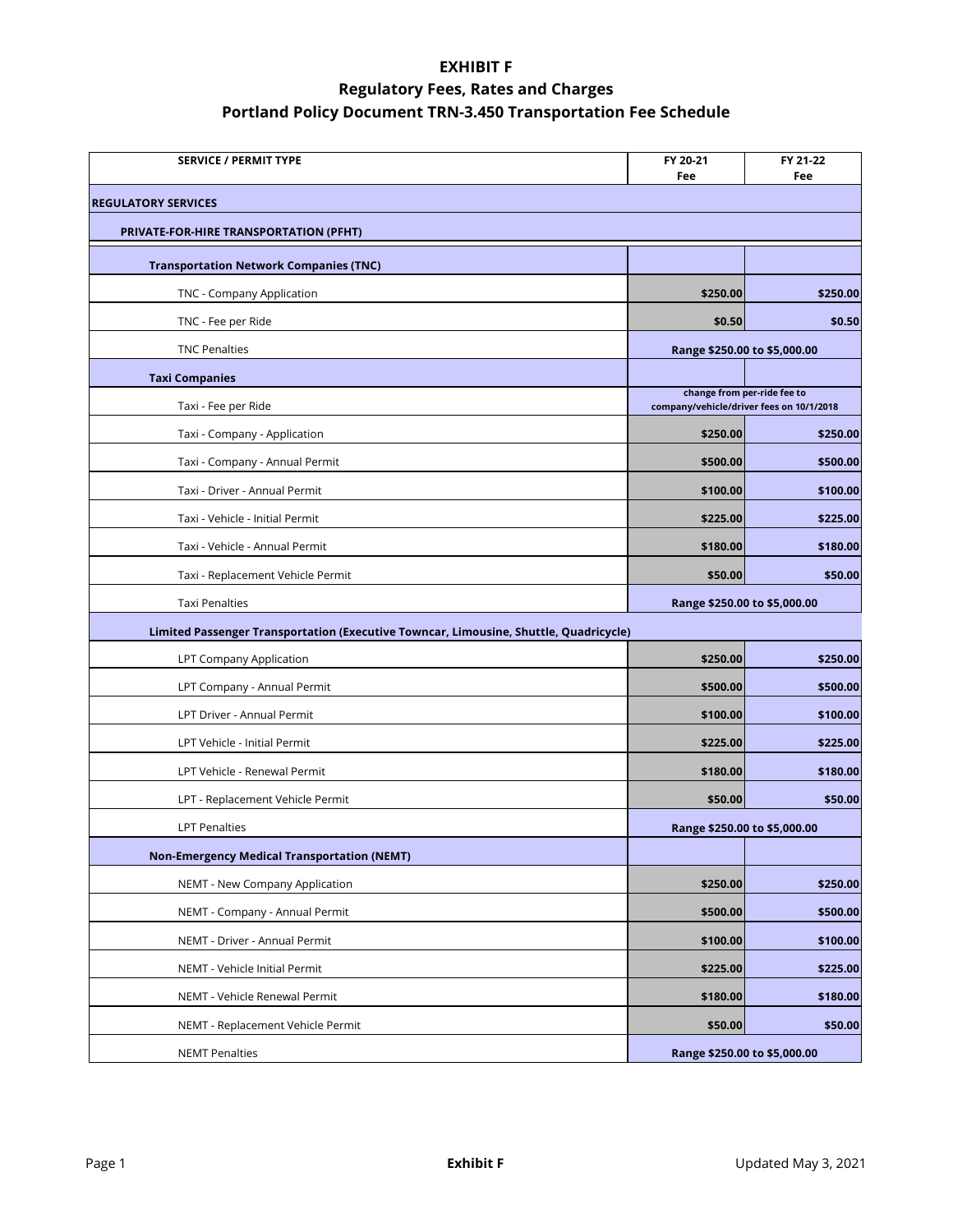| <b>SERVICE / PERMIT TYPE</b>                                | FY 20-21<br>Fee              | FY 21-22<br>Fee   |
|-------------------------------------------------------------|------------------------------|-------------------|
| Pedicab                                                     |                              |                   |
| Pedicab Company - Company Application                       | \$100.00                     | \$100.00          |
| Pedicab Company - Annual Permit                             | \$100.00                     | \$100.00          |
| Pedicab Driver - Annual Permit                              | \$25.00                      | \$25.00           |
| Pedicab Vehicle - Annual Permit                             | \$25.00                      | \$25.00           |
| <b>Pedicab Penalties</b>                                    | Range \$250.00 to \$5,000.00 |                   |
| <b>Horse Drawn Carriages</b>                                |                              |                   |
| Carriage Company - Annual Permit Renewal per Carriage       | \$25.00                      | \$25.00           |
| Carriage Driver - Annual Permit                             | \$25.00                      | \$25.00           |
| Carriage Company - Penalties                                | Range \$250.00 to \$1,000.00 |                   |
| <b>Other Private-For-Hire Fees</b>                          |                              |                   |
| Annual Driver Background Screening (When Completed by City) | \$75.00                      | \$75.00           |
| Seasonal Vehicle Permit                                     | \$100.00                     | \$100.00          |
| <b>TOWING</b>                                               |                              |                   |
| Towing Contract Application Fee                             | no charge                    | no charge         |
| Towing Parking Enforcement Fees - per Tow Retrieved         | \$15.00                      | \$15.00           |
| Towing Contract Service Fees - per Tow Retrieved            | Range \$12 - \$29            | Range \$12 - \$29 |
| Derelict RV Fee                                             | \$9.00                       | \$9.00            |
| <b>Towing Contract Penalties</b>                            | Range \$15.00 to \$500.00    |                   |
| PRIVATE PROPERTY IMPOUND (PPI)                              |                              |                   |
| Towing PPI Service Fees - per Tow Retrieved                 | \$28.00                      | \$28.00           |
| Derelict RV Fee                                             | \$9.00                       | \$9.00            |
| <b>Towing PPI Penalties</b>                                 | Range \$50.00 to \$1,000.00  |                   |

**END EXHIBIT F**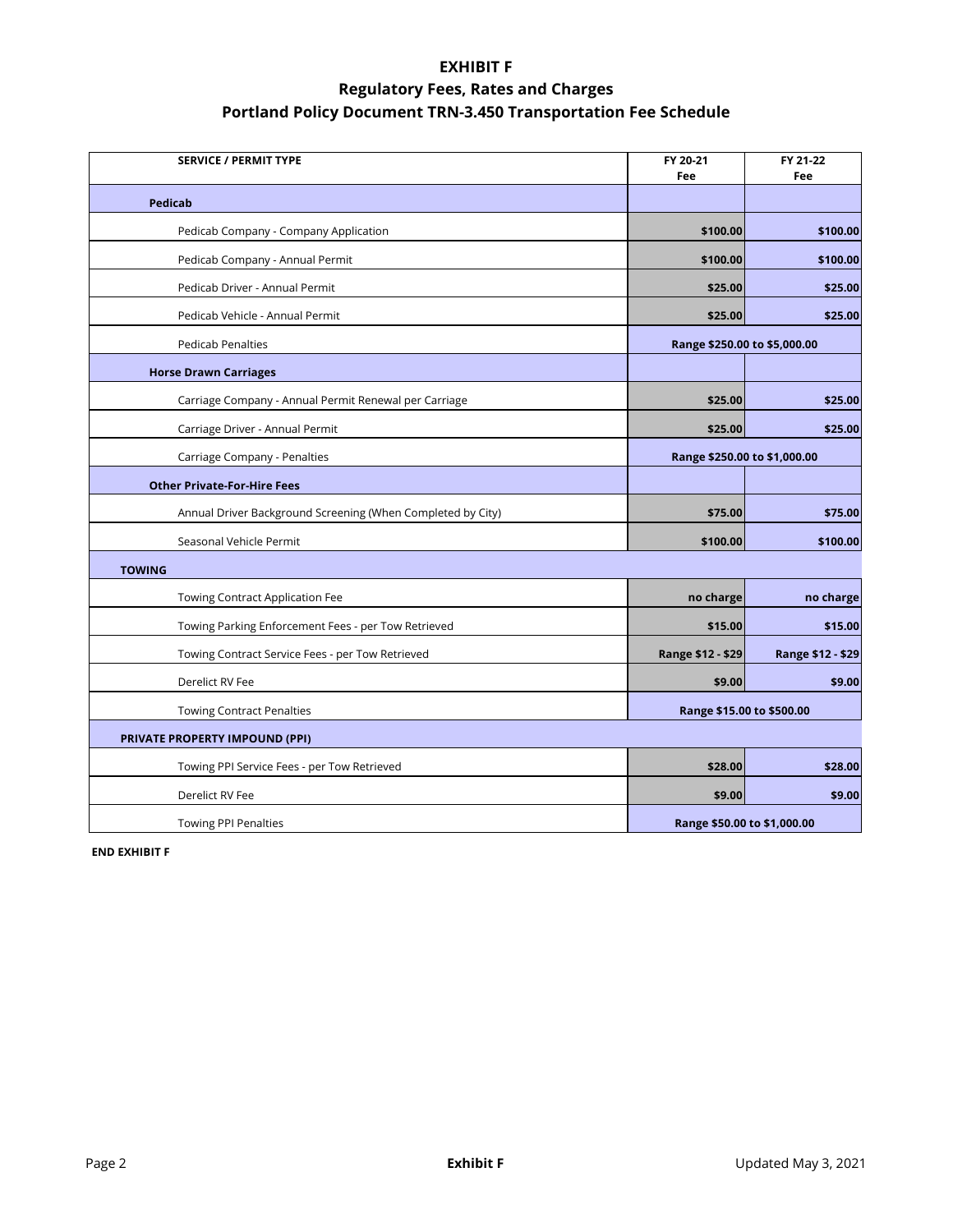| <b>EXHIBIT G</b><br><b>ENFORCEMENT PENALTY SCHEDULE</b><br>Portland Policy Document TRN-3.450 TRANSPORTATION FEE SCHEDULE<br>Effective July 1, 2021 |                                |                                                    |            |  |  |  |
|-----------------------------------------------------------------------------------------------------------------------------------------------------|--------------------------------|----------------------------------------------------|------------|--|--|--|
| <b>CODE ENFORCEMENT PENALTIES</b>                                                                                                                   |                                |                                                    |            |  |  |  |
| <b>Penalty For</b><br><b>Description</b><br>FY 20-21<br>FY 21-22                                                                                    |                                |                                                    |            |  |  |  |
| ROW work, closure or obstruction without a permit<br>depending on Class of violation, assessed per 15<br>minute, hourly, daily, weekly or monthly   |                                | \$500.00                                           | \$500.00   |  |  |  |
| Violation of permit condition, City Code or Administrative Rule                                                                                     |                                | \$300.00                                           | \$300.00   |  |  |  |
| Properties, individuals or businesses in violation for 3 months from initial<br>notice of violation                                                 | double the amount stated above | 1,000.00 or<br>1,000.00 or<br>\$600.00<br>\$600.00 |            |  |  |  |
| <b>Stop Work Penalty</b>                                                                                                                            | per occurrence                 | \$500.00                                           | \$500.00   |  |  |  |
| Re-inspection                                                                                                                                       | per occurrence                 | \$150.00<br>\$150.00                               |            |  |  |  |
| Corrective Action Penalty - Removal Charge                                                                                                          | actual costs assessed hourly   | Full cost recovery                                 |            |  |  |  |
| Corrective Action Penalty - Administration Charge<br>per occurrence                                                                                 |                                | \$250.00                                           | \$250.00   |  |  |  |
| Administrative Review                                                                                                                               | per occurrence                 | \$250.00<br>\$250.00                               |            |  |  |  |
| Chronic Offender - First Occurrence                                                                                                                 | per occurrence                 | \$800.00                                           | \$800.00   |  |  |  |
| Chronic Offender - Second or Additional Occurrence                                                                                                  | per occurrence                 | \$1,200.00                                         | \$1,200.00 |  |  |  |

**End of Exhibit G**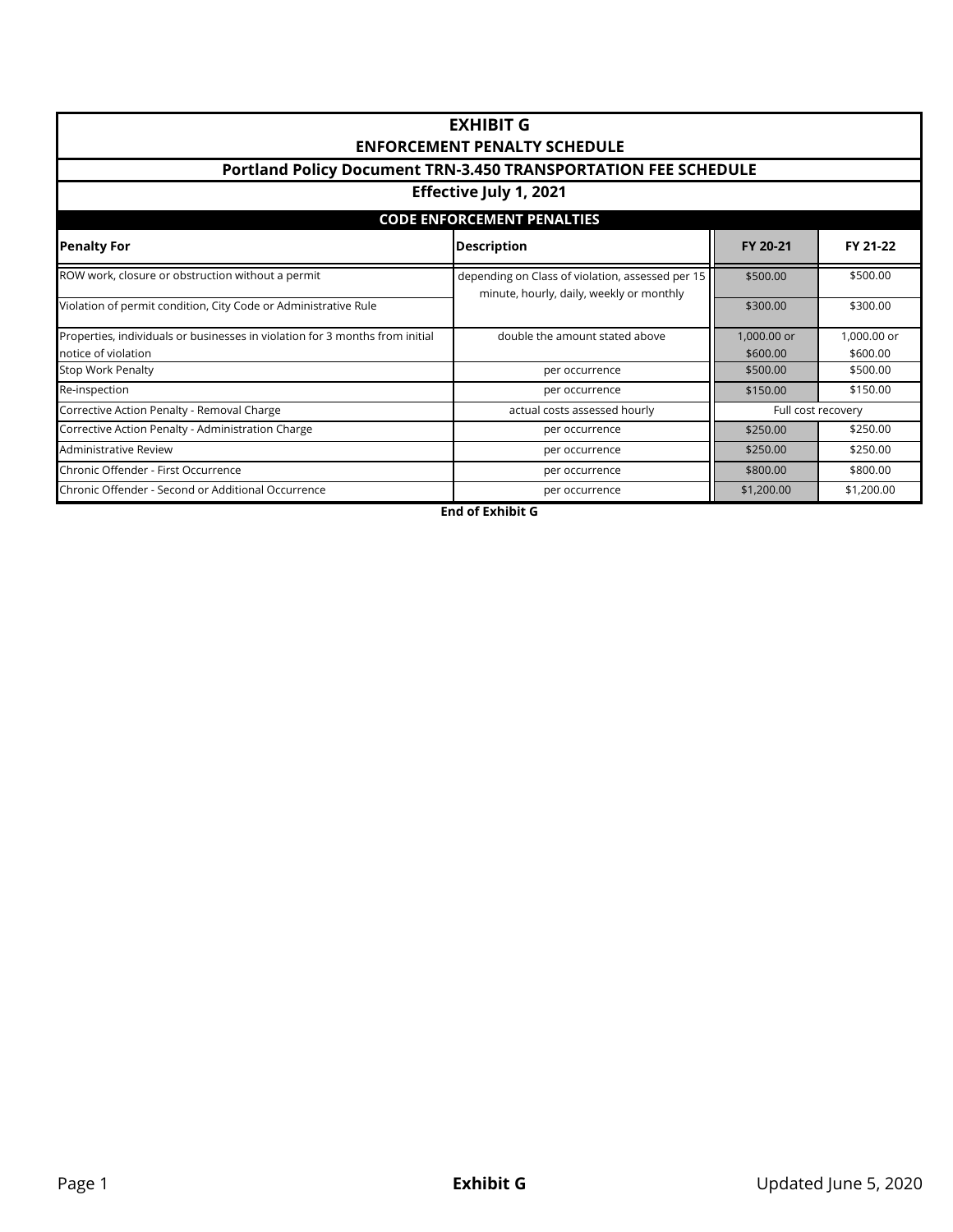| <b>EXHIBIT H</b>                                                       |
|------------------------------------------------------------------------|
| FEES. RATES AND CHARGES FOR COMMUNITY EVENTS (Portland in the Streets) |
| Fees and Rates within this Exhibit are Effective July 1, 2021          |
| Portland Policy Document TRN-3.450 TRANSPORTATION FEE SCHEDULE         |

| <b>Permit For</b>                                                                                                                                      | <b>Expanded Description</b>                                                                                              | <b>Calendar Year</b><br>2021 Unit Fee | <b>Calendar Year</b><br>2022 Unit Fee<br><b>Effective 1/1/22</b> |  |
|--------------------------------------------------------------------------------------------------------------------------------------------------------|--------------------------------------------------------------------------------------------------------------------------|---------------------------------------|------------------------------------------------------------------|--|
|                                                                                                                                                        |                                                                                                                          |                                       |                                                                  |  |
| COMMUNITY EVENT USE OF RIGHT-OF-WAY                                                                                                                    |                                                                                                                          |                                       |                                                                  |  |
| <b>Block Party</b>                                                                                                                                     | per permit - up to four (4) blocks                                                                                       | Free                                  | Free                                                             |  |
| Park(ing) Day Event                                                                                                                                    | per space per day                                                                                                        | Free                                  | Free                                                             |  |
| Community Event - Application Fee                                                                                                                      | per application                                                                                                          | \$100.00                              | \$100.00                                                         |  |
| Community Event - Type 1 - Non Profit                                                                                                                  | per permit                                                                                                               | Free                                  | Free                                                             |  |
| Community Event - Type 1 - For Profit                                                                                                                  | per permit - includes one (1) block                                                                                      | \$50.00                               | \$50.00                                                          |  |
| Community Event - Type 1 - For Profit Additional Block                                                                                                 | per each additional block                                                                                                | \$25.00                               | \$25.00                                                          |  |
| Community Event - Type 2 - Non Profit                                                                                                                  | per permit - includes one (1) block                                                                                      | \$100.00                              | \$100.00                                                         |  |
| Community Event - Type 2 - Non Profit Additional Block                                                                                                 | per each additional block                                                                                                | \$50.00                               | \$50.00                                                          |  |
| Community Event - Type 2 - For Profit                                                                                                                  | per permit - includes one (1) block                                                                                      | \$200.00                              | \$200.00                                                         |  |
| Community Event - Type 2 - For Profit Additional Block                                                                                                 | per each additional block                                                                                                | \$100.00                              | \$100.00                                                         |  |
| Community Event - Type 3 - Non Profit                                                                                                                  | per permit - includes one (1) block                                                                                      | \$250.00                              | \$250.00                                                         |  |
| Community Event - Type 3 - Non Profit Additional Block                                                                                                 | per each additional block                                                                                                | \$125.00                              | \$125.00                                                         |  |
| Community Event - Type 3 - For Profit                                                                                                                  | per permit - includes one (1) block                                                                                      | \$500.00                              | \$500.00                                                         |  |
| Community Event - Type 3 - For Profit Additional Block                                                                                                 | per each additional block                                                                                                | \$250.00                              | \$250.00                                                         |  |
| Community Event - Type 4 - Ticketed Fee                                                                                                                | per permit with five hundred (500) or less attendees                                                                     | \$1,250.00                            | \$1,250.00                                                       |  |
|                                                                                                                                                        | per permit with more than five hundred (500), but less than                                                              | \$1,875.00                            | \$1,875.00                                                       |  |
| Community Event - Type 4 - Ticketed Fee                                                                                                                | twenty five hundred (2,500) attendees                                                                                    |                                       |                                                                  |  |
|                                                                                                                                                        | per permit with twenty five hundred (2,500) or more                                                                      | \$3,000.00                            | \$3,000.00                                                       |  |
| Community Event - Type 4 - Ticketed Fee                                                                                                                | attendees                                                                                                                |                                       |                                                                  |  |
|                                                                                                                                                        | per permit - if application is submitted with less than fifteen                                                          | \$150.00                              | \$150.00                                                         |  |
| Community Event - Expedited Fee                                                                                                                        | (15) business days prior to event                                                                                        |                                       |                                                                  |  |
| Community Event - Metered Parking Space                                                                                                                | per space per day                                                                                                        | \$15.00                               | \$15.00                                                          |  |
| Community Event - Non-Metered Area No Parking Bag                                                                                                      | per bag                                                                                                                  | \$2.50                                | \$2.50                                                           |  |
| Community Event - Event Load in/out Outside Event Area - Metered                                                                                       | per space per day                                                                                                        | \$32.00                               | \$32.00                                                          |  |
| Community Event - Event Load in/out Outside Event Area -Non-Metered                                                                                    | per space per week                                                                                                       | \$14.00                               | \$14.00                                                          |  |
| Community Event - Alcohol sampling and bottle sales                                                                                                    | per vendor                                                                                                               | \$50.00                               | \$50.00                                                          |  |
|                                                                                                                                                        | per permit with five hundred (500) or less attendees within                                                              | \$500.00                              | \$500.00                                                         |  |
| Community Event - Alcohol Fee                                                                                                                          | alcohol area                                                                                                             |                                       |                                                                  |  |
|                                                                                                                                                        | per permit with more than five hundred (500), but less than<br>twenty five hundred (2,500) attendees within alcohol area | \$750.00                              | \$750.00                                                         |  |
| Community Event - Alcohol Fee                                                                                                                          |                                                                                                                          |                                       |                                                                  |  |
|                                                                                                                                                        | per permit with twenty five hundred (2,500) or more                                                                      | \$1,250.00                            | \$1,250.00                                                       |  |
| Community Event - Alcohol Fee                                                                                                                          | attendees within alcohol area                                                                                            |                                       |                                                                  |  |
|                                                                                                                                                        |                                                                                                                          |                                       |                                                                  |  |
| Community Event Fee Types - All events must be open to the public (or have tickets available for the public to purchase) and have a non-profit partner |                                                                                                                          |                                       |                                                                  |  |
| Type 1 - Event with no sales, admission fees, concessions, or compensation in any form & farmers markets                                               |                                                                                                                          |                                       |                                                                  |  |
| Type 2 - Event with vendors with items for purchase                                                                                                    |                                                                                                                          |                                       |                                                                  |  |
| Type 3 - Event with less than ten (10) vendors, alcohol, and/or associated with a ticketed event located on private property                           |                                                                                                                          |                                       |                                                                  |  |
| Type 4 - Event with ticket required for entry (ticket sales must be open to the public - no private events)                                            |                                                                                                                          |                                       |                                                                  |  |

**End of Exhibit H**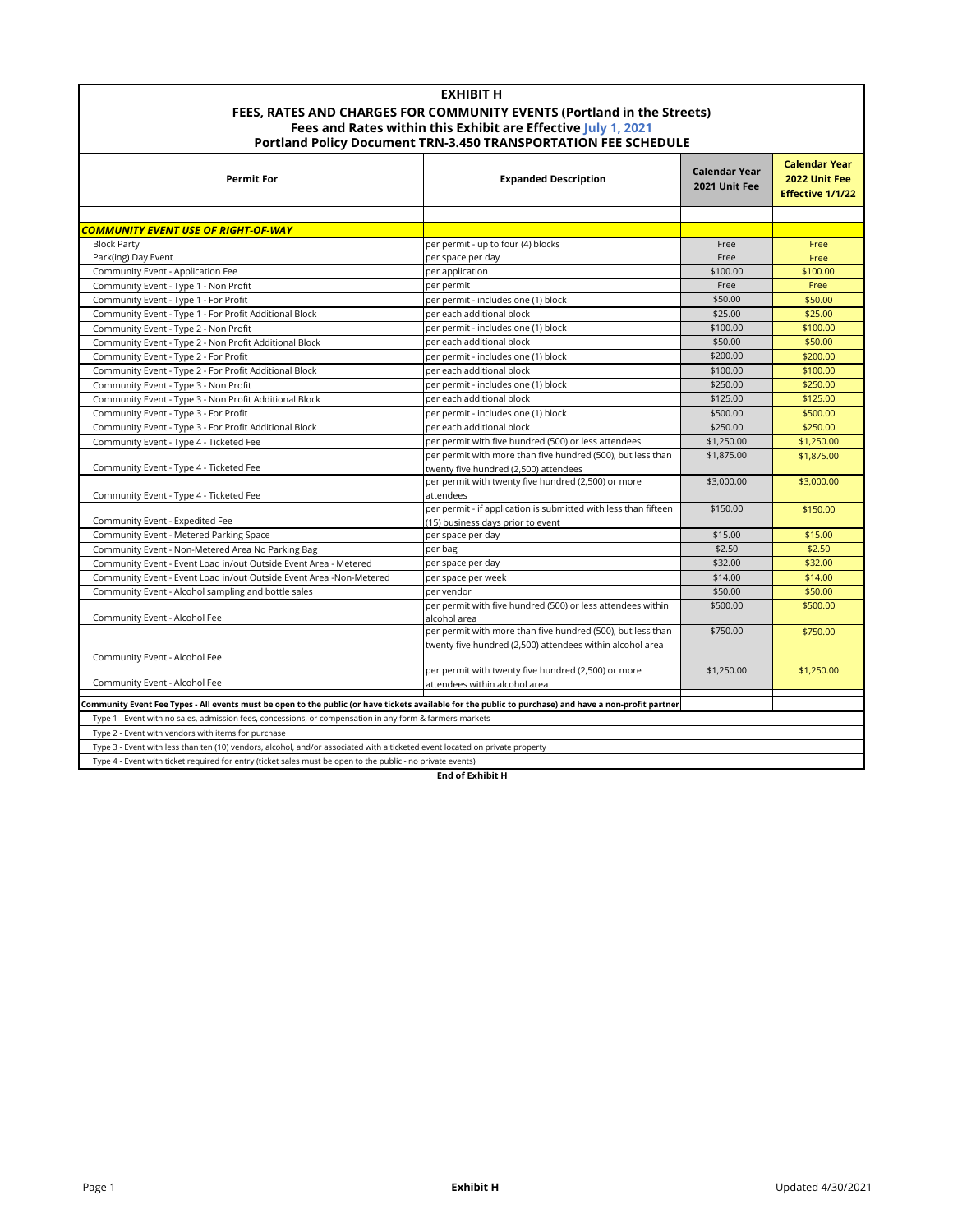### **IMPACT STATEMENT**

| <b>Legislation title:</b> | *Revise transportation fees, rates and charges for FY 2021-22, amend<br>Transportation Fee Schedule and fix an effective date (Ordinance; amend<br>TRN 3.450) |
|---------------------------|---------------------------------------------------------------------------------------------------------------------------------------------------------------|
| <b>Contact name:</b>      | Christine Leon and Chris Armes                                                                                                                                |
| Contact phonos            | $502.822.7441$ and $502.822.7051$                                                                                                                             |

**Contact phone:** 503-823-7441 and 503-823-7051 **Presenter name:** Christine Leon and Chris Armes

#### **Purpose of proposed legislation and background information:**

This Ordinance is the Bureau of Transportation's annual update of transportation fees, rates, and charges, in accordance with City policy.

Each year the Bureau of Transportation reviews transportation fees, rates, and charges, and makes changes as necessary to meet City goals and policies, manage the use of the right of way, and fund transportation services.

Transportation fees, rates, and charges are part of Binding City Policy TRN-3.450 Transportation Fee Schedule, which is posted in the City's Portland Policy Documents. The most recent prior annual update was Ordinance 189529 adopted in May 2019. TRN-3.450 includes the following schedules;

- Attachment A Overview of Transportation Fees and Charges
- Exhibit A Parking Services
- Exhibit B Transportation Land Use Services
- Exhibit C Development and Street Systems Services
- Exhibit D Transportation Temporary Use Services
- Exhibit E Other Transportation Services
- Exhibit F Regulatory Services
- Exhibit G Code Enforcement Services
- Exhibit H Community Events

This Ordinance is in accordance with City of Portland Finance Policy 2.06, "The City will maximize and diversify its revenue base to raise sufficient revenue to support essential City services and to maintain services during periods of declining economic activity. City services providing private benefits should be paid for by fees and charges as much as possible to maximize flexibility in the use of City general revenue sources to meet the cost for services of broader public benefit. The City's overall revenue structure will be designed to recapture some of the financial benefits resulting from City economic and community development investments. Revenue collection efforts that produce positive net income for City service delivery will be the highest budget priority."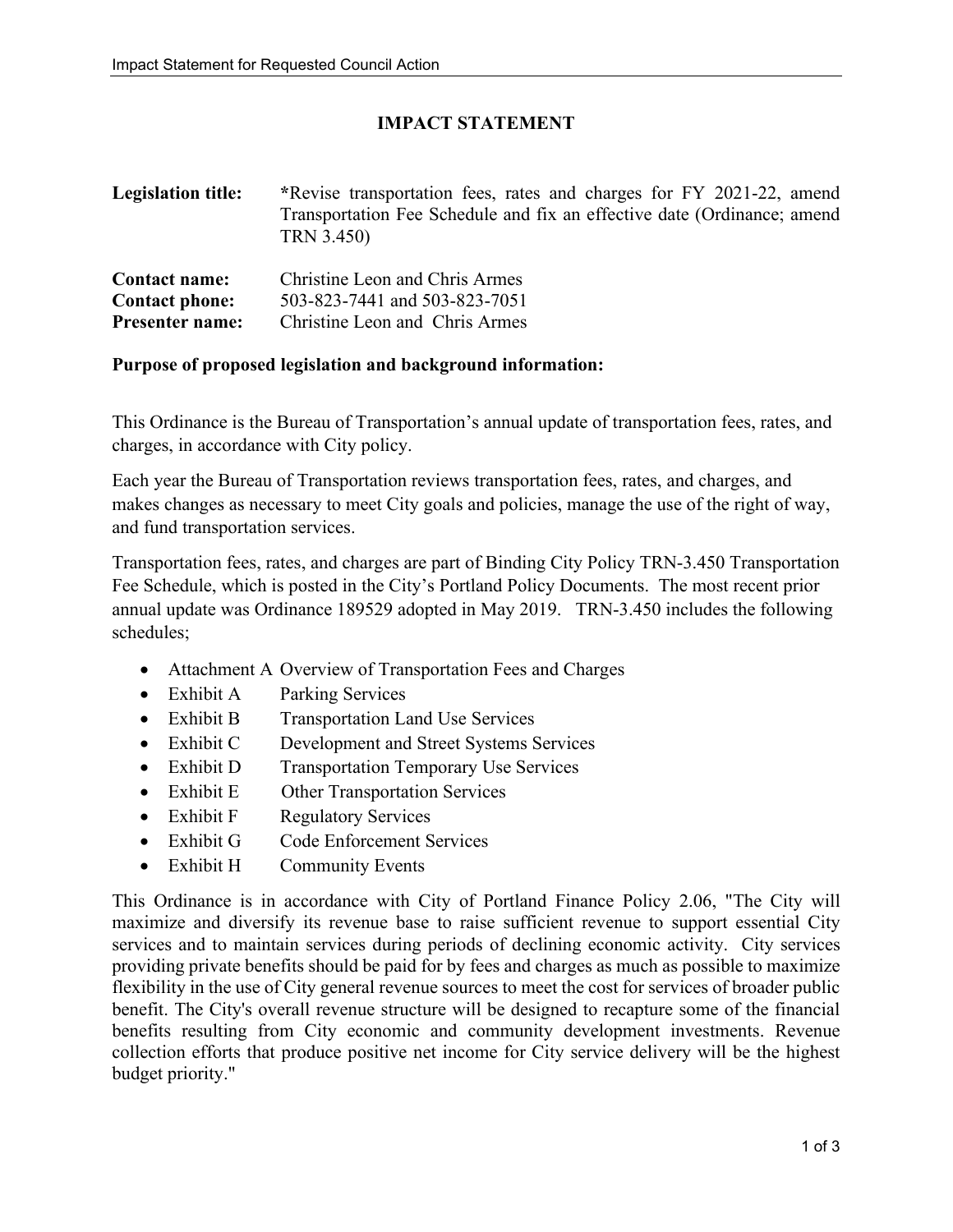### **Highlights of changes for FY 2021-22;**

Parking (Exhibit A)

- *On-Street Meter Districts* no change to meter district rates
- *SmartPark Garage Rates* no change to base rates; temporary reductions in all-day rates remain in place at all city-owned garages
- *APP permits* no change to base fee
- *APP permits Surcharge* increase as recommended by stakeholder advisory committees

Land Use (Exhibit B), Development and Street Systems Management (Exhibit C), Temporary Use (Exhibit D), Other Fees (Exhibit E)

• Fee increases to reflect current costs to reflect increases in staff expense in FY 20-21 and FY 21-22.

Regulatory (Exhibit F), Code Enforcement (Exhibit G), Community Events (Exhibit H)

• No change to fees

### **Financial and budgetary impacts:**

This ordinance makes adjustments to fee rates and charges effective July 1, 2021. The revenue from the fee adjustments is already included in the Mayors' FY 2021-22 Proposed Budget for the Portland Bureau of Transportation. This ordinance does not authorize additional spending or changes to staffing levels.

If this legislation is not passed, the Bureau Transportation will not be able to effectively meet City goals and policies, manage the use of the right of way, and fund transportation services.

### **Community impacts and community involvement:**

The Portland Bureau of Transportation involved the Development Review Advisory Committee (DRAC) in discussions of fee updates. These discussions with stakeholders and permittees informed Transportation's annual fee update process.

In response to the ongoing pandemic, the Portland Bureau of Transportation did not advance any increases to fees during the FY 2020-21 cycle. In addition, the bureau has supported local individuals and business through fee reductions, waivers and suspended permitting requirements, the cost of which the bureau has borne temporary through a draw on reserves. The fee changes contained herein represent the first increase in fees proposed by the bureau since July 2019. They do not alter or increase costs to users for subsidized recovery programs, including the Healthy Business Program.

FY 2021-22 fee amounts will be posted online in section TRN-3.450 of the Portland Public Policy documents, and will be updated on Bureau of Transportation webpages and forms. The Portland Bureau of Transportation will notify permittees by mail or email as necessary regarding fee changes. The Portland Bureau of Transportation will continue to involve community and